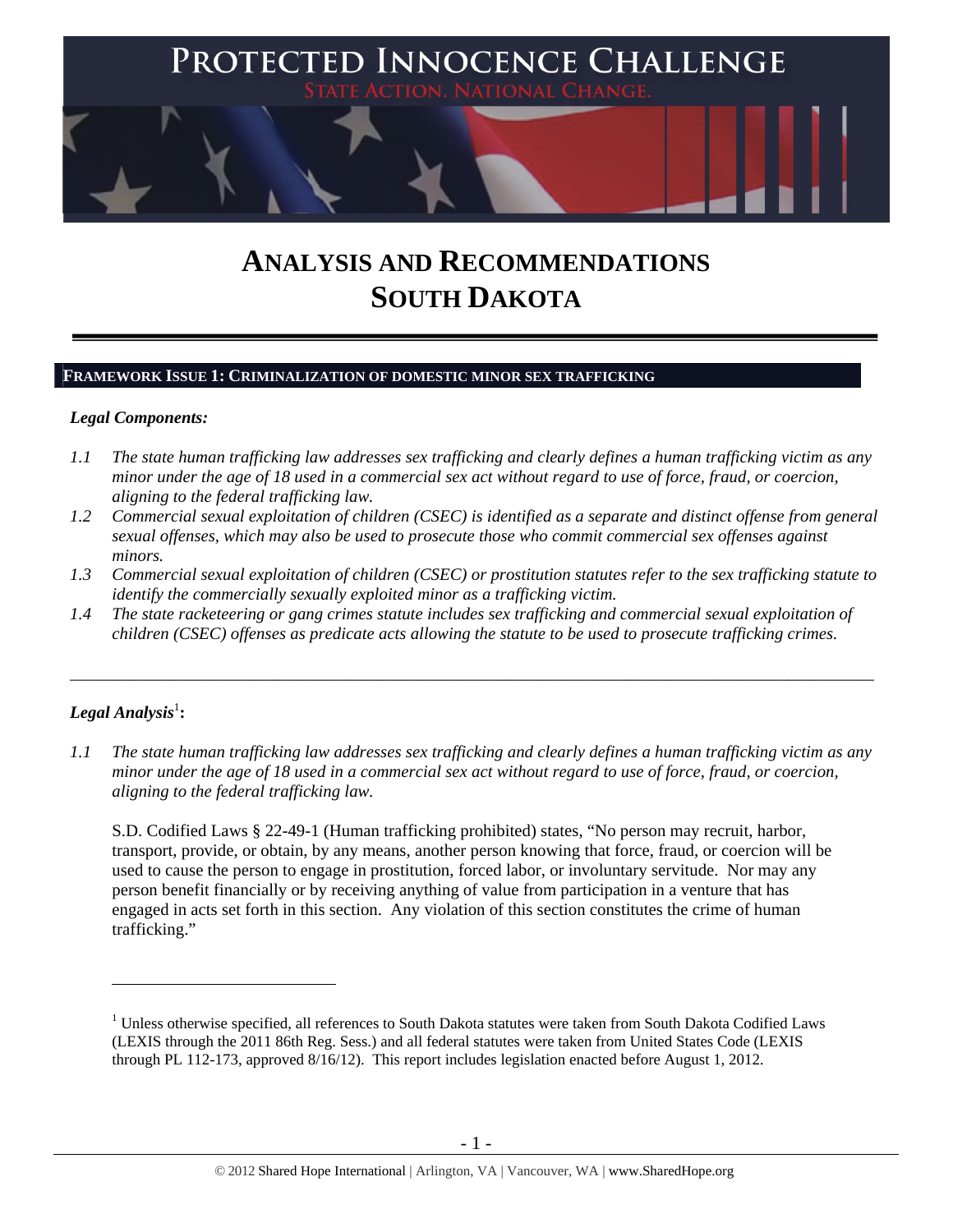Under S.D. Codified Laws § 22-49-2 (First degree human trafficking), the crime is a Class 2 felony, and it occurs when the human trafficking acts defined in § 22-49-1:

- (1) Involve committing or attempting to commit kidnaping;
- (2) Involve a victim under the age of sixteen years;
- (3) Involve prostitution or procurement for prostitution; or
- (4) Result in the death of a victim;

Under S.D. Codified Laws § 22-49-3, human trafficking in the second degree is a Class 4 felony and occurs when a person does either of the following:

(1) Recruits, harbors, transports, provides, or obtains, by any means, another person knowing that force, fraud, or coercion will be used to cause the person to engage in prostitution, forced labor, or involuntary servitude; or

(2) Benefits financially or by receiving anything of value from participation in a venture that has engaged in acts set forth in this section.

A Class 2 felony is punishable by imprisonment up to 25 years and a possible fine of  $$50,000$ <sup>2</sup> S.D. Codified Laws  $\S$  22-6-1(5). A Class 4 felony is punishable by imprisonment up to 10 years and a possible fine of \$20,000. S.D. Codified Laws § 22-6-1(7).

- 1.1.1 Recommendation: Amend S.D. Codified Laws §§ 22-49-1, 22-49-2, 22-49-3 to eliminate the requirement to prove force, fraud, or coercion in the trafficking of minors.
- 1.1.2 Recommendation: Expand the forms of exploitation beyond just prostitution to include sexual performance and pornography as forms of sex trafficking.
- 1.1.3 Recommendation: Amend S.D. Codified Laws § 22-49-2(2) (First degree human trafficking) to apply the heightened penalty to all minors under the age of  $18<sup>3</sup>$
- *1.2 Commercial sexual exploitation of children (CSEC) is identified as a separate and distinct offense from general sexual offenses, which may also be used to prosecute those who commit commercial sex offenses against minors.*

The following laws criminalize CSEC in South Dakota:

 $\overline{a}$ 

1. S.D. Codified Laws § 22-23-2 (Promotion of prostitution) creates a crime when an individual does any of the following: "(1) Encourages, induces, procures, or otherwise purposely causes another to become or remain a prostitute; (2) Promotes the prostitution of a minor; or (3) Promotes the prostitution of his or her spouse, child, ward, or other dependent person." This crime is a Class 5 felony punishable by imprisonment up to 5 years and a possible fine of \$10,000. S.D. Codified Laws §§ 22-23-2, 22-6-1(8).

<sup>&</sup>lt;sup>2</sup> S.D. Codified Laws § 22-6-1.2 (Minimum sentence for subsequent felony convictions for a sex crime) states, "If an adult has a previous conviction for a felony sex crime as defined by § 22-24B-1, any subsequent felony conviction for a sex crime as defined by subdivisions 22-24B-1(1) to (15), inclusive, and (19) shall result in a minimum sentence of imprisonment equal to the maximum term allowable under § 22-6-1, up to twenty-five years. The court may suspend a portion of the prison sentence required under this section." *See* discussion of "sex crime" pursuant to S.D. Codified Laws § 22-24B-1 *infra* Section 2.10.

<sup>&</sup>lt;sup>3</sup> Subsequent recommendations in this report that discuss referring prosecutions to the trafficking statute are predicated upon the recommendations contained in Section 1.1 being previously or simultaneously implemented.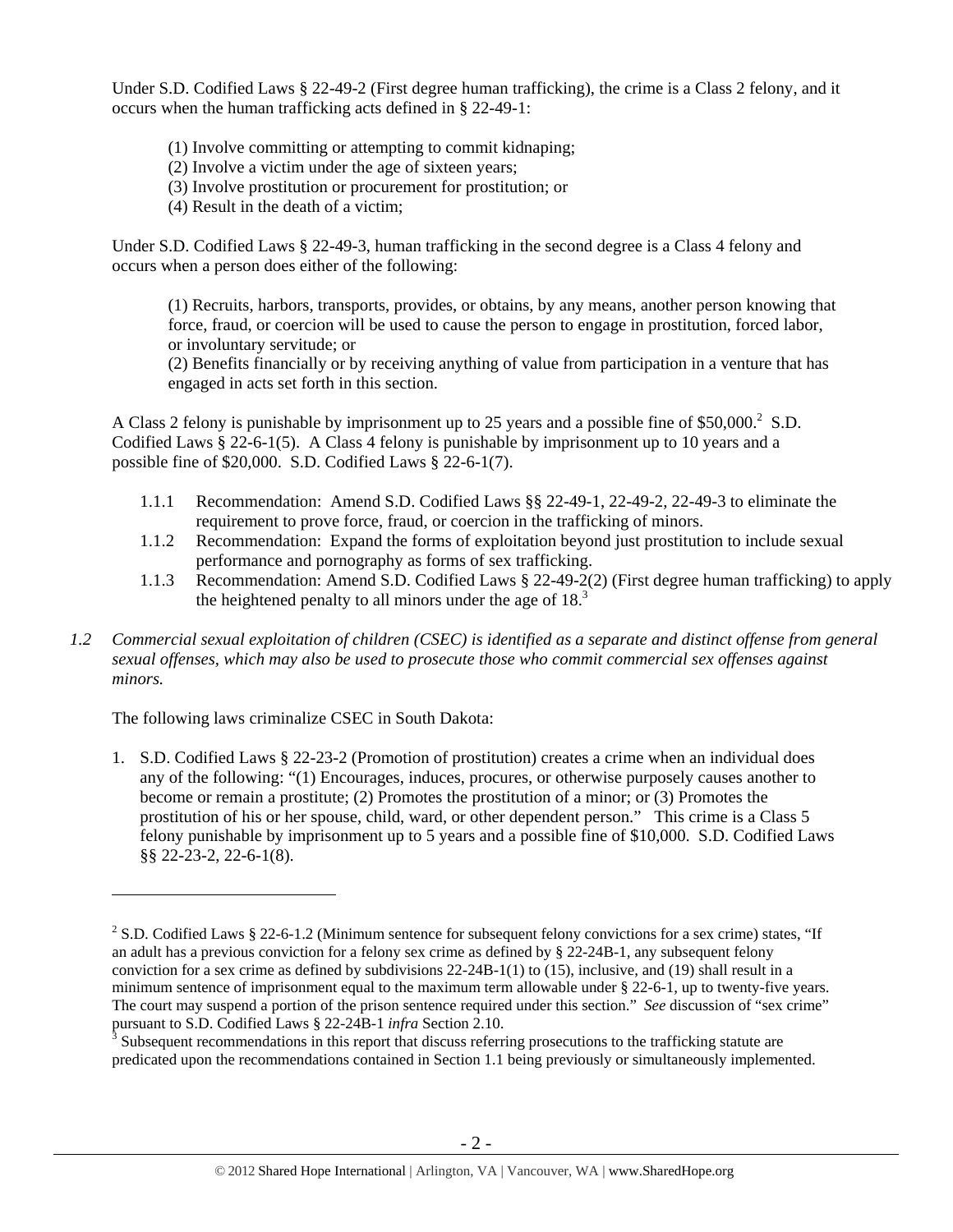2. S.D. Codified Laws § 22-24A-5(1) (Solicitation of minor) creates a Class 4 felony when a person 18 or older " $(1)$  Solicits<sup>4</sup> a minor, or someone the person reasonably believes is a minor, to engage in a prohibited sexual act." Under S.D. Codified Laws § 22-24A-4, "minor" is defined as someone 15 or younger.<sup>5</sup> This crime is punishable by imprisonment up to 10 years and a possible fine of \$20,000. S.D. Codified Laws § 22-6-1(7).

Certain non-commercial sex offenses against children may apply in cases of commercial sexual exploitation of a child. These include the following:

- 1. S.D. Codified Laws § 22-22-24.3 (Sexual exploitation of minor) establishes a felony when an individual "causes or knowingly permits a minor to engage in an activity or the simulation of an activity that: (1) Is harmful to minors; (2) Involves nudity; or (3) Is obscene." A first violation is a Class 6 felony punishable by imprisonment up to 2 years, a fine of \$4,000, or both. S.D. Codified Laws §§ 22-22-24.3, 22-6-1(9). A subsequent violation within 15 years is a Class 5 felony punishable by imprisonment up to 5 years and a possible fine of \$10,000. S.D. Codified Laws §§ 22- 22-24.3, 22-6-1(8).
- 2. Under S.D. Codified Laws § 22-22-7 (Sexual contact with child under sixteen), an individual over 16 is guilty of a Class 3 felony if the individual "knowingly engages in sexual contact with another person, other than that person's spouse if the other person is under the age of sixteen years." This crime is punishable by imprisonment up to 15 years and a possible fine of \$30,000. S.D. Codified Laws § 22-6-1(6). The crime is only a Class 1 misdemeanor if the victim is 13 or older and the perpetrator is "less than five years older than the victim," which is punishable by imprisonment in the county jail up to 1 year, a fine of \$2,000, or both. S.D. Codified Laws §§ 22-6-2(1), 22-22-7.
	- 1.2.1 Recommendation: Raise the age of a minor in all CSEC statutes to 18 years and refer to S.D. Codified Laws §§ 22-49-1 (Human trafficking prohibited) for any case involving a commercial sex act.
- *1.3 Commercial sexual exploitation of children (CSEC) or prostitution statutes refer to the sex trafficking statute to identify the commercially sexually exploited minor as a trafficking victim.*

South Dakota's CSEC statutes do not refer to the human trafficking law. While, S.D. Codified Laws § 22-23-1 (Prostitution) does not refer to the human trafficking law, an affirmative defense is available to all defendants charged under S.D. Codified Laws § 22-23-1 (Prostitution) to prove "by a preponderance of the evidence that the defendant is a victim of human trafficking under chapter 22-49 or that the defendant committed the act only under compulsion by another person who, by implicit or explicit threat,

<sup>&</sup>lt;sup>4</sup> "Solicit" is defined in S.D. Codified Laws § 22-24A-4 as "to seduce, lure, entice or persuade, or attempt to seduce, lure, entice or persuade a specific person by telephone, in person, by letter, by using a computer or any other electronic means."

<sup>&</sup>lt;sup>5</sup> S.D. Codified Laws § 22-24A-2(3) (Definitions) defines "minor" as "any person under the age of eighteen years" for purposes of S.D. Codified Laws §§ 22-24A-1 to 22-24A-20 "inclusive." However, S.D. Codified Laws § 22- 24A-4 (Solicitation of minor—Definitions) defines minor as noted above for purposes of S.D. Codified Laws § 22- 22-24.5. S.D. Codified Laws § 22-22-24.5 was transferred to S.D. Codified Laws § 22-24A-5, which likely means that the more specific definition in S.D. Codified Laws § 22-24A-4 trumps the general one in S.D. Codified Laws § 22-24A-2(3).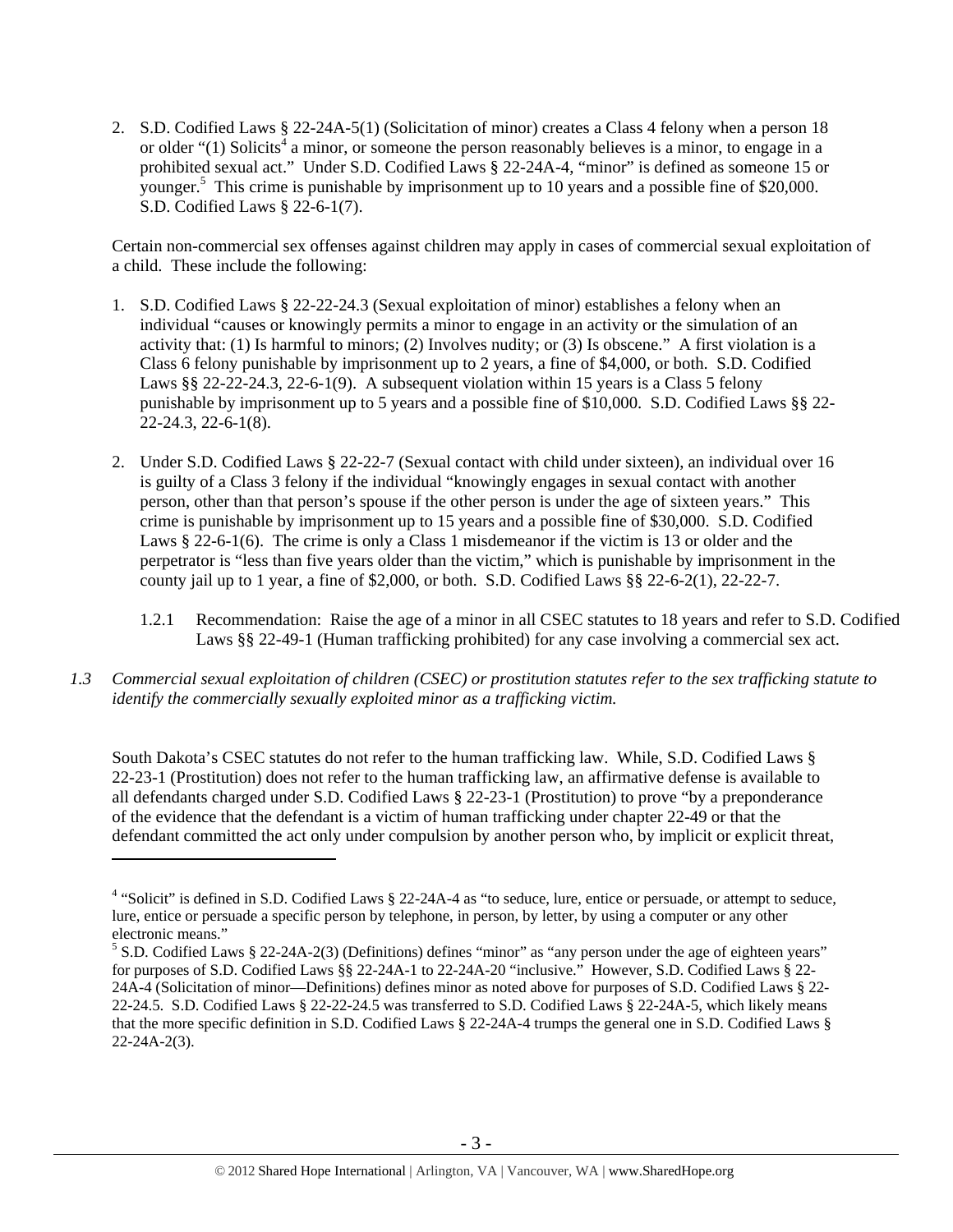created a reasonable apprehension in the mind of the defendant that if the defendant did not commit the act, the person would inflict bodily harm upon the defendant." S.D. Codified Laws § 22-23-1.2.<sup>6</sup>

- 1.3.1 Recommendation: Amend S.D. Codified Laws § 22-23-2 (Promotion of prostitution) where the victim is a minor under 18, § 22-22-24.3 (Sexual exploitation of minor), and § 22-24A-5 (Solicitation of minor) where the act solicited is a commercial sex act to refer to S.D. Codified Laws §§ 22-49-1 (Human trafficking prohibited) to clarify that minors victims of these crimes are human trafficking victims.
- *1.4 The state racketeering or gang crimes statute includes sex trafficking and commercial sexual exploitation of children (CSEC) offenses as predicate acts allowing the statute to be used to prosecute trafficking crimes.*

South Dakota has not enacted a racketeering statute. However, under S.D. Codified Laws Chapter 22- 10A (Street Gang Activity) sentences for violent crimes are intensified when committed as part of a "[p]attern of street gang activity," defined as "the commission, attempted commission, or solicitation by any member or members of a street gang of two or more felony or violent misdemeanor offenses on separate occasions within a three-year period for the purpose of furthering gang activity." S.D. Codified Laws § 22-10A-1(3). This would include sex trafficking and CSEC offenses, but can only be used in sentencing members of street gangs consisting of three or more individuals identified as a group. See S.D. Codified Laws § 22-10A-1(1).

1.4.1 Recommendation: Enact a racketeering statute that includes CSEC and trafficking offenses, including S.D. Codified Laws § 22-49-1 (Human Trafficking), § 22-23-2 (Promotion of prostitution), § 22-22-24.3 (Sexual exploitation of minor), and § 22-24A-5(1) (Solicitation of minor) as predicate crimes so the racketeering law may be used to prosecute trafficking enterprises.

 $6$  Here and elsewhere in this report that S.D. Codified Laws  $\S$  22-23-1.2 is quoted or cited, it has been updated to reflect the amendments added by the passage of Senate Bill 146. S.B. 146, 87th Leg. Assemb., Leg. Sess. (S.D. 2012) (signed by Governor on March 19, 2012).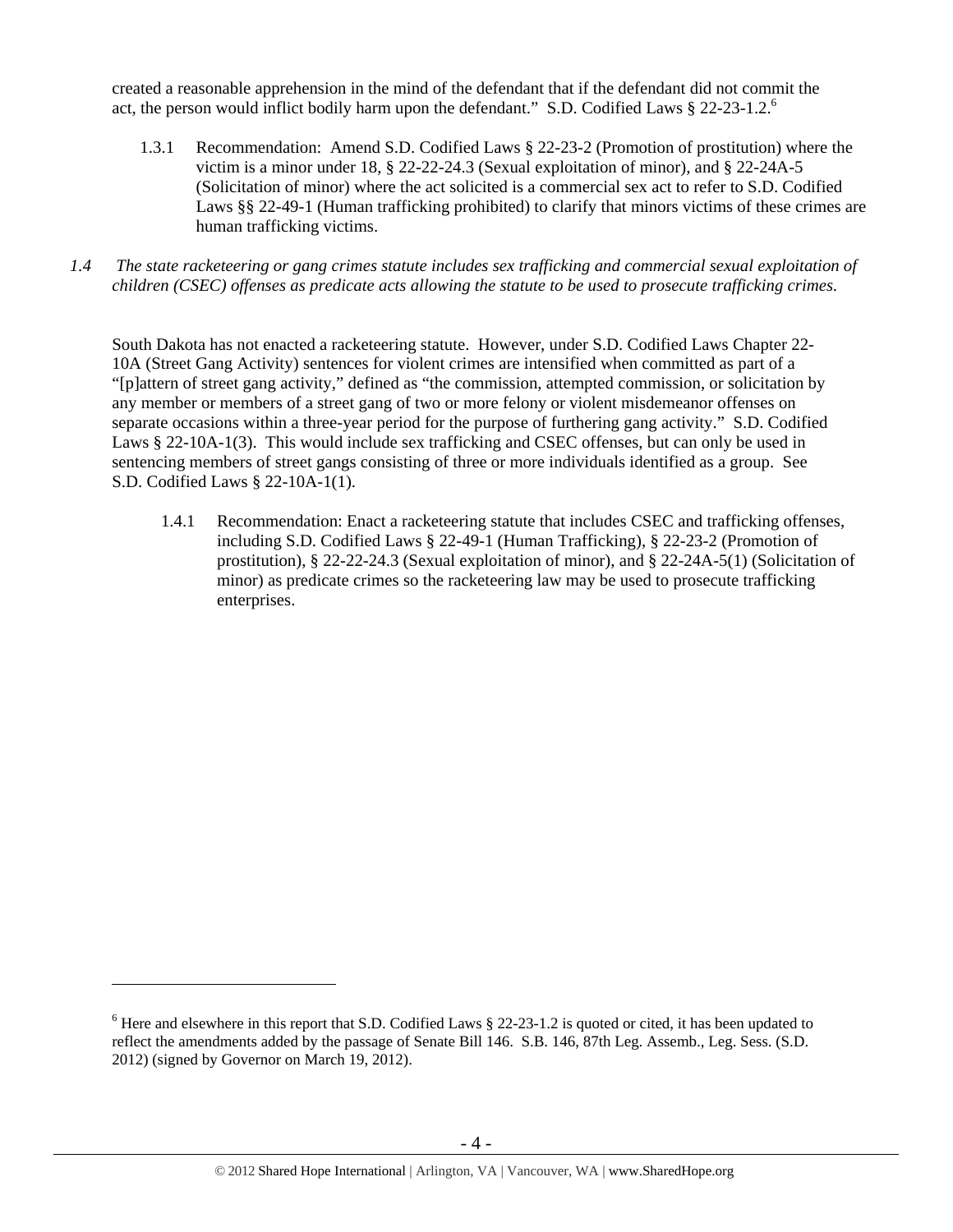#### **FRAMEWORK ISSUE 2: CRIMINAL PROVISIONS ADDRESSING DEMAND**

## *Legal Components:*

- *2.1 The state sex trafficking law can be applied to buyers of commercial sex acts with a victim of domestic minor sex trafficking.*
- *2.2 Buyers of commercial sex acts with a minor can be prosecuted under commercial sexual exploitation of children (CSEC) laws.*
- *2.3 Solicitation of prostitution laws differentiate between buying sex acts with an adult and buying sex acts with a minor under 18.*
- *2.4 Penalties for buyers of commercial sex acts with minors are as high as federal penalties.*
- *2.5 Using the Internet to lure, entice, or purchase, or attempt to lure, entice, or purchase commercial sex acts with a minor is a separate crime or results in an enhanced penalty for buyers.*
- *2.6 No age mistake defense is permitted for a buyer of commercial sex acts with any minor under 18.*
- *2.7 Base penalties for buying sex acts with a minor under 18 are sufficiently high and not reduced for older minors. 2.8 Financial penalties for buyers of commercial sex acts with minors are sufficiently high to make it difficult for*
- *buyers to hide the crime.*
- *2.9 Buying and possessing child pornography carries penalties as high as similar federal offenses.*
- *2.10 Convicted buyers of commercial sex acts with minors and child pornography are required to register as sex offenders.*

\_\_\_\_\_\_\_\_\_\_\_\_\_\_\_\_\_\_\_\_\_\_\_\_\_\_\_\_\_\_\_\_\_\_\_\_\_\_\_\_\_\_\_\_\_\_\_\_\_\_\_\_\_\_\_\_\_\_\_\_\_\_\_\_\_\_\_\_\_\_\_\_\_\_\_\_\_\_\_\_\_\_\_\_\_\_\_\_\_\_\_\_\_\_

# *Legal Analysis:*

*2.1 The state sex trafficking law can be applied to buyers of commercial sex acts with a victim of domestic minor sex trafficking.* 

S.D. Codified Laws § 22-49-1 (Human trafficking prohibited) states, "No person may recruit, harbor, transport, provide, or obtain, by any means, another person knowing that force, fraud, or coercion will be used to cause the person to engage in prostitution, forced labor, or involuntary servitude." This statute might apply to buyers of sex with victims of domestic minor sex trafficking through the term "obtain." Federal prosecutors, under the Trafficking Victims Protection Act (TVPA), $^7$  have applied the crime of human trafficking to attempted buyers of commercial sex with minors by charging that the buyers attempted to "obtain"<sup>8</sup> a person under 18 to engage in commercial sex.<sup>9</sup> It is unsettled whether the courts will uphold this interpretation of the TVPA. It is arguable, therefore, that the term "obtain" in South Dakota's trafficking statute may be similarly applied, and could, therefore, implicate buyers under S.D. Codified Laws § 22-49-1.. Even if applied, however, the placement of the word "obtain" in the statute requires the buyer know that force, fraud, or coercion will be used in the commission of the crime. This requirement makes it less likely that S.D. Codified Laws § 22-49-1 would be applicable against buyers.

2.1.1 Recommendation: Amend S.D. Codified Laws §§ 22-49-1 (Human trafficking prohibited) to clarify that the law applies to buyers of sex with minors and eliminate the requirement that buyers

<sup>&</sup>lt;sup>7</sup> Trafficking Victims Protection Act (TVPA) of 2000, Pub. L. No. 106-386, 114 Stat. 1464, 1466 (codified in scattered sections of 18 and 22 U.S.C.).

<sup>8</sup> 18 U.S.C. 1591(a).

<sup>9</sup> *See, e.g*., Indictment at 1, United States v. Oflyng, No. 09-00084-01-CR-W-SOW (W.D. Mo. Mar. 10, 2009); *see also* News Release, U.S. Department of Justice, Office of the United States Attorney for the Western District of Missouri, Human Trafficking Rescue Project, Operation Guardian Angel, Final Defendant Pleads Guilty to Sex Trafficking of a Child, (Dec. 18, 2009), http://www.justice.gov/usao/mow/news2009/mikoloyck.ple.htm.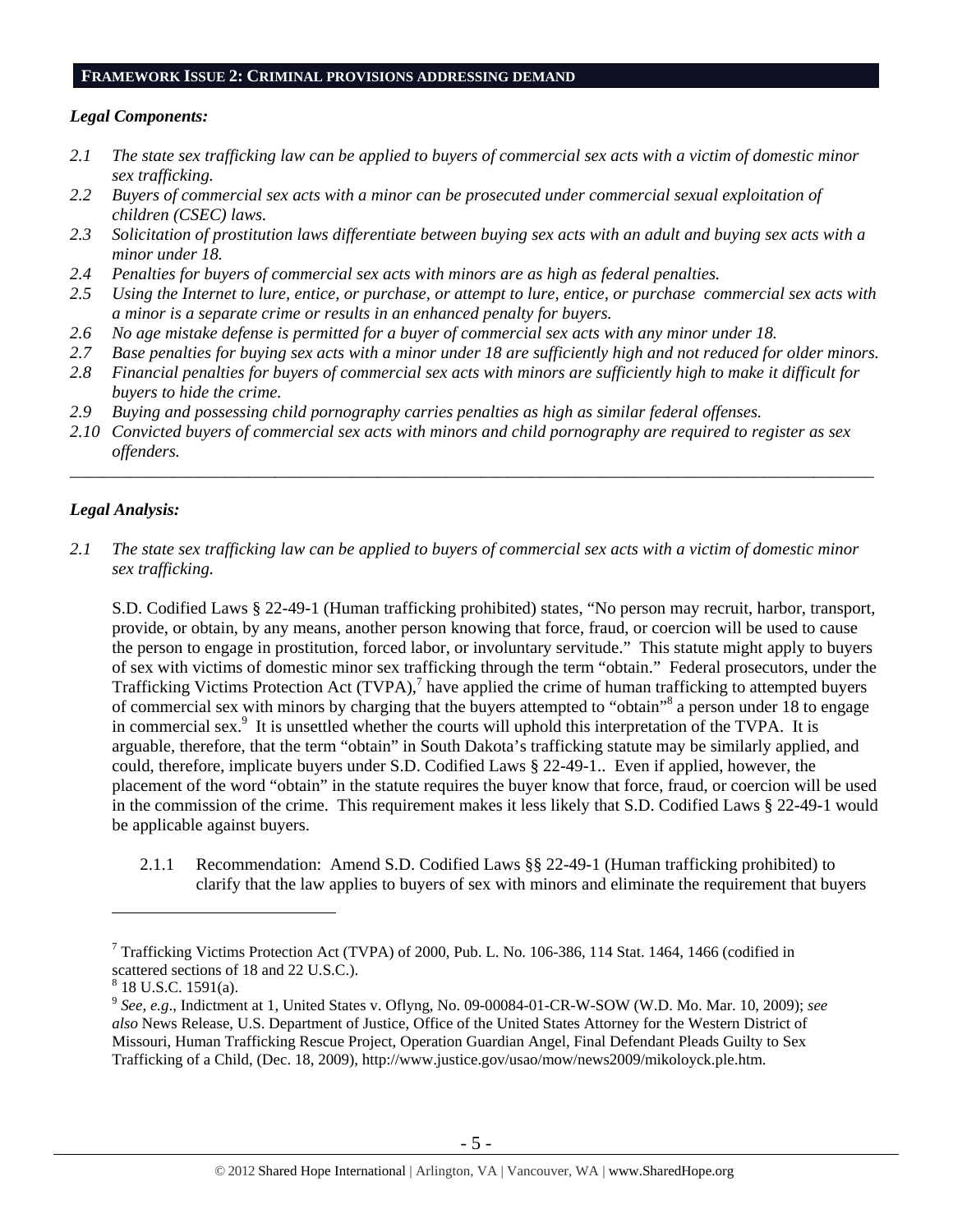of commercial sex with minors must "know" of the force, fraud, or coercion occurring in the trafficking situation.

*2.2 Buyers of commercial sex acts with a minor can be prosecuted under commercial sexual exploitation of children (CSEC) laws.* 

S.D. Codified Laws § 22-24A-5(1) (Solicitation of minor) establishes a Class 4 felony when a person 18 or older "(1) Solicits a minor, <sup>10</sup> or someone the person reasonably believes is a minor, to engage in a prohibited sexual act." While a "prohibited sexual act" may include commercial sexual exploitation, the lack of an express reference to commercial sexual activity makes this offense inapplicable to buyers of sex acts with a minor.<sup>1</sup> "Solicit" is defined as "to seduce, lure, entice or persuade, or attempt to seduce, lure, entice or persuade a specific person by telephone, in person, by letter, by using a computer or any other electronic means." S.D. Codified Laws § 22-24A-4(2).

Several sexual offense laws that are not specifically commercial in nature could also apply to buyers, including S.D. Codified Laws § 22-22-7 (Sexual contact with child under sixteen) and S.D. Codified Laws § 22-22-24.3 (Sexual exploitation of minor). $^{12}$ 

- 2.2.1 Recommendation: Amend S.D. Codified Laws § 22-24A-5 (Solicitation of minor) to specifically criminalize solicitation of a minor under 18 for commercial sex acts and provide a heightened penalty comparable to the penalty for violations of S.D. Codified Laws § 22-49-1 (Human trafficking prohibited).
- *2.3 Solicitation of prostitution laws differentiate between buying sex acts with an adult and buying sex acts with a minor under 18.*

S.D. Codified Laws § 22-23-9 (Hiring another to engage in sexual activity) does not differentiate between buying sex with an adult and buying sex with a minor. The statute creates a Class 1 misdemeanor for "[a]ny person who hires or attempts to hire another person for a fee to engage in sexual activity," regardless of the age of the victim.

S.D. Codified Laws § 22-24A-5 (Solicitation of minor) can apply to situations of purchase of commercial sex acts with a minor under  $16^{13}$  by creating a Class 4 felony when an individual who is 18 or older "(1) Solicits a minor, or someone the person reasonably believes is a minor, to engage in a prohibited sexual act; or (2) Knowingly compiles or transmits by means of a computer; or prints, publishes or reproduces by other computerized means; or buys, sells, receives, exchanges or disseminates, any notice, statement or advertisement of any minor's name, telephone number, place of residence, physical characteristics or other descriptive or

<sup>&</sup>lt;sup>10</sup> *See supra* note 5.<br><sup>11</sup> S.D. Codified Laws § 22-24A-2(16) defines "prohibited sexual act" as "actual or simulated sexual intercourse, sadism, masochism, sexual bestiality, incest, masturbation, or sadomasochistic abuse; actual or simulated exhibition of the genitals, the pubic or rectal area, or the bare feminine breasts, in a lewd or lascivious manner; actual physical contact with a person's clothed or unclothed genitals, pubic area, buttocks, or, if such person is a female, breast with the intent to arouse or gratify the sexual desire of either party; defecation or urination for the purpose of creating sexual excitement in the viewer; or any act or conduct which constitutes sexual battery or simulates that sexual battery is being or will be committed. The term includes encouraging, aiding, abetting or enticing any person to commit any such acts as provided in this subdivision. The term does not include a mother's breast-feeding of her baby."

<sup>12</sup> *See* discussion of relevant provisions *supra* Section 1.2. 13 *See supra* note 5.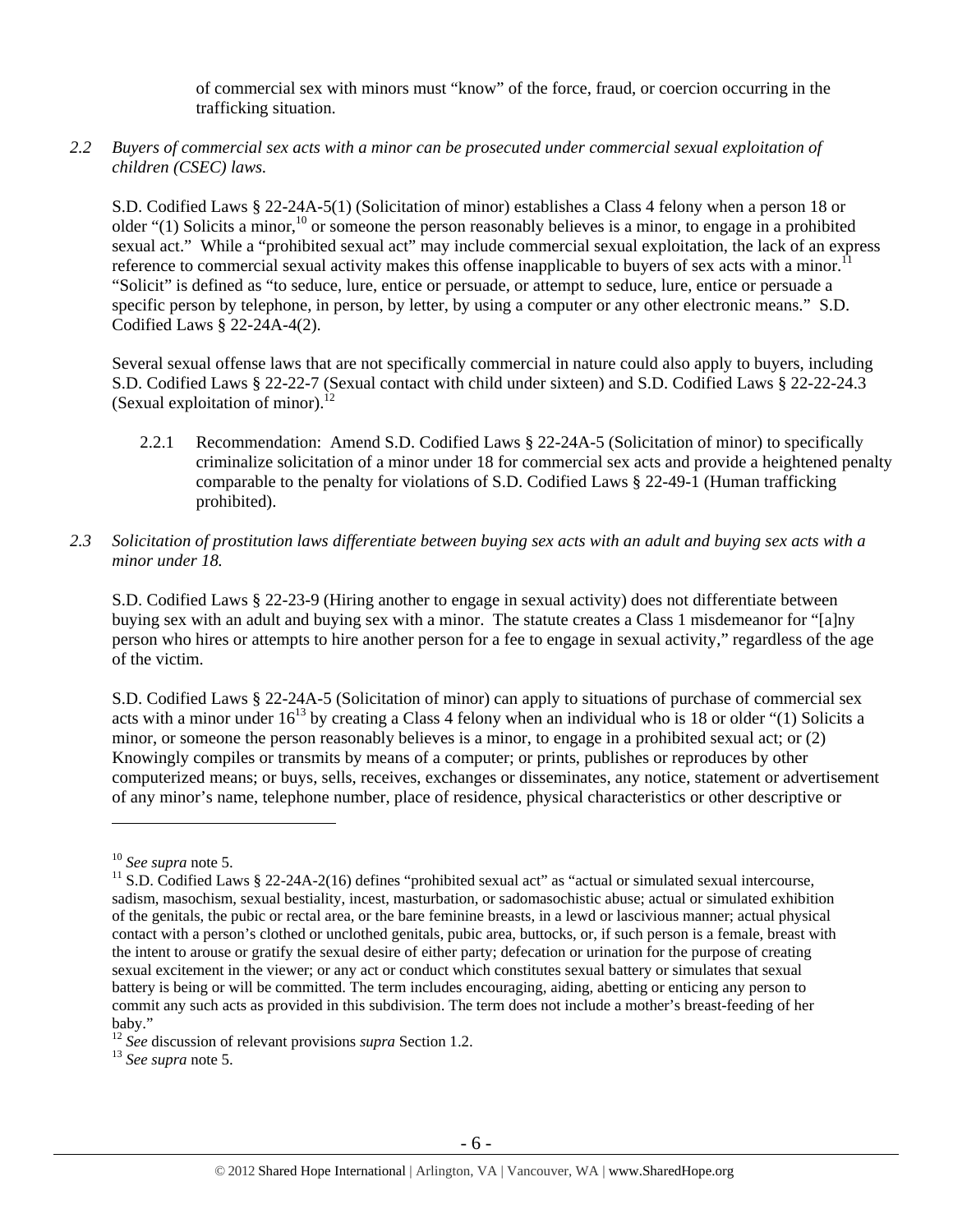identifying information for the purpose of soliciting a minor or someone the person reasonably believes is a minor to engage in a prohibited sexual act," where the "prohibited sexual act" is a commercial sex act.

- 2.3.1 Recommendation: Amend S.D. Codified Laws § 22-24A-5 (Solicitation of minor) to specifically prohibit solicitation of a minor for commercial sex acts and raise the age of a minor victim to under 18.
- 2.3.2 Recommendation: Amend S.D. Codified Laws § 22-23-9 (Hiring another to engage in sexual activity) to provide a heightened penalty for purchasing sex with a minor under 18.

## *2.4 Penalties for buyers of commercial sex acts with minors are as high as federal penalties.*

Although unlikely, if applicable to buyers, S.D. Codified Laws § 22-49-2 (First degree human trafficking—Felony) states that a buyer convicted of human trafficking is guilty of a Class 2 felony, which is punishable by imprisonment up to 25 years and a possible fine of \$50,000.<sup>14</sup> S.D. Codified Laws  $§$  22-6-1(5).

S.D. Codified Laws § 22-24A-5(1) (Solicitation of minor) makes it a Class 4 felony when a person 18 or older "(1) Solicits a minor,<sup>15</sup> or someone the person reasonably believes is a minor, to engage in a prohibited sexual act," which could include forms of CSEC. This crime is punishable by imprisonment up to 10 years and a possible fine of \$20,000. S.D. Codified Laws § 22-6-1(7).

The general solicitation of prostitution law, S.D. Codified Laws § 22-23-9 (Hiring another to engage in sexual activity), establishes a Class 1 misdemeanor, which is punishable by imprisonment up to 1 year in the county jail, a fine of \$2,000, or both. S.D. Codified Laws § 22-6-2(1).

Buyers of commercial sex with minors charged with a sexual offense face a range of penalties. A conviction under S.D. Codified Laws § 22-22-7 (Sexual contact with child under sixteen) is punishable as a Class 3 felony by imprisonment up to 15 years and a possible fine of \$30,000. S.D. Codified Laws § 22-6-1(6). If, however, the buyer was less than 5 years older than the victim and the victim was 13 or older, the crime would only be a Class 1 misdemeanor punishable by imprisonment up to 1 year in the county jail, a fine of \$2,000, or both. S.D. Codified Laws §§ 22-6-2(1), 22-22-7.

In comparison, if the victim is under the age of 14, a conviction under the TVPA for child sex trafficking is punishable by 15 years to life imprisonment and a fine not to exceed \$250,000. 18 U.S.C. §§  $1591(b)(1)$ ,  $3559(a)(1)$ ,  $3571(b)(3)$ . If the victim is between the ages of  $14-17$ , a conviction is punishable by 10 years to life imprisonment and a fine not to exceed \$250,000. 18 U.S.C. §§ 1591(b)(2), 3559(a)(1), 3571(b)(3). A conviction is punishable by mandatory life imprisonment, however, if the buyer has a prior conviction for a federal sex offense<sup>16</sup> against a minor. 18 U.S.C. § 3559(e)(1). To the extent buyers can

<sup>&</sup>lt;sup>14</sup> S.D. Codified Laws § 22-6-1.2 (Minimum sentence for subsequent felony convictions for a sex crime) states, "If an adult has a previous conviction for a felony sex crime as defined by § 22-24B-1, any subsequent felony conviction for a sex crime as defined by subdivisions 22-24B-1(1) to (15), inclusive, and (19) shall result in a minimum sentence of imprisonment equal to the maximum term allowable under § 22-6-1, up to twenty-five years. The court may suspend a portion of the prison sentence required under this section." *See* discussion of "sex crime" pursuant to S.D. Codified Laws § 22-24B-1 *infra* Section 2.10.<br><sup>15</sup> *See supra* note 5.<br><sup>16</sup> Pursuant to 18 U.S.C. § 3559(e)(2), "federal sex offense" is defined as

an offense under section 1591 [18 USCS § 1591] (relating to sex trafficking of children), 2241 [18 USCS § 2241] (relating to aggravated sexual abuse), 2242 [18 USCS § 2242] (relating to sexual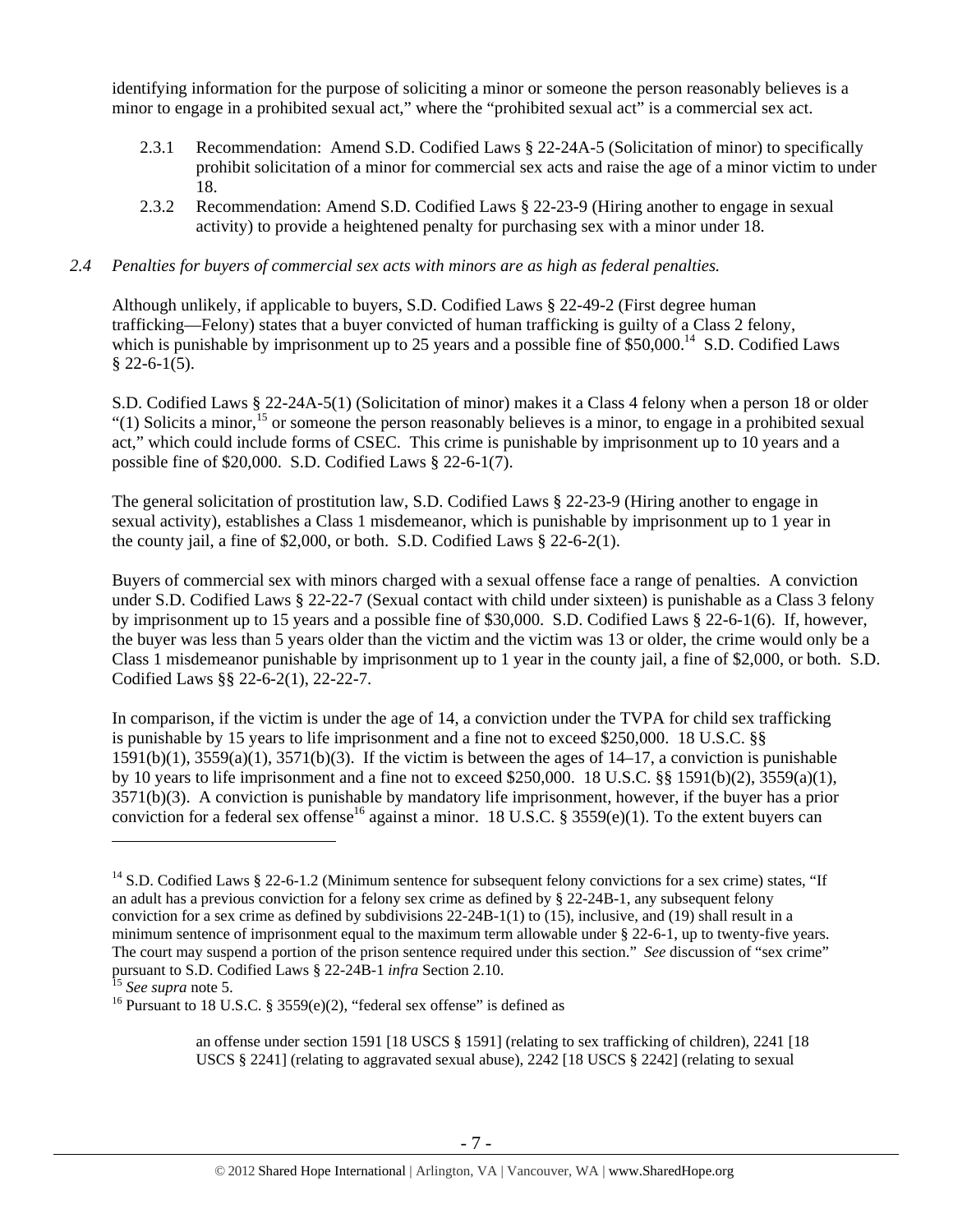be prosecuted under other federal CSEC laws,<sup>17</sup> a conviction is punishable by penalties ranging from a fine not to exceed \$250,000 to life imprisonment and a fine not to exceed \$250,000.18

*2.5 Using the Internet to lure, entice, or purchase, or attempt to lure, entice, or purchase commercial sex acts with a minor is a separate crime or results in an enhanced penalty for buyers.* 

Under S.D. Codified Laws § 22-24A-5(2) (Solicitation of minor), a buyer may be guilty of a Class 4 felony when the buyer "[k]nowingly compiles or transmits by means of a computer; or prints, publishes or reproduces by other computerized means; or buys, sells, receives, exchanges or disseminates, any notice, statement or advertisement of any minor's [under 16] name, telephone number, place of residence, physical characteristics or other descriptive or identifying information for the purpose of soliciting a minor or someone the person reasonably believes is a minor to engage in a prohibited sexual act." Under this statute, whether or not a computer is used, a conviction is punishable by imprisonment up to 10 years and a possible fine of \$20,000. S.D. Codified Laws § 22-6-1(7). This statute also makes it a crime to "[s]olicit[] a minor, or someone the person reasonably believes is a minor, to engage in a prohibited sexual act." S.D. Codified Laws § 22-24A-5(1). In this statute, "solicits" is defined as "to seduce, lure, entice or persuade, or attempt to seduce, lure, entice or persuade a specific person by telephone, in person, by letter, by using a computer or any other electronic means." S.D. Codified Laws § 22-24A-4(2).

- 2.5.1 Recommendation: Amend S.D. Codified Laws § 22-24A-5(2) (Solicitation of minor) to raise the age of minor victim to under 18.
- *2.6 No age mistake defense is permitted for a buyer of commercial sex acts with any minor under 18*

 $\overline{a}$ 

Both S.D. Codified Laws § 22-24A-5 (Solicitation of minor) and S.D. Codified Laws § 22-22-24.3 (Sexual exploitation of minor) state that "mistake as to the minor's age is not a defense to a charge of violating this section," thus preventing these buyers from asserting a mistake of age defense. S.D. Codified Laws § 22-23-9 (Hiring another to engage in sexual activity) is age-neutral, rendering the mistake of age defense inapplicable.

- 2.6.1 Recommendation: Amend S.D. Codified Laws §§ 22-49-1 (Human trafficking prohibited) to prohibit a defense based on mistake of age in cases of commercial sexual exploitation of a minor under 18.
- *2.7 Base penalties for buying sex acts with a minor under 18 are sufficiently high and not reduced for older minors.*

abuse),  $2244(a)(1)$  [18 USCS §  $2244(a)(1)$ ] (relating to abusive sexual contact),  $2245$  [18 USCS § 2245] (relating to sexual abuse resulting in death), 2251 [18 USCS § 2251] (relating to sexual exploitation of children), 2251A [18 USCS § 2251A] (relating to selling or buying of children), 2422(b) [18 USCS § 2422(b)] (relating to coercion and enticement of a minor into prostitution), or 2423(a) [18 USCS § 2423(a)] (relating to transportation of minors).<br><sup>17</sup> 18 U.S.C. §§ 2251A(b) (Selling or buying of children), 2251(a) (Sexual exploitation of children), 2423(a)

(Transportation of a minor with intent for minor to engage in criminal sexual activity), 2422(a) (Coercion and enticement), 2252(a)(2), (a)(4) (Certain activities relating to material involving the sexual exploitation of minors). <sup>18</sup> 18 U.S.C. §§ 2251A(b) (conviction punishable by imprisonment for 30 years to life and a fine), 225 (conviction punishable by imprisonment for 15–30 years and a fine), 2423(a) (conviction punishable by

imprisonment for 10 years to life and a fine), 2422(a) (conviction punishable by a fine, imprisonment up to 20 years, or both),  $2252(a)(2)$ , (4) (stating that a conviction under subsection (a)(2) is punishable by imprisonment for 5–20 years and a fine, while a conviction under subsection (a)(4) is punishable by imprisonment up to 10 years, a fine, or both); *see also* 18 U.S.C. §§ 3559(a)(1) (classifying all of the above listed offenses as felonies), 3571(b)(3) (providing a fine up to \$250,000 for any felony conviction).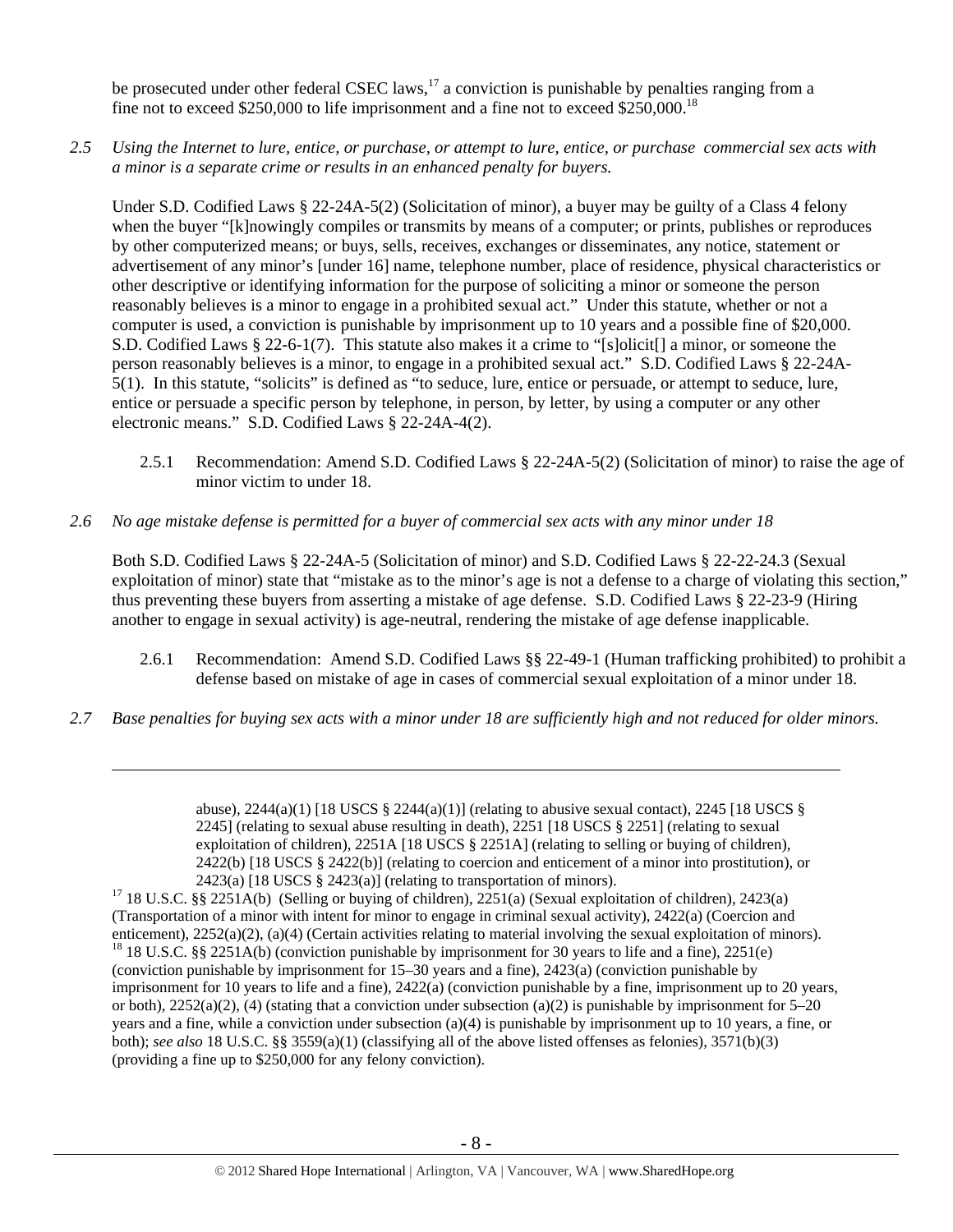None of South Dakota's CSEC laws make it a crime to purchase sex with a minor. In the absence of a CSEC law that applies to buyers, S.D. Codified Laws § 22-24A-5 (Solicitation of minor) may apply to soliciting commercial sex acts and is punishable as a Class 4 felony by imprisonment up to 10 years and a possible fine of \$20,000. S.D. Codified Laws § 22-6-1(7). However, under S.D. Codified Laws § 22-24A-4, "minor" is defined as someone 15 or younger.<sup>19</sup>

2.7.1 Recommendation: Amend S.D. Codified Laws § 22-24A-5 (Solicitation of minor) to make it clearly applicable to solicitation of a minor for commercial sex acts increase the age of a minor victim to under 18.

# *2.8 Financial penalties for buyers of commercial sex acts with minors are sufficiently high to make it difficult for buyers to hide the crime.*

If a buyer can be found guilty of human trafficking in the first degree under S.D. Codified Laws § 22-49-2(3), which includes sex trafficking, then the crime may be punishable by a fine of \$50,000. S.D. Codified Laws § 22-6-1(5). S.D. Codified Laws § 22-24A-5 (Solicitation of minor) may carry a fine of \$20,000 when the solicited minor is under 16. S.D. Codified Laws § 22-6-1(7).

In contrast, if a buyer is charged with solicitation under S.D. Codified Laws § 22-23-9 (Hiring another to engage in sexual activity) a fine of \$2,000 is possible. S.D. Codified Laws  $\S$  22-6-2(1).

If charged with violating any of the sexual offense laws, buyers of commercial sex with minors could receive significant financial penalties. For S.D. Codified Laws § 22-22-24.3 (Sexual exploitation of minor) the buyer could receive a fine of \$4,000. S.D. Codified Laws § 22-6-1(9). A buyer convicted of a violating S.D. Codified Laws § 22-22-7 (Sexual contact with child under sixteen) may be punished by a maximum fine of \$30,000. S.D. Codified Laws § 22-6-1(6). If, however, the buyer was less than 5 years older than the victim and the victim was 13 or older, the crime would only carry a possible fine of \$2,000. S.D. Codified Laws §§ 22-6-2(1), 22-22-7.

A buyer may also be subject to restitution orders, at the discretion of the court. S.D. Codified Laws § 23A-28-3 (Restitution plan—Present inability to pay—Absence of pecuniary damages—Condition of parole) provides "If the sentencing court orders the defendant to the county jail, suspended imposition of sentence, suspended sentence, or probation, the court may require as a condition that the defendant . . . promptly prepare a plan of restitution, including the name and address of each victim, a specific amount of restitution to each victim, and a schedule of restitution payments." For the purposes of restitution to crime victims, "victim" is defined as including "any person  $\dots$  who has suffered pecuniary damages<sup>20</sup> as a result of the defendant's criminal activities . . . ." S.D. Codified Laws § 23A-28-2(5). "Criminal activities" is defined as "any crime [excluding petty offenses] for which there is a plea of guilty or verdict of guilty upon which a judgment of conviction may be rendered and any other crime committed after June 30, 1979, which is admitted by the defendant, whether or not prosecuted." S.D. Codified Laws § 23A-28-2(2). Moreover, South Dakota's state policy is that "restitution shall be made by each violator of the criminal laws to the victims of the violator's criminal activities to the extent that the violator is reasonably able to do so." S.D. Codified Laws § 23A-28-1.

Additionally, under S.D. Codified Laws § 23A-28-12 (Medical, psychological or psychiatric treatment of minor victim), "Anyone convicted under . . . § 22-22-7 [Sexual contact with child under sixteen] . . . shall be required as part of the sentence imposed by the court to pay all or part of the cost of any necessary medical,

<sup>19</sup> *See supra* note 5. 20 *See supra* note 40.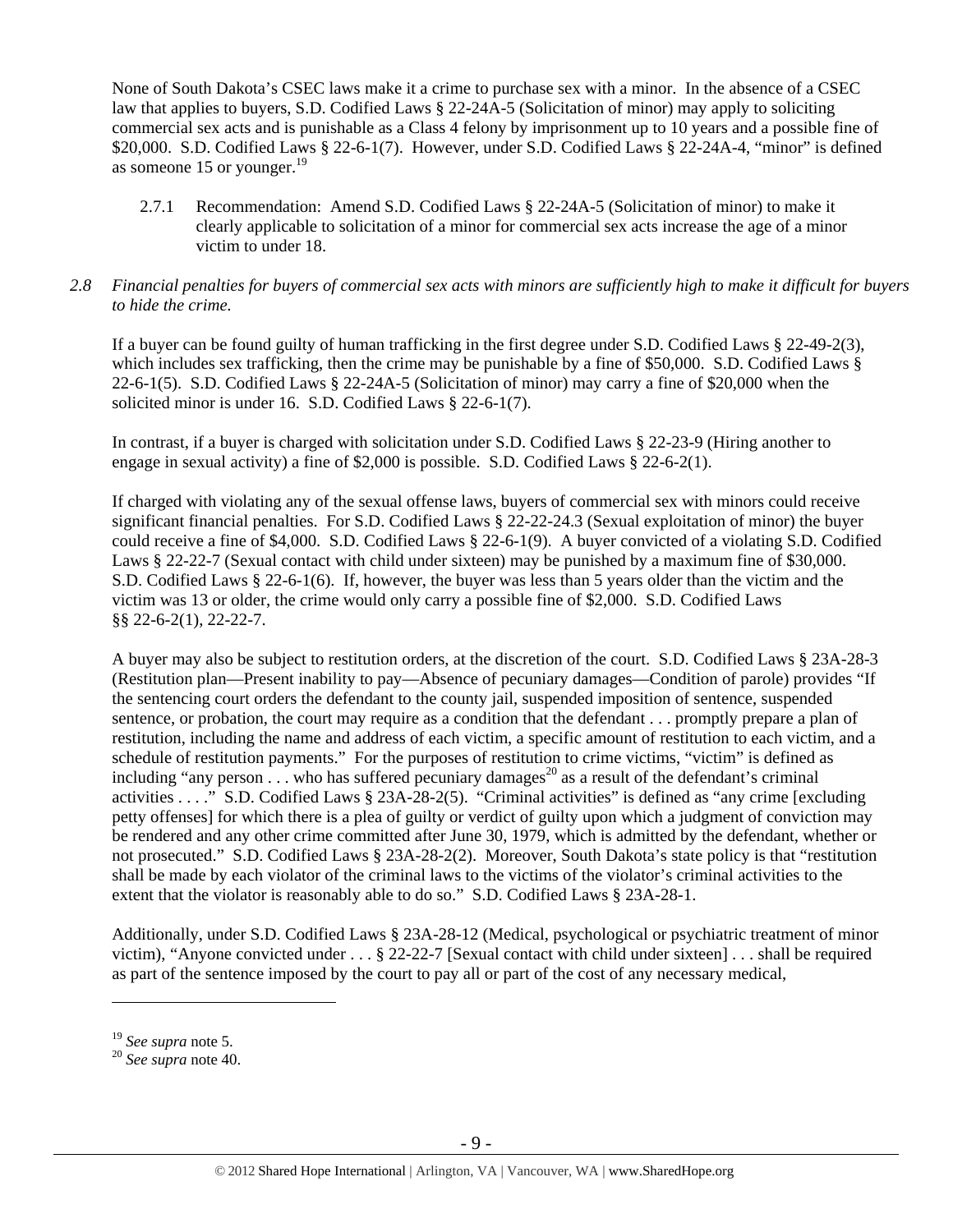psychological, or psychiatric treatment, or foster care of the minor resulting from the act or acts for which the defendant is convicted."

A buyer is also subject to mandatory, criminal asset forfeiture<sup>21</sup> under S.D. Codified Laws § 22-24A-15 (Person convicted forfeits certain property interests—Distribution of seized assets) when found guilty of certain crimes. Crimes allowing for asset forfeiture include, "22-24A-1 to 22-24A-20 [including sale of child pornography; possession, manufacture, or distribution of child pornography; solicitation of minor], inclusive, [or] 22-24B-1  $[Sex\, crimes] \ldots$ ."<sup>22</sup> S.D. Codified Laws § 22-24A-15. Therefore, those buyers convicted of violations of § 22-24A-3 (Possession, manufacture, or distribution of child pornography), § 22-24A-5 (Solicitation of minor), § 22-22-24.3 (Sexual exploitation of minor), and § 22-22-7 (Sexual contact with child under sixteen) would be subject to asset forfeiture. S.D. Codified Laws §§ 22-24A-15, 22-24B-1.

Pursuant to S.D. Codified Laws § 22-24A-15 ( Person convicted forfeits certain property interests – Distribution of seized assets), property subject to forfeiture includes the following:

(1) Any photograph, film, videotape, book, digital media or visual depiction that has been manufactured, distributed, purchased, possessed, acquired, or received in violation of [the statutes listed above];

(2) Any material, product, and equipment of any kind that is used or intended for use in manufacturing, processing, publishing, selling, possessing, or distributing any visual depiction proscribed by [the statutes listed above];

(3) Any property that is used, or intended for use, as a container for property described in subdivisions (1) and (2) of this section, including any computers and digital media;

(4) Any conveyances including aircraft, vehicles, or vessels, that transport, possess, or conceal, or that is used, or intended for use, to transport, or in any manner facilitate the transportation, sale, receipt, possession or concealment of any visual depiction proscribed under [the statutes listed above],

(5) Any book, record, and research, including microfilm, tape, and data that is used, or intended for use, in violation of [the statutes listed above];

(6) Any funds or other things of value used for the purposes of unlawfully purchasing, attempting to purchase, distributing, or attempting to acquire or distribute any visual depiction proscribed by [the statutes listed above];

(7) Any asset, interest, profit, income, and proceed acquired or derived from the unlawful sale or purchase, attempted sale or purchase, distribution, or attempted distribution of any visual depiction proscribed by [the statutes listed above].

Seizure procedures are not provided. S.D. Codified Laws § 22-24A-15 states that property from part (1) shall be deemed contraband and forfeited to the state. Regarding the use of the other listed property, S.D. Codified Laws § 22-24A-15 states that "[a]ny amount over and above the amount necessary to reimburse for the investigation and prosecution shall be used to satisfy any civil judgments."

2.8.1 Recommendation: Amend the asset forfeiture law, S.D. Codified Laws § 22-24A-15 (Person convicted forfeits certain property interests – Distribution of seized assets), to include S.D. Codified Laws §§ 22-49-1, 22-49-2, 22-49-3 (Human trafficking).

<sup>&</sup>lt;sup>21</sup> For additional information on asset forfeiture laws and procedure, see http://www.sharedhope.org/wp-content/uploads/2012/11/SHIStateAssetForfeitureLawsChart.pdf.

<sup>&</sup>lt;sup>22</sup> See discussion of "sex crime" pursuant to S.D. Codified Laws § 22-24B-1 *infra* Section 2.10.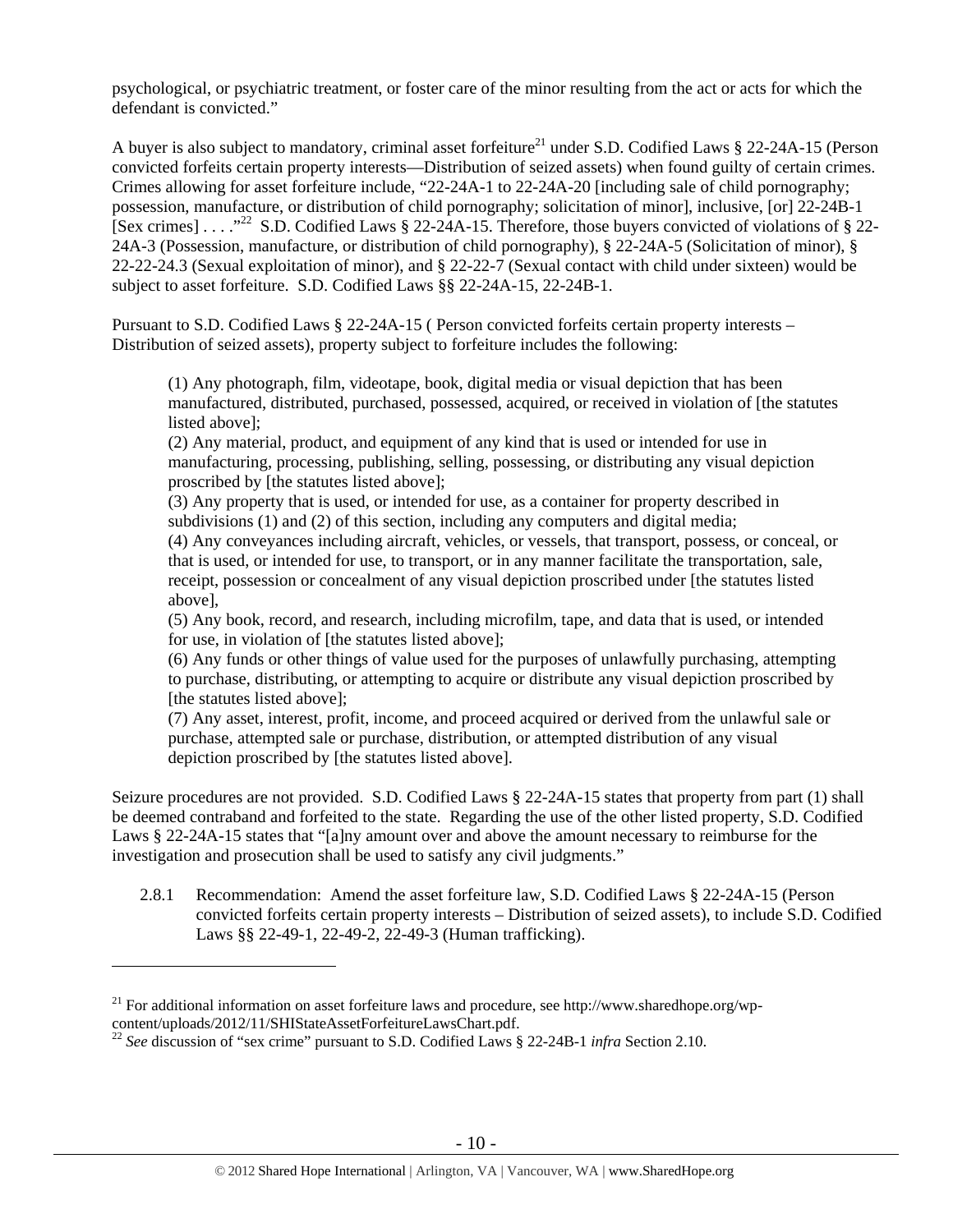# *2.9 Buying and possessing child pornography carries penalties as high as similar federal offenses.*

Under S.D. Codified Laws § 22-24A-3(3) (Possession, manufacture, or distribution of child pornography), a person who "[k]nowingly possesses, distributes, or otherwise disseminates any visual depiction of a minor engaging in a prohibited sexual act, or in the simulation of such an act" is guilty of a Class 4 felony. This crime is punishable by imprisonment up to 10 years and a possible fine of \$20,000. S.D. Codified Laws § 22-6-1(7). A subsequent offense within 15 years is a Class 3 felony punishable by imprisonment up to 15 years and a possible fine of \$30,000. S.D. Codified Laws §§ 22-24A-3, 22-6-1(6). A person convicted of this crime also faces several financial penalties including asset forfeiture and civil damages. S.D. Codified Laws §§ 22-24A-7, 22-24A-15, 22-24B-1(5).<sup>23</sup>

In comparison, a federal conviction for possession of child pornography<sup>24</sup> is generally punishable by imprisonment for 5–20 years and a fine not to exceed  $$250,000.<sup>25</sup>$  Subsequent convictions, however, are punishable by imprisonment up to 40 years and a fine not to exceed  $$250,000.<sup>26</sup>$ 

# *2.10 Convicted buyers of commercial sex acts with minors and child pornography are required to register as sex offenders*.

Pursuant to S.D. Codified Laws § 22-24B-2 (Registration of convicted sex offenders), "Any person who has been convicted for commission of a sex crime, as defined in § 22-24B-1, shall register as a sex offender." According to S.D. Codified Laws § 22-24B-1 ("Sex crime" defined), "sex crimes" include the following:

(1) Rape as set forth in § 22-22-1;

(2) Felony sexual contact with a minor under sixteen as set forth in § 22-22-7 if committed by an adult;

(5) Possessing, manufacturing, or distributing child pornography as set forth in § 22-24A-3;

(6) Sale of child pornography as set forth in § 22-24A-1;

(7) Sexual exploitation of a minor as set forth in § 22-22-24.3;

(8) Kidnapping, as set forth in § 22-19-1, if the victim of the criminal act is a minor;

. . .

<sup>&</sup>lt;sup>23</sup> *See* discussion *supra* Section 2.8.<br><sup>24</sup> 18 U.S.C. §§ 2252(a)(2), (a)(4)(A) (Certain activities relating to material involving the sexual exploitation of minors),  $2252A(a)(2)$ –(3) (Certain activities relating to material constituting or containing child pornography), 1466A(a), (b) (Obscene visual representations of the sexual abuse of children).

<sup>&</sup>lt;sup>25</sup> 18 U.S.C. §§ 2252(b) (stating that a conviction under subsection (a)(2) is punishable by imprisonment for 5–20 years and a fine, while a conviction under subsection (a)(4) is punishable by imprisonment up to 10 years, a fine, or both), 2252A(b)(1) (a conviction is punishable by imprisonment for 5–20 years and a fine), 1466A(a), (b) (stating that a conviction under subsection (a) is "subject to the penalties provided in section  $2252A(b)(1)$ ," imprisonment for 5–20 years and a fine, while a conviction under subsection (b) is "subject to the penalties provided in section 2252A(b)(2)," imprisonment up to 10 years, a fine, or both); *see also* 18 U.S.C. §§ 3559(a)(1) (classifying all of the above listed offenses as felonies), 3571(b)(3) (providing a fine up to \$250,000 for any felony conviction).

<sup>&</sup>lt;sup>26</sup> 18 U.S.C. §§ 2252(b) (stating if a person has a prior conviction under subsection (b)(1), or a list of other statutes, a conviction is punishable by a fine and imprisonment for 15–40 years, but if a person has a prior conviction under subsection  $(b)(1)$ , or a list of other statutes, a conviction is punishable by a fine and imprisonment for  $10-20$  years),  $2252A(b)(1)$  (stating if a person has a prior conviction under subsection (a)(2), (a)(3), or a list of other statutes, a conviction is punishable by a fine and imprisonment for  $15-40$  years),  $1466A(a)$ , (b) (stating that the penalty scheme for section 2252A(b) applies); *see also* 18 U.S.C. §§ 3559(a)(1) (classifying all of the above listed offenses as felonies), 3571(b)(3) (providing a fine up to \$250,000 for any felony conviction).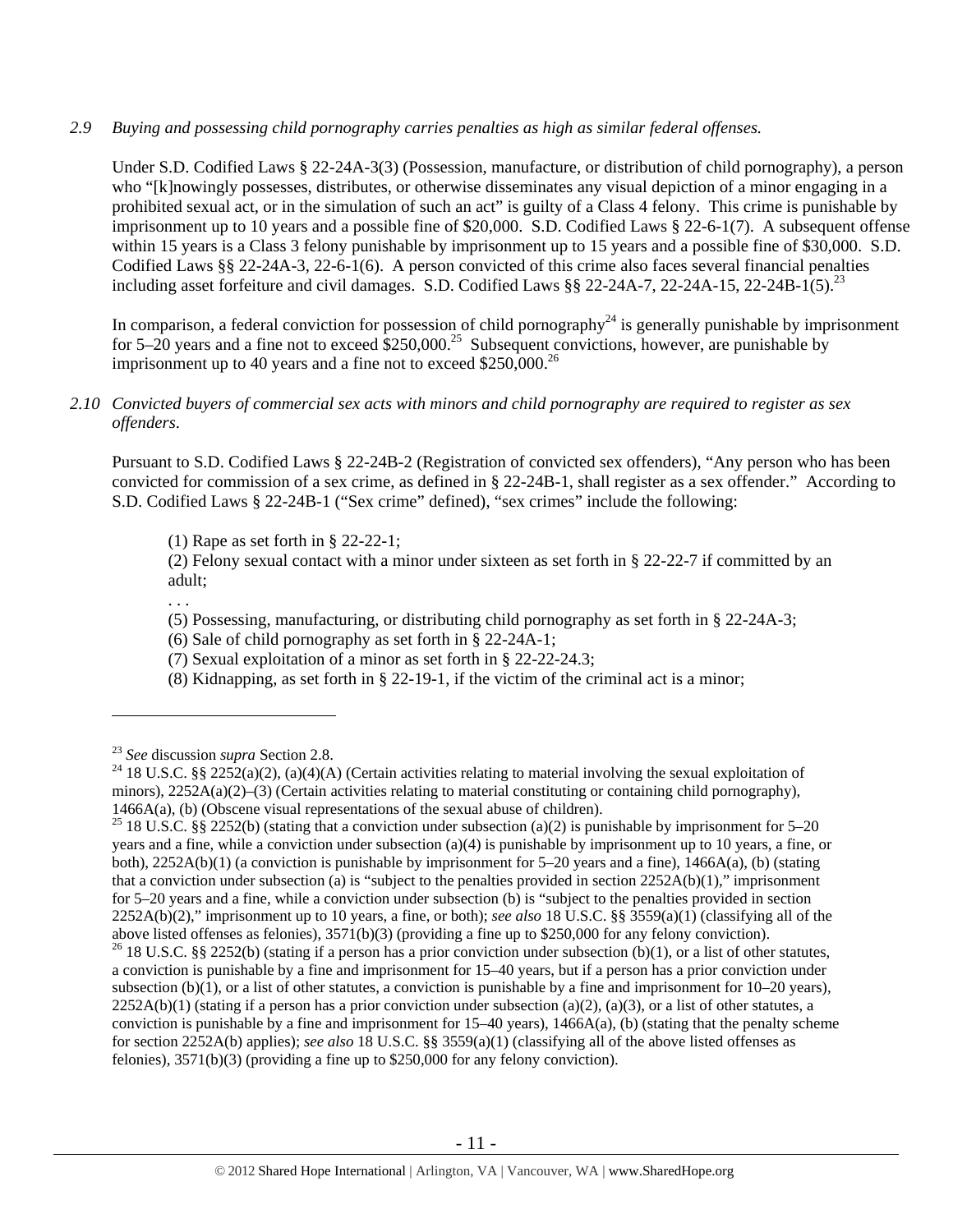(9) Promotion of prostitution of a minor as set forth in subdivision 22-23-2(2);

(12) Solicitation of a minor as set forth in § 22-24A-5;

(15) An attempt to commit any of the crimes listed in this section or any conspiracy or solicitation to commit any of the crimes listed in this section;

(17) Any federal crime or court martial offense that would constitute a sex crime under federal law;

(18) Any crime committed in another state if that state also requires that anyone convicted of that crime register as a sex offender in that state; . . .

. . . .

. . .

. . .

. . .

2.10.1 Recommendation: Amend S.D. Codified Laws § 22-24B-1 to add offenses under S.D. Codified Laws Chapter 22-49(Human trafficking) to the list of sex crimes for which sex offender registration is required.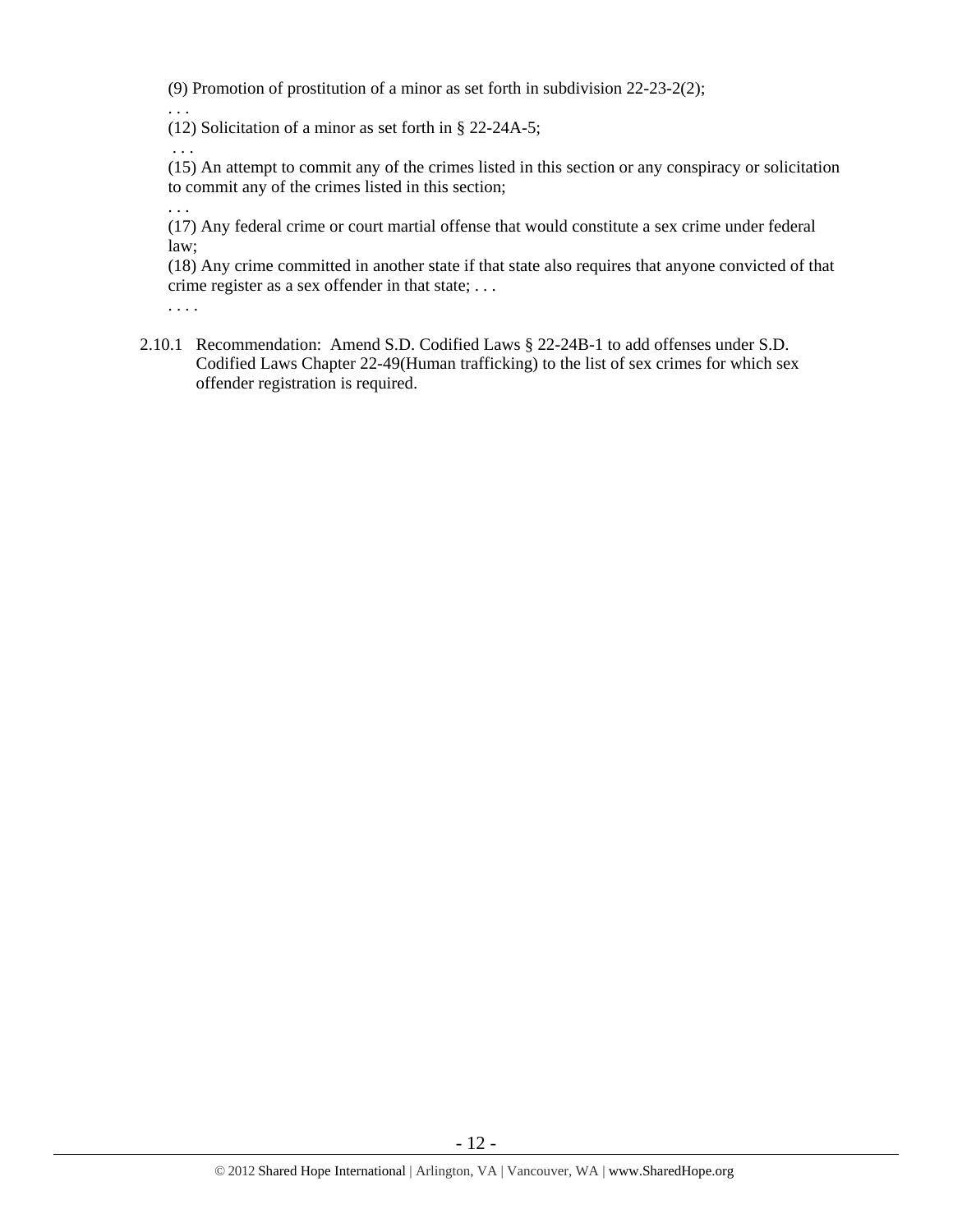#### **FRAMEWORK ISSUE 3: CRIMINAL PROVISIONS FOR TRAFFICKERS**

## *Legal Components:*

- *3.1 Penalties for trafficking a child for sexual exploitation are as high as federal penalties.*
- *3.2 Creating and distributing child pornography carries penalties as high as similar federal offenses.*
- *3.3 Using the Internet to lure, entice, recruit, or sell commercial sex acts with a minor is a separate crime or results in an enhanced penalty for traffickers.*
- *3.4 Financial penalties for traffickers, including asset forfeiture, are sufficiently high.*
- *3.5 Convicted traffickers are required to register as sex offenders.*
- *3.6 Laws relating to termination of parental rights for certain offenses include sex trafficking or commercial sexual exploitation of children (CSEC) offenses in order to remove the children of traffickers from their control and potential exploitation.*

*\_\_\_\_\_\_\_\_\_\_\_\_\_\_\_\_\_\_\_\_\_\_\_\_\_\_\_\_\_\_\_\_\_\_\_\_\_\_\_\_\_\_\_\_\_\_\_\_\_\_\_\_\_\_\_\_\_\_\_\_\_\_\_\_\_\_\_\_\_\_\_\_\_\_\_\_\_\_\_\_\_\_\_\_\_\_\_\_\_\_\_\_\_\_* 

# *Legal Analysis:*

*3.1 Penalties for trafficking a child for sexual exploitation are as high as federal penalties.* 

Human trafficking in the second degree is a Class 4 felony when an individual "[r]ecruits, harbors, transports, provides, or obtains, by any means, another person knowing that force, fraud, or coercion will be used to cause the person to engage in prostitution, forced labor, or involuntary servitude." S.D. Codified Laws § 22-49-1. Class 4 felonies are punishable by imprisonment up to 10 years and a possible fine of \$20,000. S.D. Codified Laws § 22-6- 1(7). S.D. Codified Laws § 22-49-2 creates a Class 2 felony for human trafficking in the first degree when the crimes "(1) Involve committing or attempting to commit kidnaping; (2) Involve a victim under the age of sixteen years; (3) Involve prostitution or procurement for prostitution; or (4) Result in the death of a victim." When these elements are involved, the crime is punishable by imprisonment up to 25 years and a possible fine of \$50,000. S.D. Codified Laws § 22-6-1(5).

A trafficker could also be found guilty of S.D. Codified Laws § 22-23-2(1), (2) (Promotion of prostitution) when the trafficker "[p]romotes the prostitution of a minor" or "[e]ncourages, induces, procures, or otherwise purposely causes another to become or remain a prostitute." This crime is a Class 5 felony punishable by imprisonment up to 5 years and a possible fine of \$10,000. S.D. Codified Laws §§ 22-23-2, 22-6-1(8).

Additionally, a trafficker could be charged with S.D. Codified Laws § 22-23-8 (Solicitation or procurement of prostitute for patron), which creates a Class 6 felony when an individual does any of the following:

(1) Solicits another person to patronize a prostitute;

(2) Procures a prostitute for a patron;

(3) Transports a person into or within this state to engage in prostitution, or procures or pays for transportation for that purpose;

(4) Knowingly permits a place owned, managed, supervised, or controlled by himself or herself, alone, or in association with others, to be regularly used for prostitution or the promotion of prostitution, or fails to make reasonable effort to abate such use by ejecting the tenant, notifying law enforcement authorities, or using other legally available means; or

(5) Solicits, receives, or agrees to receive any benefit for doing or agreeing to do anything prohibited by this section;

This crime is punishable by imprisonment for 2 years, a fine of \$4,000, or both. S.D. Codified Laws § 22-6-1(9).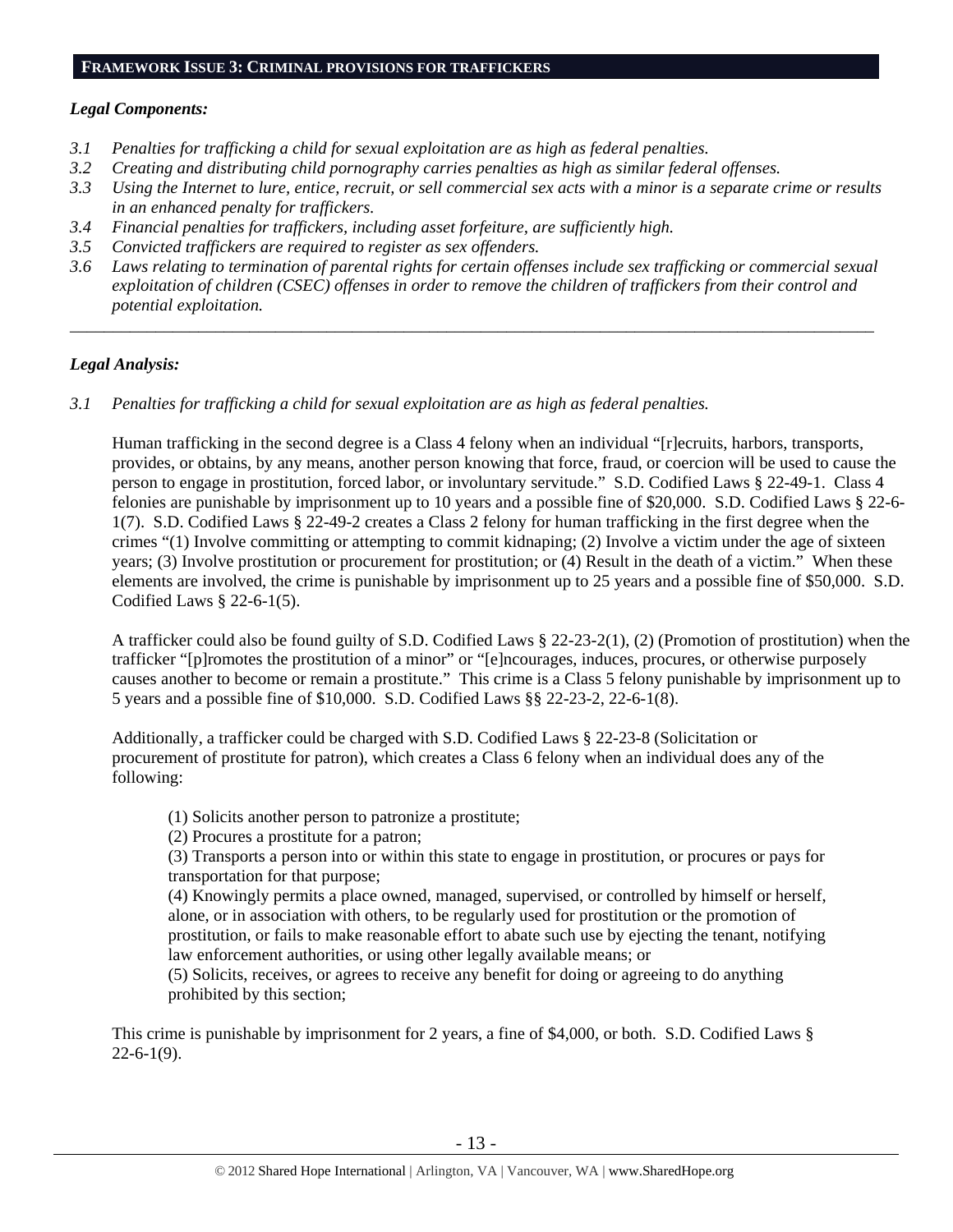A trafficker could be charged under S.D. Codified Laws § 22-24A-5(2) (Solicitation of minor), which creates a Class 4 felony when an individual 18 or older "[k]nowingly compiles or transmits by means of a computer; or prints, publishes or reproduces by other computerized means; or buys, sells, receives, exchanges or disseminates, any notice, statement or advertisement of any minor's name, telephone number, place of residence, physical characteristics or other descriptive or identifying information for the purpose of soliciting a minor or someone the person reasonably believes is a minor to engage in a prohibited sexual act." This crime is punishable by imprisonment up to 10 years and a possible fine of \$20,000. S.D. Codified Laws § 22-6-1(7).

In comparison, if the victim is under the age of 14, a conviction under the Trafficking Victims Protection Act (TVPA)<sup>27</sup> for child sex trafficking is punishable by 15 years to life imprisonment and a fine not to exceed \$250,000. 18 U.S.C. §§ 1591(b)(1),  $3559(a)(1)$ ,  $3571(b)(3)$ . If the victim is between the ages of 14–17, a conviction is punishable by 10 years to life imprisonment and a fine not to exceed \$250,000. 18 U.S.C. §§ 1591(b)(2),  $3559(a)(1)$ ,  $3571(b)(3)$ . A conviction is punishable by mandatory life imprisonment, however, if the trafficker has a prior conviction for a federal sex offense<sup>28</sup> against a minor.

# *3.2 Creating and distributing child pornography carries penalties as high as similar federal offenses*.

S.D. Codified Laws § 22-24A-3 (Possession, manufacture, or distribution of child pornography) creates a Class 4 felony when an individual does any of the following:

(1) Creates any visual depiction of a minor engaging in a prohibited sexual act, or in the simulation of such an act;

(2) Causes or knowingly permits the creation of any visual depiction of a minor engaged in a prohibited sexual act, or in the simulation of such an act; or

(3) Knowingly possesses, distributes, or otherwise disseminates any visual depiction of a minor engaging in a prohibited sexual act, or in the simulation of such an act.

As a Class 4 felony, this crime is punishable by imprisonment up to 10 years and a possible fine of \$20,000. S.D. Codified Laws § 22-6-1(7). Subsequent convictions within 15 years are Class 3 felonies punishable by imprisonment up to 15 years and a possible fine of \$30,000. S.D. Codified Laws §§ 22- 24A-3, 22-6-1(6).

In comparison, if the victim is under the age of 14, a conviction under the TVPA for child sex trafficking is punishable by 15 years to life imprisonment and a fine not to exceed \$250,000. 18 U.S.C. §§ 1591(b)(1),  $3559(a)(1)$ ,  $3571(b)(3)$ . If the victim is between the ages of  $14-17$ , a conviction is punishable by 10 years to life imprisonment and a fine not to exceed \$250,000. 18 U.S.C. §§ 1591(b)(2), 3559(a)(1), 3571(b)(3). A conviction is punishable by mandatory life imprisonment, however, if the trafficker has a prior conviction for a federal sex offense<sup>29</sup> against a minor. Additionally, a federal conviction for distribution of child pornography<sup>30</sup> is generally

<sup>&</sup>lt;sup>27</sup> *See supra* note 7.<br><sup>28</sup> *See supra* note 16 for the definition of "federal sex offense."<br><sup>29</sup> *See supra* note 16 for the definition of "federal sex offense."

<sup>&</sup>lt;sup>30</sup> 18 U.S.C. §§ 2252(a)(1), (a)(2), (a)(3) (Certain activities relating to material involving the sexual exploitation of minors),  $2252A(a)(2)$ ,  $(a)(3)$  (Certain activities relating to material constituting or containing child pornography), 1466A(a) (Obscene visual representations of the sexual abuse of children).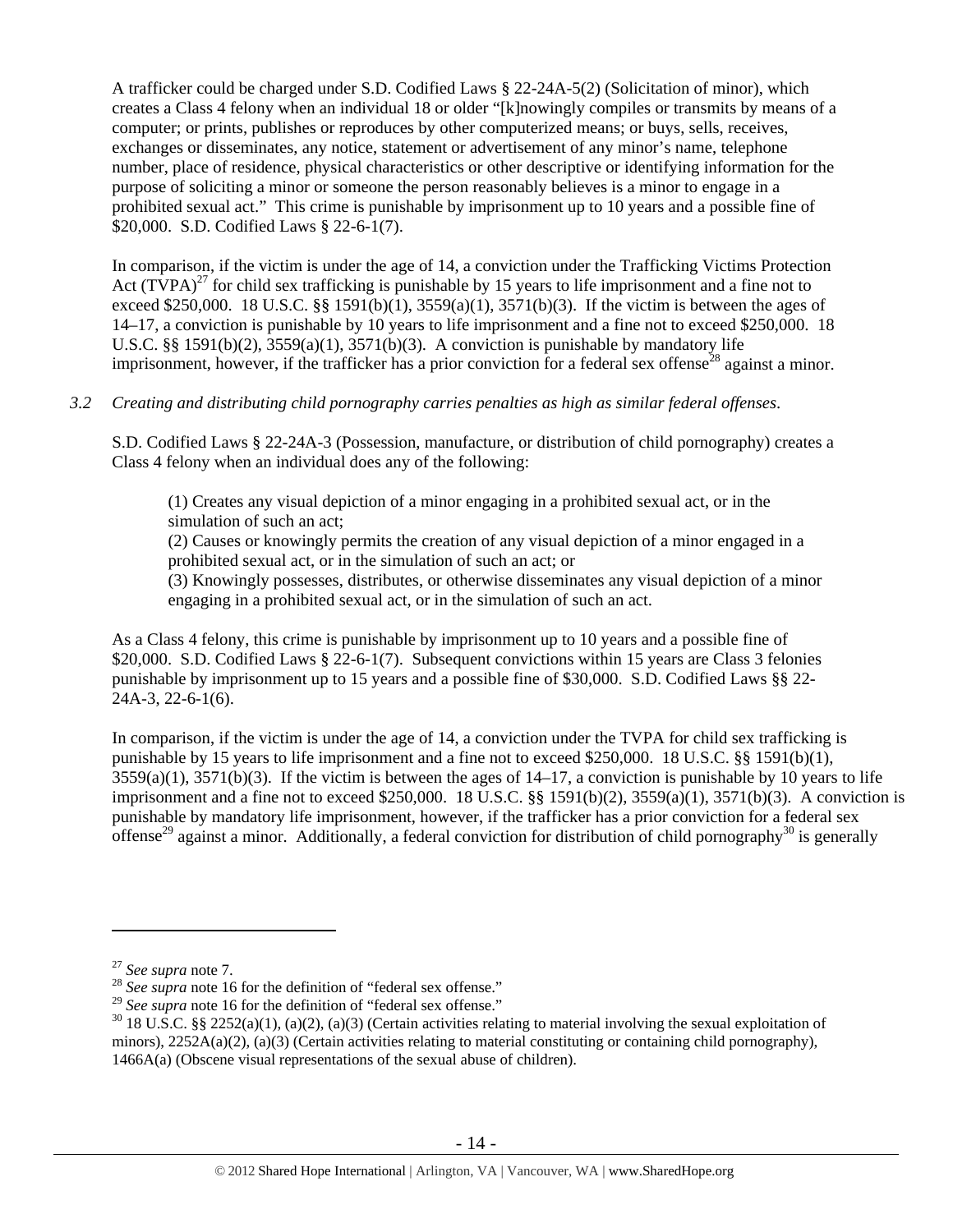punishable by imprisonment for  $5-20$  years and a fine not to exceed \$250,000.<sup>31</sup> Subsequent convictions, however, are punishable by imprisonment up to 40 years and a fine not to exceed  $$250,000.<sup>32</sup>$ 

*3.3 Using the Internet to lure, entice, recruit, or sell commercial sex acts with a minor is a separate crime or results in an enhanced penalty for traffickers.* 

A person 18 or older violates S.D. Codified Laws § 22-24A-5(2) (Solicitation of minor) when he "[k]nowingly compiles or transmits by means of a computer; or prints, publishes or reproduces by other computerized means; or buys, sells, receives, exchanges or disseminates, any notice, statement or advertisement of any minor's name, telephone number, place of residence, physical characteristics or other descriptive or identifying information for the purpose of soliciting a minor or someone the person reasonably believes is a minor to engage in a prohibited sexual act." This is a Class 4 felony punishable by imprisonment up to 10 years and a possible fine of \$20,000. S.D. Codified Laws §§ 22-24A-5, 22-6- 1(7). S.D. Codified Laws § 22-24A-5(1) creates a Class 4 felony when a person 18 or older "(1) Solicits<sup>33</sup> a minor, or someone the person reasonably believes is a minor, to engage in a prohibited sexual act." Under S.D. Codified Laws § 22-24A-4, "minor" is defined as someone 15 or younger. This crime is punishable by imprisonment up to 10 years and a possible fine of \$20,000. S.D. Codified Laws § 22-6-  $1(7)$ .

## *3.4 Financial penalties for traffickers, including asset forfeiture, are sufficiently high.*

 $\overline{a}$ 

A person found guilty of human trafficking in the first degree faces a possible fine of \$50,000. S.D. Codified Laws §§ 22-49-2, 22-6-1(5). The crime of human trafficking in the second degree carries a possible fine of \$20,000. S.D. Codified Laws §§ 22-49-3, 22-6-1(7).

For a violation of S.D. Codified Laws § 22-23-2 (Promotion of prostitution), a trafficker could receive a possible fine of \$10,000. S.D. Codified Laws §§ 22-23-2, 22-6-1(8). In contrast, a violation of S.D. Codified Laws § 22-23- 8 (Solicitation or procurement of prostitute for patron) carries a possible fine of \$4,000 for violations. S.D. Codified Laws § 22-6-1(9). Lastly, S.D. Codified Laws § 22-24A-5 (Solicitation of minor) is punishable by a possible fine of \$20,000. S.D. Codified Laws § 22-6-1(7).

<sup>&</sup>lt;sup>31</sup> 18 U.S.C. §§ 2252(b) (stating that a conviction under subsection (a)(1), (a)(2), or (a)(3) is punishable by imprisonment for 5–20 years and a fine), 2252A(b)(1) (a conviction is punishable by imprisonment for 5–20 years and a fine), 1466A(a), (b) (stating that a conviction under subsection (a) is "subject to the penalties provided in section 2252A(b)(1)," imprisonment for 5–20 years and a fine, while a conviction under subsection (b) is "subject to the penalties provided in section 2252A(b)(2)," imprisonment up to 10 years, a fine, or both); *see also* 18 U.S.C. §§ 3559(a)(1) (classifying all of the above listed offenses as felonies),  $3571(b)(3)$  (providing a fine up to \$250,000 for any felony conviction).

 $32$  18 U.S.C. §§ 2252(b) (stating if a person has a prior conviction under subsection (a)(1), (a)(2), or (a)(3) or a list of other statutes, a conviction is punishable by a fine and imprisonment for 15–40 years), 2252A(b)(1) (stating if a person has a prior conviction under subsection (a)(2), (a)(3), or a list of other statutes, a conviction is punishable by a fine and imprisonment for  $15-40$  years),  $1466A(a)$ , (b) (stating that the penalty scheme for section  $2252A(b)$ applies); *see also* 18 U.S.C. §§ 3559(a)(1) (classifying all of the above listed offenses as felonies), 3571(b)(3) (providing a fine up to \$250,000 for any felony conviction).

 $33$  "Solicit" is defined in S.D. Codified Laws § 22-24A-4 as "to seduce, lure, entice or persuade, or attempt to seduce, lure, entice or persuade a specific person by telephone, in person, by letter, by using a computer or any other electronic means."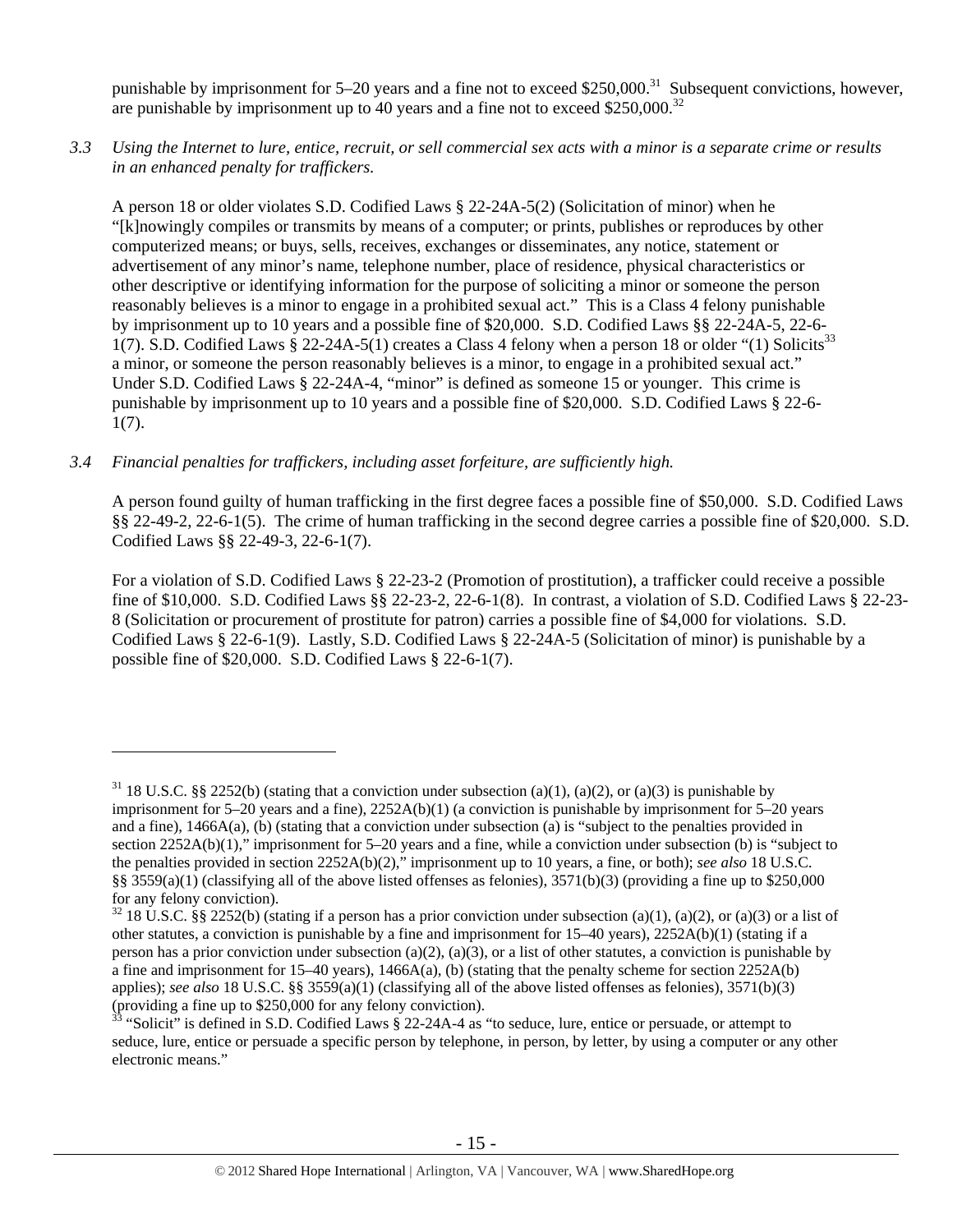Traffickers may be subject to restitution orders, at the discretion of the court. S.D. Codified Laws § 23A-28-3 (Restitution plan—Present inability to pay—Absence of pecuniary damages—Condition of parole) provides "If the sentencing court orders the defendant to the county jail, suspended imposition of sentence, suspended sentence, or probation, the court may require as a condition that the defendant . . . promptly prepare a plan of restitution, including the name and address of each victim, a specific amount of restitution to each victim, and a schedule of restitution payments." For the purposes of restitution to crime victims, "victim" is defined as including "any person  $\ldots$  who has suffered pecuniary damages<sup>34</sup> as a result of the defendant's criminal activities . . . ." S.D. Codified Laws § 23A-28-2(5). "Criminal activities" is defined as "any crime [excluding petty offenses] for which there is a plea of guilty or verdict of guilty upon which a judgment of conviction may be rendered and any other crime committed after June 30, 1979, which is admitted by the defendant, whether or not prosecuted." S.D. Codified Laws § 23A-28-2(2). Moreover, South Dakota's state policy is that "restitution shall be made by each violator of the criminal laws to the victims of the violator's criminal activities to the extent that the violator is reasonably able to do so." S.D. Codified Laws § 23A-28-1.

Additionally, under S.D. Codified Laws § 23A-28-12 (Medical, psychological or psychiatric treatment of minor victim), "[a]nyone convicted under § 26-10-1 [Abuse of or cruelty to minor as felony], 22-22-7 [Sexual contact with child under sixteen] . . . or subdivision  $22-22-1(1)$  or (5) [Rape], shall be required as part of the sentence imposed by the court to pay all or part of the cost of any necessary medical, psychological, or psychiatric treatment, or foster care of the minor resulting from the act or acts for which the defendant is convicted."

A trafficker is subject to mandatory criminal asset forfeiture under S.D. Codified Laws § 22-24A-15 (Person convicted forfeits certain property interests—Distribution of seized assets) when found guilty of certain crimes. Crimes allowing for asset forfeiture include, "§§ 22-19A-1 [Stalking], 22-24A-1 to 22-24A-20 [including sale of child pornography; possession, manufacture, or distribution of child pornography; solicitation of minor], inclusive, 22-24B-1 [Sex crimes]<sup>35</sup>. . . ." Therefore, those traffickers convicted of § 22-24A-3 (Possession, manufacture, or distribution of child pornography), § 22-24A-5 (Solicitation of a minor), § 22-22-24.3 (Sexual exploitation of minor), and

§ 22-22-7 (Sexual contact with child under sixteen) would be subject to asset forfeiture. S.D. Codified Laws §§ 22-24A-15, 22-24B-1.

Pursuant to S.D. Codified Laws §22-24A-15 (Person convicted forfeits certain property interests— Distribution of seized assets), property subject to forfeiture includes the following:

(1) Any photograph, film, videotape, book, digital media or visual depiction that has been manufactured, distributed, purchased, possessed, acquired, or received in violation of [the statutes listed above];

(2) Any material, product, and equipment of any kind that is used or intended for use in manufacturing, processing, publishing, selling, possessing, or distributing any visual depiction proscribed by [the statutes listed above];

(3) Any property that is used, or intended for use, as a container for property described in subdivisions (1) and (2) of this section, including any computers and digital media; (4) Any conveyances including aircraft, vehicles, or vessels, that transport, possess, or conceal, or that is used, or intended for use, to transport, or in any manner facilitate the transportation, sale,

<sup>34</sup> *See supra* note 40. 35 *See supra* note 22.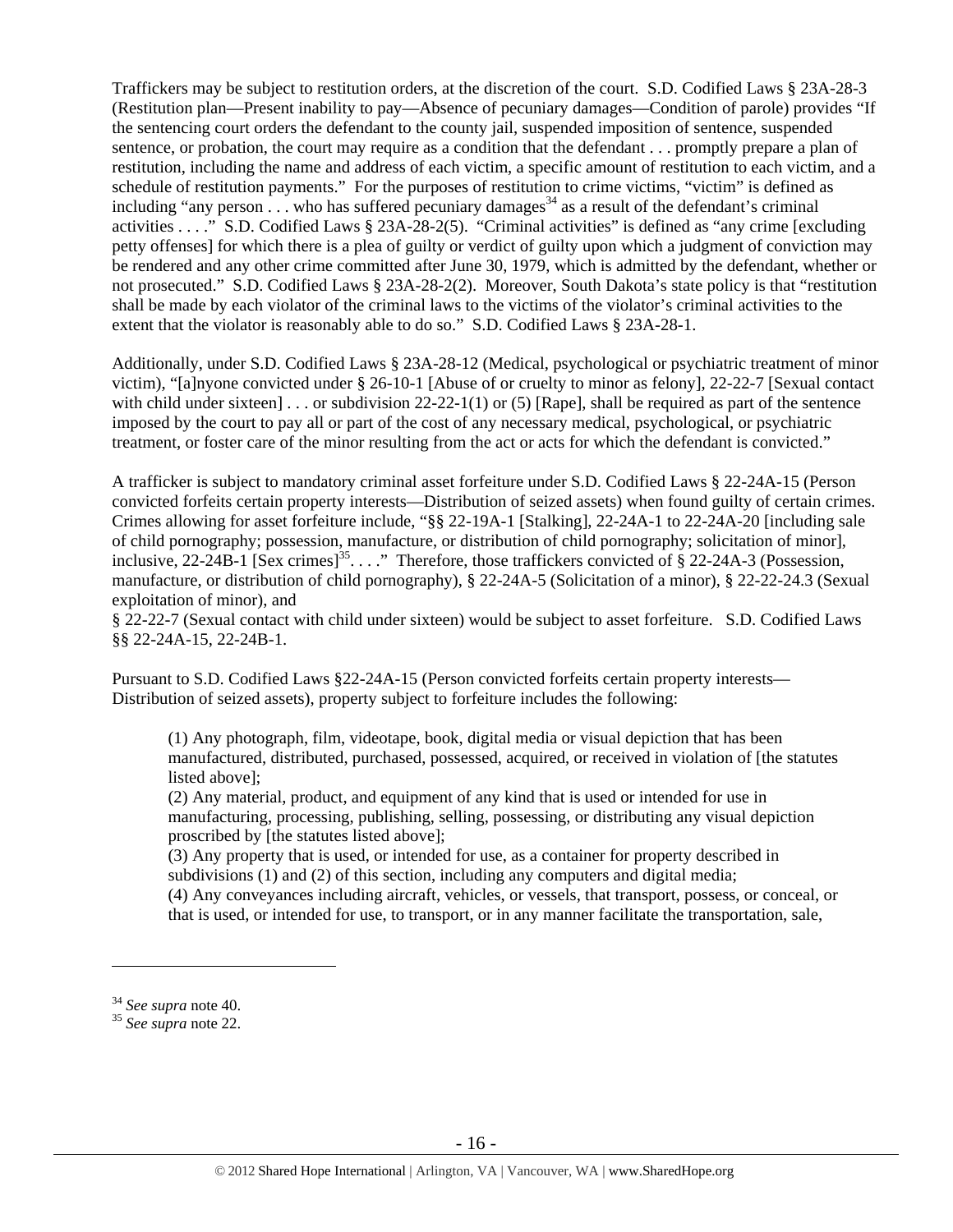receipt, possession or concealment of any visual depiction proscribed under [the statutes listed above],

(5) Any book, record, and research, including microfilm, tape, and data that is used, or intended for use, in violation of [the statutes listed above];

(6) Any funds or other things of value used for the purposes of unlawfully purchasing, attempting to purchase, distributing, or attempting to acquire or distribute any visual depiction proscribed by [the statutes listed above];

(7) Any asset, interest, profit, income, and proceed acquired or derived from the unlawful sale or purchase, attempted sale or purchase, distribution, or attempted distribution of any visual depiction proscribed by [the statutes listed above].

Seizure procedures are not provided. S.D. Codified Laws § 22-24A-15 states that property from part (1) shall be deemed contraband and forfeited to the state. Regarding the use of the other listed property, S.D. Codified Laws § 22-24A-15 states that "[a]ny amount over and above the amount necessary to reimburse for the investigation and prosecution shall be used to satisfy any civil judgments."

- 3.4.1 Recommendation: Amend the asset forfeiture law, S.D. Codified Laws § 22-24A-15 (Person convicted forfeits certain property interests—Distribution of seized assets), to include S.D. Codified Laws §§ 22-49-1, 22-49-2, 22-49-3 (Human trafficking) and § 22-23-2 (Promotion of prostitution).
- *3.5 Convicted traffickers are required to register as sex offenders.*

Pursuant to S.D. Codified Laws § 22-24B-2 (Registration of convicted sex offenders), "Any person who has been convicted for commission of a sex crime, as defined in § 22-24B-1, shall register as a sex offender." According to S.D. Codified Laws § 22-24B-1 ("Sex crime" defined), "sex crimes" include the following:

(1) Rape as set forth in § 22-22-1;

(2) Felony sexual contact with a minor under sixteen as set forth in § 22-22-7 if committed by an adult;

. . .

(5) Possessing, manufacturing, or distributing child pornography as set forth in § 22-24A-3;

(6) Sale of child pornography as set forth in § 22-24A-1;

(7) Sexual exploitation of a minor as set forth in § 22-22-24.3;

(8) Kidnapping, as set forth in § 22-19-1, if the victim of the criminal act is a minor;

(9) Promotion of prostitution of a minor as set forth in subdivision 22-23-2(2);

. . .

(12) Solicitation of a minor as set forth in § 22-24A-5;

 . . . (15) An attempt to commit any of the crimes listed in this section or any conspiracy or solicitation to commit any of the crimes listed in this section;

. . .

(17) Any federal crime or court martial offense that would constitute a sex crime under federal law;

(18) Any crime committed in another state if that state also requires that anyone convicted of that crime register as a sex offender in that state; . . .

. . . .

S.D. Codified Laws §§ 22-49-1, 22-49-2, 22-49-3 (Human trafficking) and § 22-23-8 (Solicitation or procurement of prostitute for patron) are not included as sex crimes requiring registration as a sex offender.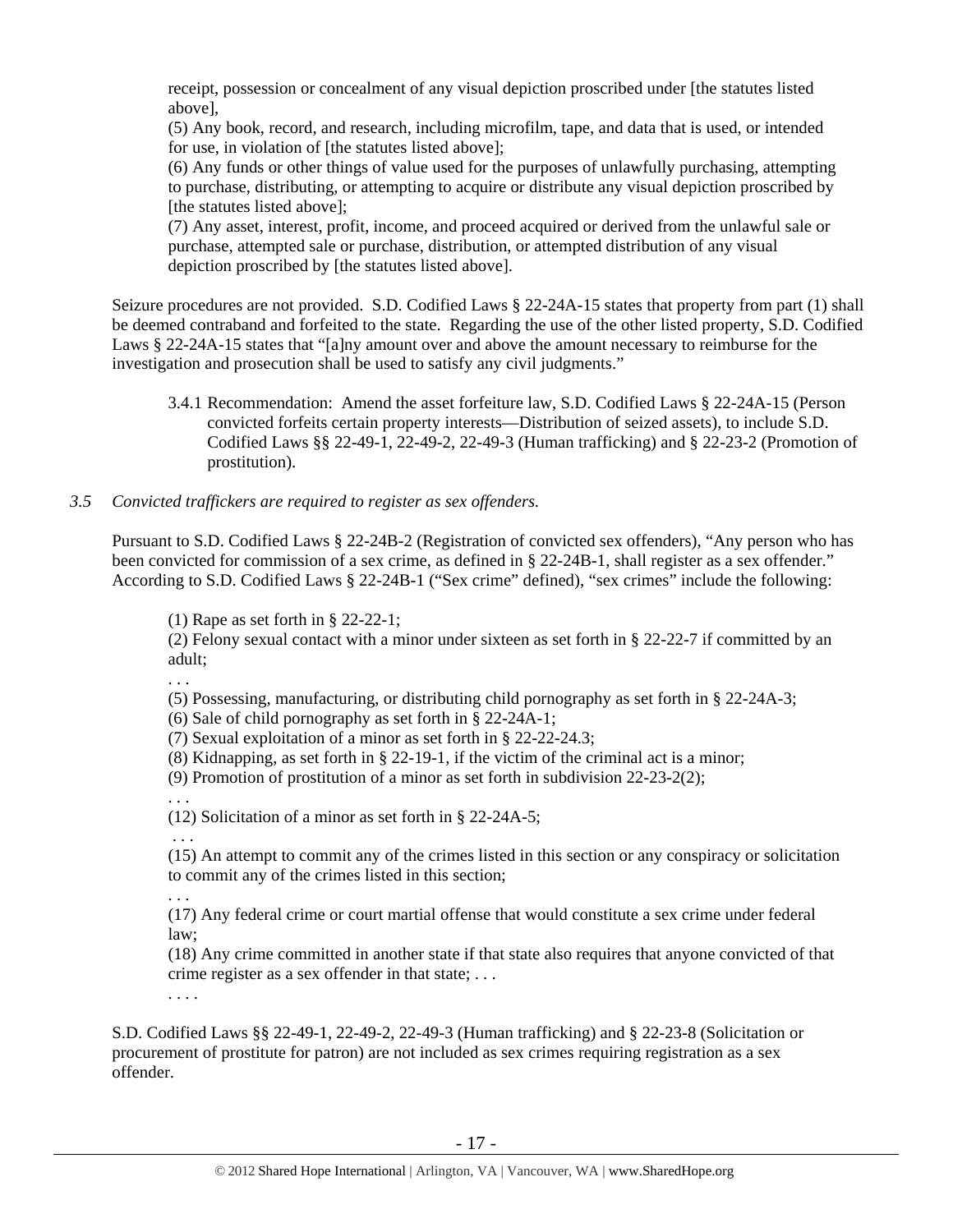- 3.5.1 Recommendation: Amend S.D. Codified Laws § 22-24B-1 to include a registration requirement for S.D. Codified Laws § 22-23-8 (Solicitation or procurement of prostitute for patron) and §§ 22-49-1, 22-49-2, 22-49-3 (Human trafficking) when the crime involves a minor sex trafficking victim used in a commercial sex act.
- *3.6 Laws relating to termination of parental rights for certain offenses include sex trafficking or commercial sexual exploitation of children (CSEC) offenses in order to remove the children of traffickers from their control and potential exploitation.*

Human trafficking offenses under S.D. Codified Laws Chapter 22-49 (Human trafficking) and most CSEC crimes are not specifically mentioned as establishing grounds for terminating parental rights. However, for children in the dependency system as a result of being removed from the home due to abuse or neglect, S.D. Codified Laws § 26-8A-26 (Termination of parental rights—Alternative Dispositions—permanency review for children in foster care) states in part, "If an adjudicated, abused, or neglected child whose parental rights have not been terminated has been in the custody of the Department of Social Services and it appears at a dispositional or review hearing that all reasonable efforts have been made to rehabilitate the family, that the conditions which led to the removal of the child still exist, and there is little likelihood that those conditions will be remedied so the child can be returned to the custody of the child's parents, the court shall affirmatively find that good cause exists for termination of the parental rights of the child's parents and the court shall enter an order terminating parental rights." S.D. Codified Laws § 26-8A-26.136 (Additional reasons for termination of parental rights) further provides, "In addition to the provisions of § 26-8A-26, the court may find that good cause exists for termination of parental rights of a parent who," among other things,

(1) Committed a crime defined in § 22-16-4 [Murder in the first degree], 22-16-7 [Murder in the second degree], 22-16-15 [Manslaughter in the first degree], 22-16-20 [Manslaughter in the second degree], 22- 22-1[Rape], 22-22-24.3 [Sexual exploitation of minor], 22-22A-2 [Incest], 22-22A-3 [Aggravated incest], 26-10-1 [Abuse of or cruelty to minor], or subdivision 22-19-1(5) [Kidnapping], or committed conduct described by any of those statutes that violated the law or ordinance of another jurisdiction having elements similar to an offense described by any of those statutes;

(2) Committed a crime defined in § 22-18-1.1 [Aggravated assault] against the child or another child of such parent, or committed conduct described by that section that violated the law or ordinance of another jurisdiction having elements similar to the offense described by that section;

(3) Has been determined by a court by clear and convincing evidence to have subjected the child or another child to torture, sexual abuse, abandonment for at least six months, chronic physical, mental, or emotional injury, or chronic neglect if the neglect was a serious threat to the safety of the child or another child;

(4) Is incarcerated and is unavailable to care for the child during a significant period of the child's minority, considering the child's age and the child's need for care by an adult;

. . . .

 $\overline{a}$ 

(11) Is required to register as a sex offender pursuant to chapter 22-24B.

Under S.D. Codified Laws § 26-8A-21.1(3),(11)<sup>37</sup> (Reunification with parent not required), a parent need not be reunified with a child who is already in the dependency system due to neglect or abuse if said parent

<sup>&</sup>lt;sup>37</sup> Here and elsewhere that S.D. Codified Laws § 26-8A-21.1 is quoted or cited, it has been updated to reflect the amendments added by the passage of Senate Bill 13. S.B. 13, 87th Leg. Assemb., Leg. Sess. (S.D. 2012) (signed by Governor on March 1, 2012).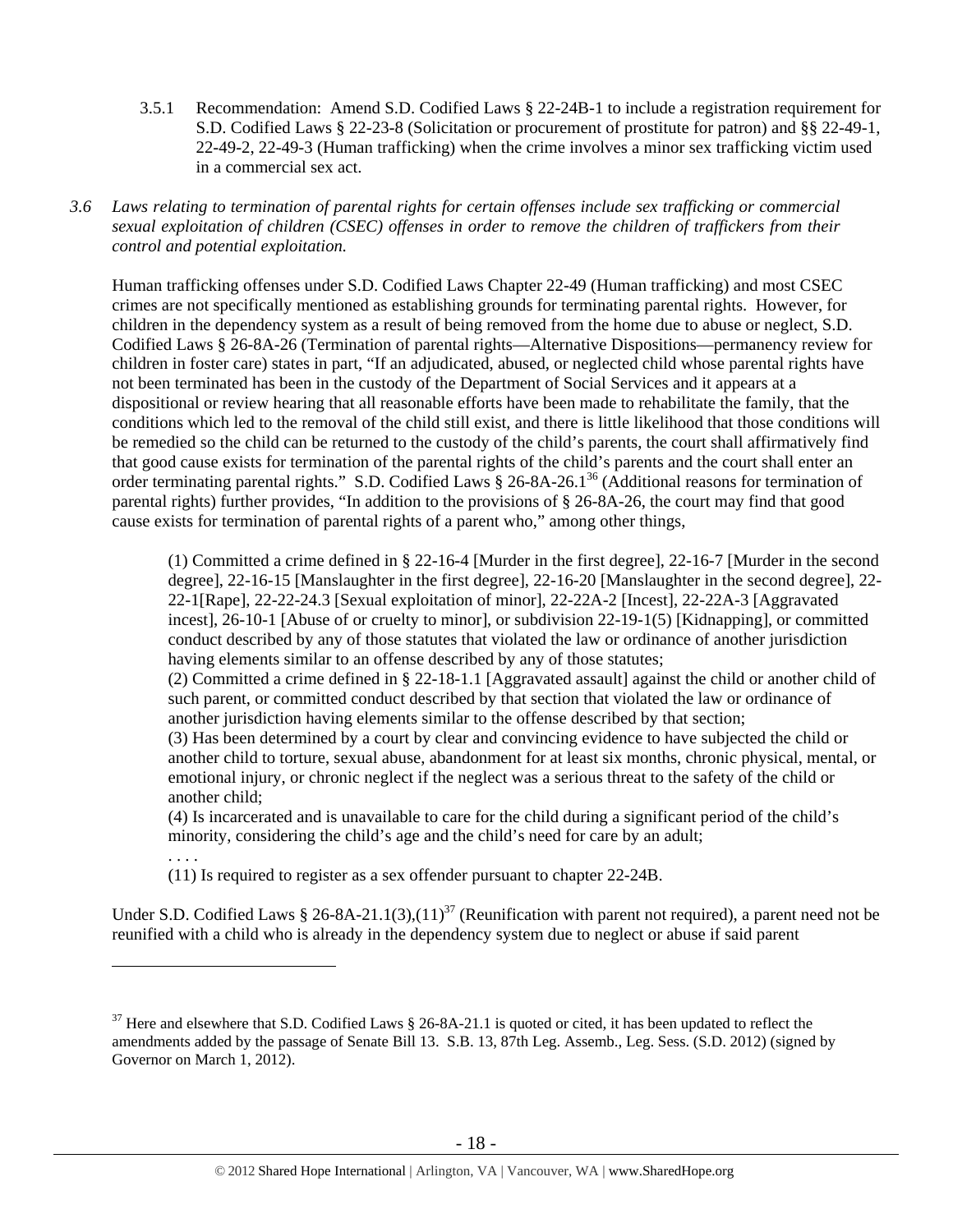"committed a crime defined in § 22-18-1.1, 22-22-7 [Sexual contact with child under sixteen], or subdivision 22-23-2(2) [Promotion of prostitution] against the child or another child of such parent, or committed conduct described by those sections that violate the law or ordinance of another jurisdiction having elements similar to the offense describe by those sections" or who "[i]s required to register as a sex offender pursuant to chapter 22- 24B."

3.5.2 Recommendation: Amend S.D. Codified Laws § 26-8A-26.1 (Termination of parental rights) to include as good cause for termination of parental rights human trafficking offenses under S.D. Codified Laws Chapter 22-49 (Human trafficking) and § 22-24A-5(2) (Solicitation of minor) when the crime solicited is a commercial sex act.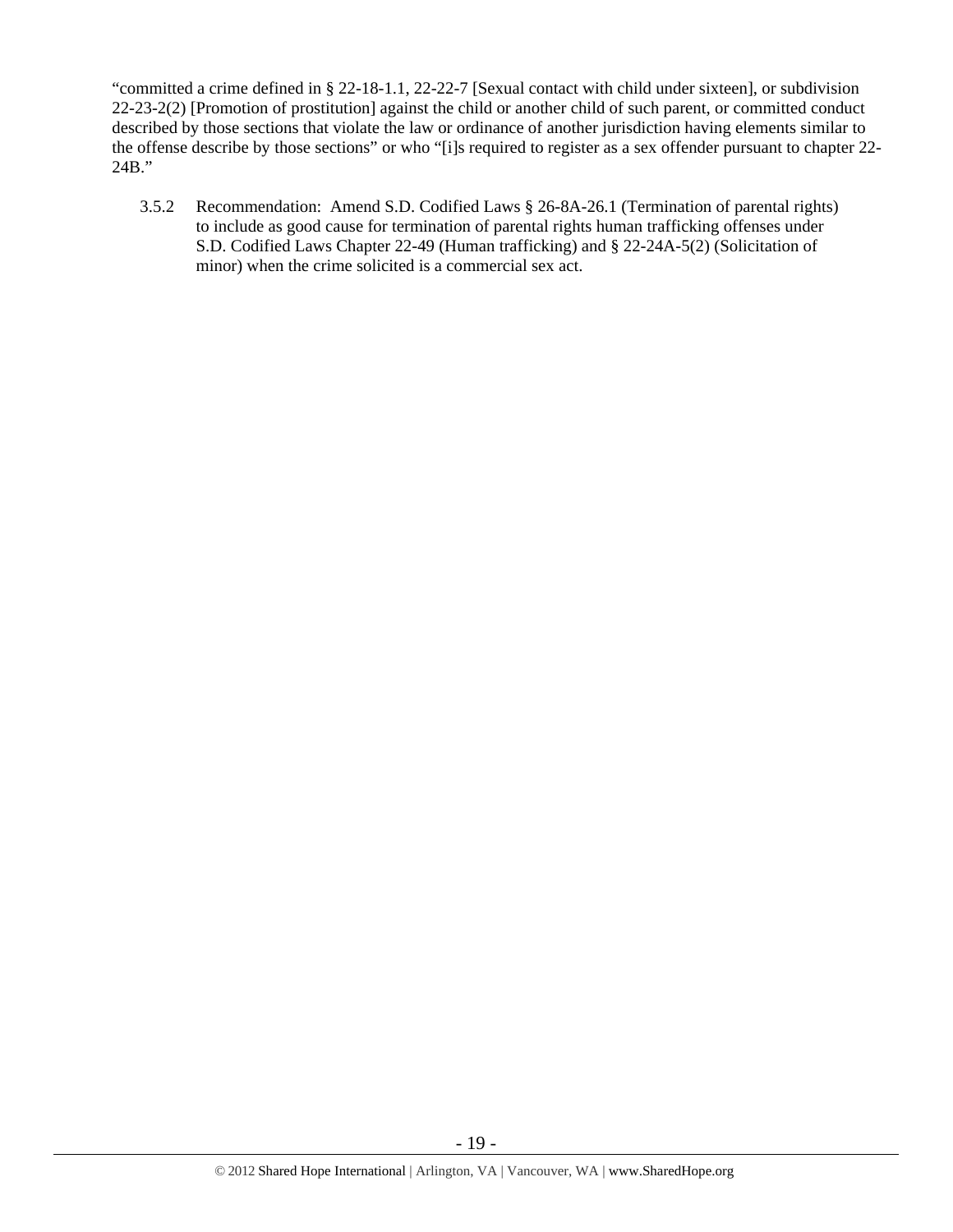#### **FRAMEWORK ISSUE 4: CRIMINAL PROVISIONS FOR FACILITATORS**

## *Legal Components:*

- *4.1 The acts of assisting, enabling, or financially benefitting from child sex trafficking are included as criminal offenses in the state sex trafficking statute.*
- *4.2 Financial penalties, including asset forfeiture laws, are in place for those who benefit financially from or aid and assist in committing domestic minor sex trafficking.*

*\_\_\_\_\_\_\_\_\_\_\_\_\_\_\_\_\_\_\_\_\_\_\_\_\_\_\_\_\_\_\_\_\_\_\_\_\_\_\_\_\_\_\_\_\_\_\_\_\_\_\_\_\_\_\_\_\_\_\_\_\_\_\_\_\_\_\_\_\_\_\_\_\_\_\_\_\_\_\_\_\_\_\_\_\_\_\_\_\_\_\_\_\_\_* 

- *4.3 Promoting and selling child sex tourism is illegal.*
- *4.4 Promoting and selling child pornography is illegal.*

## *Legal Analysis:*

*4.1 The acts of assisting, enabling, or financially benefitting from child sex trafficking are included as criminal offenses in the state sex trafficking statute*.

South Dakota's human trafficking law applies to facilitators and generally creates a Class 4 felony for any person who "[b]enefits financially or by receiving anything of value from participation in a venture that has engaged in acts set forth in this section." S.D. Codified Laws § 22-49-3(2). S.D. Codified Laws § 22-49-2 creates a Class 2 felony for human trafficking in the first degree when the crimes "(1) Involve committing or attempting to commit kidnaping; (2) Involve a victim under the age of sixteen years; (3) Involve prostitution or procurement for prostitution; or (4) Result in the death of a victim." When these elements are involved, the crime is punishable by imprisonment up to 25 years and a possible fine of \$50,000. S.D. Codified Laws § 22-6- 1(5).

Additionally, under S.D. Codified Laws § 22-23-8 (Solicitation or procurement of prostitute for patron) a facilitator could be guilty of a Class 6 felony if the individual does either of the following: "(3) Transports a person into or within this state to engage in prostitution, or procures or pays for transportation for that purpose; (4) Knowingly permits a place owned, managed, supervised, or controlled by himself or herself, alone, or in association with others, to be regularly used for prostitution or the promotion of prostitution, or fails to make reasonable effort to abate such use by ejecting the tenant, notifying law enforcement authorities, or using other legally available means; or (5) Solicits, receives, or agrees to receive any benefit for doing or agreeing to do anything prohibited by this section."

*4.2 Financial penalties, including asset forfeiture laws, are in place for those who benefit financially from or aid and assist in committing domestic minor sex trafficking.* 

A person found guilty of human trafficking in the first degree faces a possible fine of \$50,000. S.D. Codified Laws §§ 22-49-2, 22-6-1(5). The crime of human trafficking in the second degree carries a possible fine of \$20,000. S.D. Codified Laws §§ 22-49-3, 22-6-1(7). A violation of S.D. Codified Laws § 22-23-8 (Solicitation or procurement of prostitute for patron) carries a possible fine of \$4,000 for violations.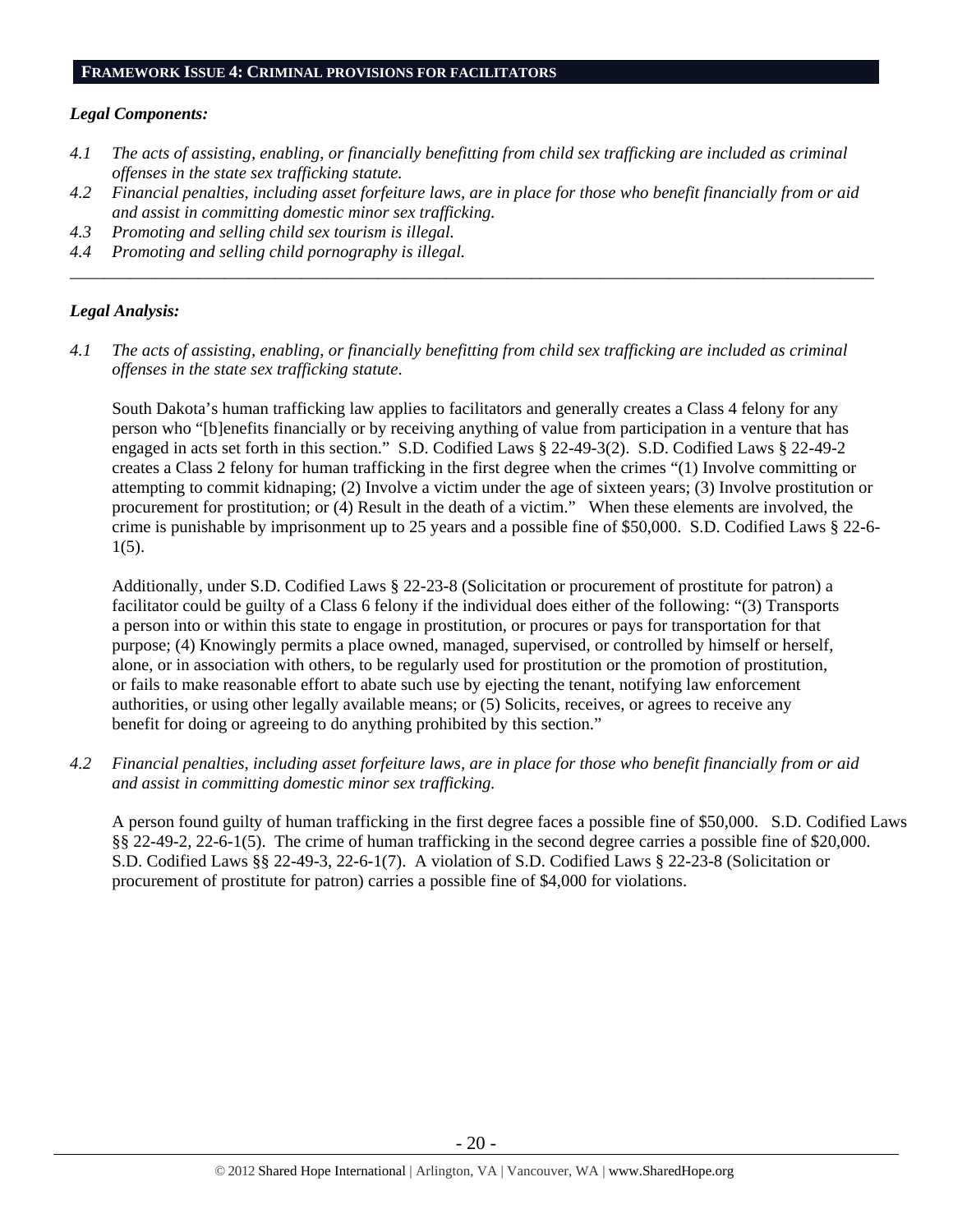A facilitator may be subject to restitution orders at the discretion of the court. S.D. Codified Laws § 23A-28-3 (Restitution plan—Present inability to pay—Absence of pecuniary damages—Condition of parole) provides "If the sentencing court orders the defendant to the county jail, suspended imposition of sentence, suspended sentence, or probation, the court may require as a condition that the defendant . . . promptly prepare a plan of restitution, including the name and address of each victim, a specific amount of restitution to each victim, and a schedule of restitution payments." For the purposes of restitution to crime victims, "victim" is defined as including "any person  $\ldots$  who has suffered pecuniary damages<sup>38</sup> as a result of the defendant's criminal activities . . . ." S.D. Codified Laws § 23A-28-2(5). "Criminal activities" is defined as "any crime [excluding petty offenses] for which there is a plea of guilty or verdict of guilty upon which a judgment of conviction may be rendered and any other crime committed after June 30, 1979, which is admitted by the defendant, whether or not prosecuted." S.D. Codified Laws § 23A-28-2(2). Moreover, South Dakota's state policy is that "restitution shall be made by each violator of the criminal laws to the victims of the violator's criminal activities to the extent that the violator is reasonably able to do so." S.D. Codified Laws § 23A-28-1.

Crimes that could subject a facilitator to mandatory criminal asset forfeiture include, "§§ 22-19A-1 [Stalking], 22-24A-1 to 22-24A-20 [including Sale of child pornography; possession, manufacture, or distribution of child pornography; solicitation of minor], inclusive, 22-24B-1["Sex crime" defined] . . . ." S.D. Codified Laws § 22-24A-15. Sex crimes listed in S.D. Codified Laws § 22-24B-1 ("Sex crime" defined) include several relevant to facilitators, including,

(5) Possessing, manufacturing, or distributing child pornography as set forth in § 22-24A-3; (6) Sale of child pornography as set forth in § 22-24A-1;

. . .

(15) An attempt to commit any of the crimes listed in this section or any conspiracy or solicitation to commit any of the crimes listed in this section;

. . .

(17) Any federal crime or court martial offense that would constitute a sex crime under federal law;

(18) Any crime committed in another state if that state also requires that anyone convicted of that crime register as a sex offender in that state

. . . .

Pursuant to S.D. Codified Laws §22-24A-15 (Person convicted forfeits certain property interests – Distribution of seized assets), property subject to forfeiture includes the following:

(1) Any photograph, film, videotape, book, digital media or visual depiction that has been manufactured, distributed, purchased, possessed, acquired, or received in violation of [the statutes listed above];

(2) Any material, product, and equipment of any kind that is used or intended for use in manufacturing, processing, publishing, selling, possessing, or distributing any visual depiction proscribed by [the statutes listed above];

(3) Any property that is used, or intended for use, as a container for property described in subdivisions (1) and (2) of this section, including any computers and digital media;

(4) Any conveyances including aircraft, vehicles, or vessels, that transport, possess, or conceal, or that is used, or intended for use, to transport, or in any manner facilitate the transportation, sale, receipt, possession or concealment of any visual depiction proscribed under [the statutes listed above],

<sup>38</sup> *See supra* note 40.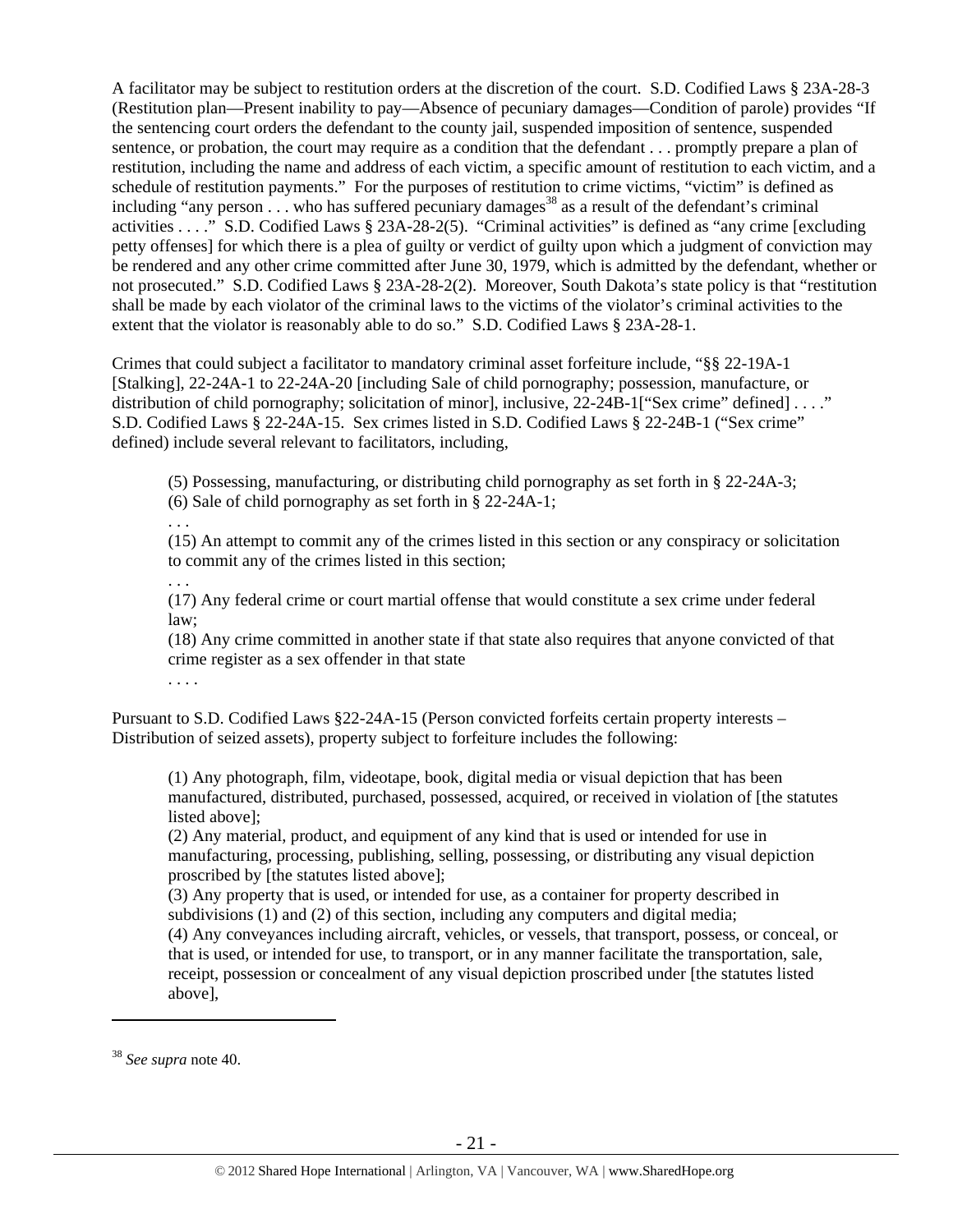(5) Any book, record, and research, including microfilm, tape, and data that is used, or intended for use, in violation of [the statutes listed above];

(6) Any funds or other things of value used for the purposes of unlawfully purchasing, attempting to purchase, distributing, or attempting to acquire or distribute any visual depiction proscribed by [the statutes listed above];

(7) Any asset, interest, profit, income, and proceed acquired or derived from the unlawful sale or purchase, attempted sale or purchase, distribution, or attempted distribution of any visual depiction proscribed by [the statutes listed above].

Seizure procedures are not provided. S.D. Codified Laws § 22-24A-15 states that property from part (1) shall be deemed contraband and forfeited to the state. Regarding the use of the other listed property, S.D. Codified Laws § 22-24A-15 states that "[a]ny amount over and above the amount necessary to reimburse for the investigation and prosecution shall be used to satisfy any civil judgments."

4.2.1 Recommendation: Amend the asset forfeiture law, S.D. Codified Laws § 22-24B-1, to include offenses under S.D. Codified Laws Chapter 22-49 (Human trafficking) and S.D. Codified Laws § 22-23-8 (Solicitation or procurement of prostitute for patron) as sex crimes.

## *4.3 Promoting and selling child sex tourism is illegal*.

There is no specific provision in the South Dakota code prohibiting child sex tourism.

- 4.3.1 Recommendation: Enact a law that prohibits selling or offering to sell travel services that include or facilitate travel for the purpose of engaging in commercial sexual exploitation of a minor or prostitution of a minor, if the travel is occurring in South Dakota.
- *4.4 Promoting and selling child pornography is illegal*.

S.D. Codified Laws § 22-24A-1 (Sale of child pornography) creates a Class 6 felony when a person "sells, or displays for sale, any book, magazine, pamphlet, slide, photograph, film, or electronic or digital media image depicting a minor engaging in a prohibited sexual act, or engaging in an activity that involves nudity, or in the simulation of any such act." This crime is punishable by imprisonment up to 2 years, a fine of \$4,000, or both. S.D. Codified Laws § 22-6-1(9).

Additionally, S.D. Codified Laws § 22-24A-3(3) (Possession, manufacture, or distribution of child pornography) creates a Class 4 felony for certain crimes including when an individual "[k]nowingly possesses, distributes, or otherwise disseminates any visual depiction of a minor engaging in a prohibited sexual act, or in the simulation of such an act." A first time violation of this statute is punishable as a Class 4 felony by imprisonment up to 10 years and a possible fine of \$20,000. S.D. Codified Laws § 22-6-1(7). A subsequent offense within 15 years is a Class 3 felony punishable by imprisonment up to 15 years and a possible fine of \$30,000. S.D. Codified Laws §§ 22-24A-3, 22-6-1(6).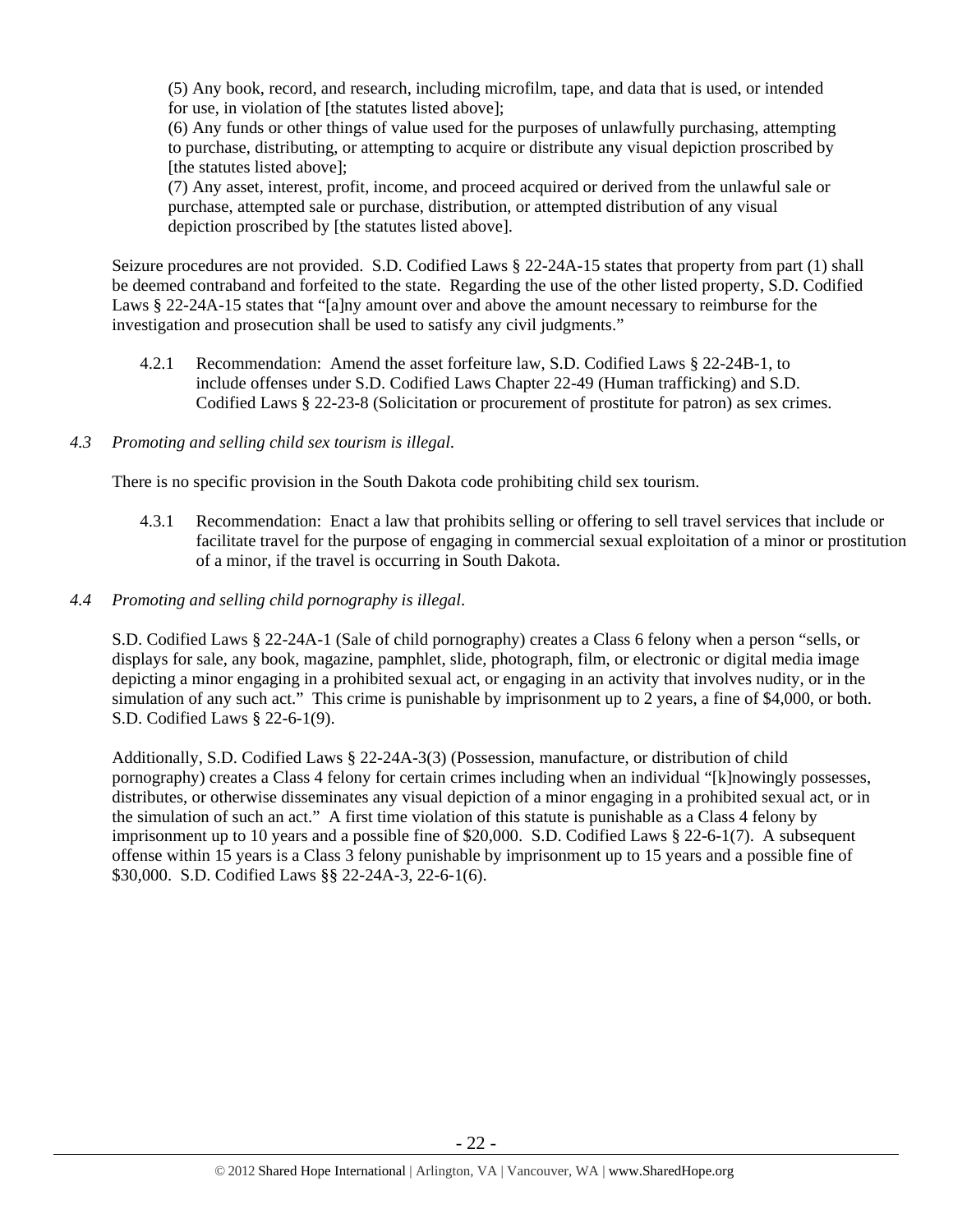# **FRAMEWORK ISSUE 5: PROTECTIVE PROVISIONS FOR THE CHILD VICTIMS**

# *Legal Components:*

- *5.1 Statutorily-mandated victim services define "victim" to specifically include victims of domestic minor sex trafficking or commercial sexual exploitation of children (CSEC) to ensure prompt identification and access to victims' rights and services.*
- *5.2 The state sex trafficking statute expressly prohibits a defendant from raising consent of the minor to the commercial sex acts as a defense.*
- *5.3 Prostitution laws apply only to adults, making minors under 18 specifically immune from this offense.*
- *5.4 Child victims of sex trafficking or commercial sexual exploitation are provided with a child protection response, including specialized shelter and services, and are not detained in juvenile detention facilities.*
- *5.5 Commercial sexual exploitation or sex trafficking is identified as a type of abuse and neglect within child protection statutes.*
- *5.6 The definition of "caregiver" (or similar term) in the child welfare statutes is broad enough to include a trafficker who has custody or control of a child in order to bring a trafficked child into the protection of child protective services.*
- *5.7 Crime victims' compensation is specifically available to a child victim of sex trafficking or commercial sexual exploitation of children (CSEC) without regard to ineligibility factors.*
- *5.8 Victim-friendly procedures and protections are provided in the trial process for minors under 18.*
- *5.9 Expungement or sealing of juvenile delinquency records resulting from arrests or adjudications for prostitution-related offenses committed as a result of, or in the course of, the commercial sexual exploitation of a minor is available within a reasonable time after turning 18.*
- *5.10 Victim restitution and civil remedies for victims of domestic minor sex trafficking or commercial sexual exploitation of children (CSEC) are authorized by law.*
- *5.11 Statutes of limitations for civil and criminal actions for child sex trafficking or commercial sexual exploitation of children (CSEC) offenses are eliminated or lengthened sufficiently to allow prosecutors and victims a realistic opportunity to pursue criminal action and legal remedies.*

*\_\_\_\_\_\_\_\_\_\_\_\_\_\_\_\_\_\_\_\_\_\_\_\_\_\_\_\_\_\_\_\_\_\_\_\_\_\_\_\_\_\_\_\_\_\_\_\_\_\_\_\_\_\_\_\_\_\_\_\_\_\_\_\_\_\_\_\_\_\_\_\_\_\_\_\_\_\_\_\_\_\_\_\_\_\_\_\_\_\_\_\_\_\_* 

# *Legal Analysis:*

 $\overline{a}$ 

*5.1 Statutorily-mandated victim services define "victim" to specifically include victims of domestic minor sex trafficking or commercial sexual exploitation of children (CSEC) to ensure prompt identification and access to victims' rights and services.* 

For all provisions in Title 22 (Crimes), which contains commercial sex offenses, general sex offenses and human trafficking, a "victim" is defined as "any natural person against whom the defendant in a criminal prosecution has committed or attempted to commit a crime." S.D. Codified Laws § 22-1-2(53).

Similarly, for the purposes of Chapter 23A-28 (Restitution to crime victims), a "victim" is defined as "any person, as defined in subdivision  $22-1-2(31)$ ,<sup>39</sup> who has suffered pecuniary damages<sup>40</sup> as a result of the

 $39$  "Person" is defined as "any natural person, unborn child, association, limited liability company, corporation, firm, organization, partnership, or society. If the term is used to designate a party whose property may be the subject of a crime or petty offense, it also includes the United States, any other country, this state, and any other state or territory of the United States, and any of their political subdivisions, agencies, or corporations." S.D. Codified Laws § 22-1- 2(31).

 $^{40}_{40}$  "Pecuniary damages" is defined in S.D. Codified Laws § 23A-28-2(3) as "all damages which a victim could recover against the defendant in a civil action arising out of the same facts or event, except punitive damages and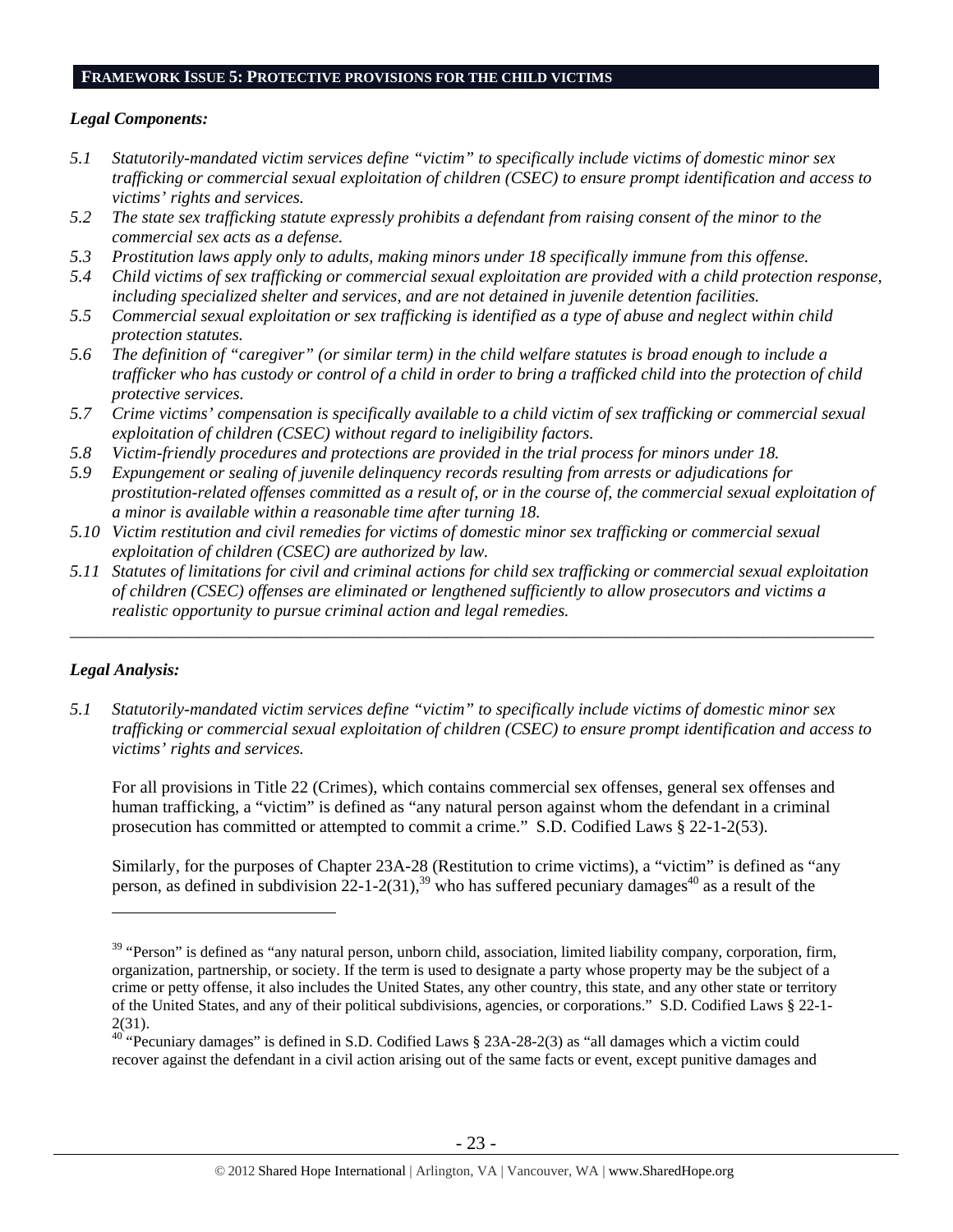defendant's criminal activities, $41$  including any person who has by contract or by statute undertaken to indemnify another or to pay or provide a specified or determinable amount or benefit upon determinable contingencies." S.D. Codified Laws § 23A-28-2(5).

For the purposes of Chapter 23A-28C (Crime Victims' Act), a "victim" is defined as "any person being the direct subject of an alleged act, which would constitute a crime of violence as defined by subdivision 22-1-  $2(9)$ ,<sup>42</sup> simple assault between family or household members as defined in subdivision 25-10-1(2),<sup>43</sup> stalking as defined in chapter 22-19A, a violation of chapter 22-22 [Sex offenses], or a driving under the influence vehicle accident, under the laws of South Dakota or the laws of the United States." S.D. Codified Laws § 23A-28C-4.

- 5.1.1 Recommendation: Amend the definition of "victim" for purposes of S.D. Codified Laws § 23A-28C-4 (Victim defined—Crime Victims' Act) and § 23A-28-2(5) (Definition of terms—Restitution to crime victims) to expressly include victims of trafficking offenses pursuant to S.D. Codified Laws §§ 22-49-1, 22-49-2 and 22-49-3 and CSEC offenses pursuant to S. D. Codified Laws § 22-23-2 (Promotion of prostitution), § 22-22-24.3 (Sexual exploitation of minor), § 22-24A-5(1) (Solicitation of minor).
- *5.2 The state sex trafficking statute expressly prohibits a defendant from raising consent of the minor to the commercial sex acts as a defense.*

South Dakota prohibits consent of the minor as a defense to committing certain crimes. Specifically, S.D. Codified Laws § 22-24A-3 (Possession, manufacture, or distribution of child pornography), § 22-24A-5 (Solicitation of minor), and § 22-22-24.3 (Sexual exploitation of minor) all explicitly state that "[c]onsent to performing these proscribed acts [or "a prohibited sexual act"] by a minor or a minor's parent, guardian, or custodian . . . is not a defense to a charge of violating this section."

5.2.1 Recommendation: Amend S.D. Codified Laws §§ 22-49-1, 22-49-2, 22-49-3 (Human trafficking), § 22-23-2(2) (Promotion of prostitution), and § 22-23-8 (Solicitation or procurement of prostitute for patron) to mirror the prohibition of a consent defense stated in S.D. Codified Laws § 22-24A-3, § 22-24A-5, and § 22-22-24.3.

damages for pain, suffering, mental anguish, and loss of consortium. Without limitation, the term includes damages for wrongful death."

<sup>&</sup>lt;sup>41</sup> "Criminal activities" is defined in S.D. Codified Laws § 23A-28-2(2) as "any crime for which there is a plea of guilty or verdict of guilty upon which a judgment of conviction may be rendered and any other crime committed after June 30, 1979, which is admitted by the defendant, whether or not prosecuted. However, the term does not include petty offenses."

 $^{42}$  A "crime of violence" is defined as "any of the following crimes or an attempt to commit, or a conspiracy to commit, or a solicitation to commit any of the following crimes: murder, manslaughter, rape, aggravated assault, riot, robbery, burglary in the first degree, arson, kidnapping, felony sexual contact as defined in § 22-22-7, felony child abuse as defined in § 26-10-1, or any other felony in the commission of which the perpetrator used force, or was armed with a dangerous weapon, or used any explosive or destructive device." S.D. Codified Laws § 22-1-2(9).

<sup>&</sup>lt;sup>43</sup> Under S.D. Codified Laws § 25-10-1(2), "Family or household members" is defined as "spouses, former spouses, or persons related by consanguinity, adoption, or law, persons living in the same household, persons who have lived together, or persons who have had a child together."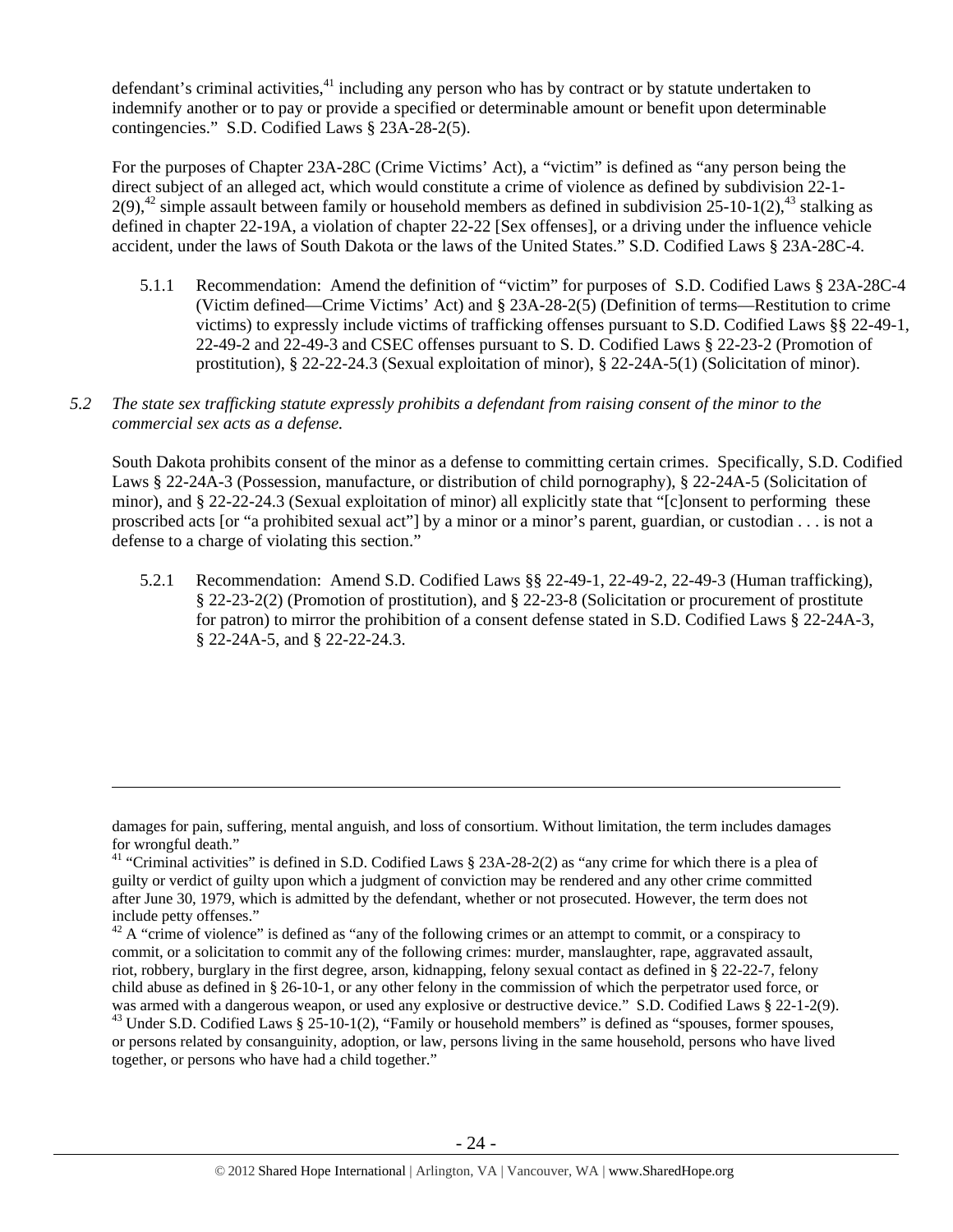# *5.3 Prostitution laws apply only to adults, making minors under 18 specifically immune from this offense.*

Minors in South Dakota are not immune from prosecution for the offense of prostitution. S.D. Codified Laws § 22- 23-1 (Prostitution) states, "Any person who engages in or offers to engage in sexual activity for a fee is guilty of prostitution." If convicted, minors are guilty of a Class 1 misdemeanor. S.D. Codified Laws § 22-23-1. However, an affirmative defense is available to all defendants charged under S.D. Codified Laws § 22-23-1 (Prostitution) to prove "by a preponderance of the evidence that the defendant is a victim of human trafficking under chapter 22-49 or that the defendant committed the act only under compulsion by another person who, by implicit or explicit threat, created a reasonable apprehension in the mind of the defendant that if the defendant did not commit the act, the person would inflict bodily harm upon the defendant." S.D. Codified Laws § 22-23-1.2.44

5.3.1 Recommendation: Add a provision to S.D. Codified Laws § 22-23-1 (Prostitution) that states that any minor found engaging in prostitution is not a criminal, but is instead a victim of human trafficking pursuant to S.D. Codified Laws § 22-49-1 (Human trafficking prohibited).

# *5.4 Child victims of sex trafficking or commercial sexual exploitation are provided with a child protection response, including specialized shelter and services, and are not detained in juvenile detention facilities.*

As a commercially sexually exploited child, a minor could be charged with S.D. Codified Laws § 22-23-1 (Prostitution), and as a result be considered a delinquent child under S.D. Codified Laws § 26-8C-2 (Delinquent child defined). A delinquent child is "any child ten years of age or older who, regardless of where the violation occurred, has violated any federal, state, or local law or regulation for which there is a penalty of a criminal nature for an adult, except state or municipal hunting, fishing, boating, park, or traffic laws that are classified as misdemeanors, or petty offenses or any violation of § 35-9-2 [Purchase, possession or consumption of beverage by minor as misdemeanor] or 32-23-21 [Under the age of twentyone—Additional offenses]." 45 S.D. Codified Laws § 26-8C-2.

Under S.D. Codified Laws § 26-7A-12 (Temporary custody without court order), a child could be taken into temporary custody without a court order if any of the following conditions are met:

(1) If the child is subject to arrest under the provisions of §§ 23A-3-2 and 23A-3-4; (2) If the child is abandoned or seriously endangered in the child's surroundings or is seriously endangering others and immediate removal of the child appears to be necessary for the child's protection or for the protection of others;

(3) If there are reasonable grounds to believe the child has run away or escaped from the child's parents, guardian, or custodian;

(4) If the officer reasonably believes that temporary custody is warranted because there exists an imminent danger to the child's life or safety and there is no time to apply for a court order and the child's parents, guardian, or custodian refuse an oral request for consent to the child's removal from their custody or the child's parents, guardian, or custodian are unavailable; or (5) If the child is under the influence of alcohol, inhalants, or a controlled drug or substance.

A court, pursuant to S.D. Codified Laws § 26-7A-13 (Order of temporary custody), may also order temporary custody under similar conditions of S.D. Codified Laws § 26-7A-12(2)-(4) (Temporary

<sup>&</sup>lt;sup>44</sup> See supra note 6.<br><sup>45</sup> S.D. Codified Laws § 32-23-21 (Under the age of twenty-one—Additional offenses) refers to alcohol and drug related offenses.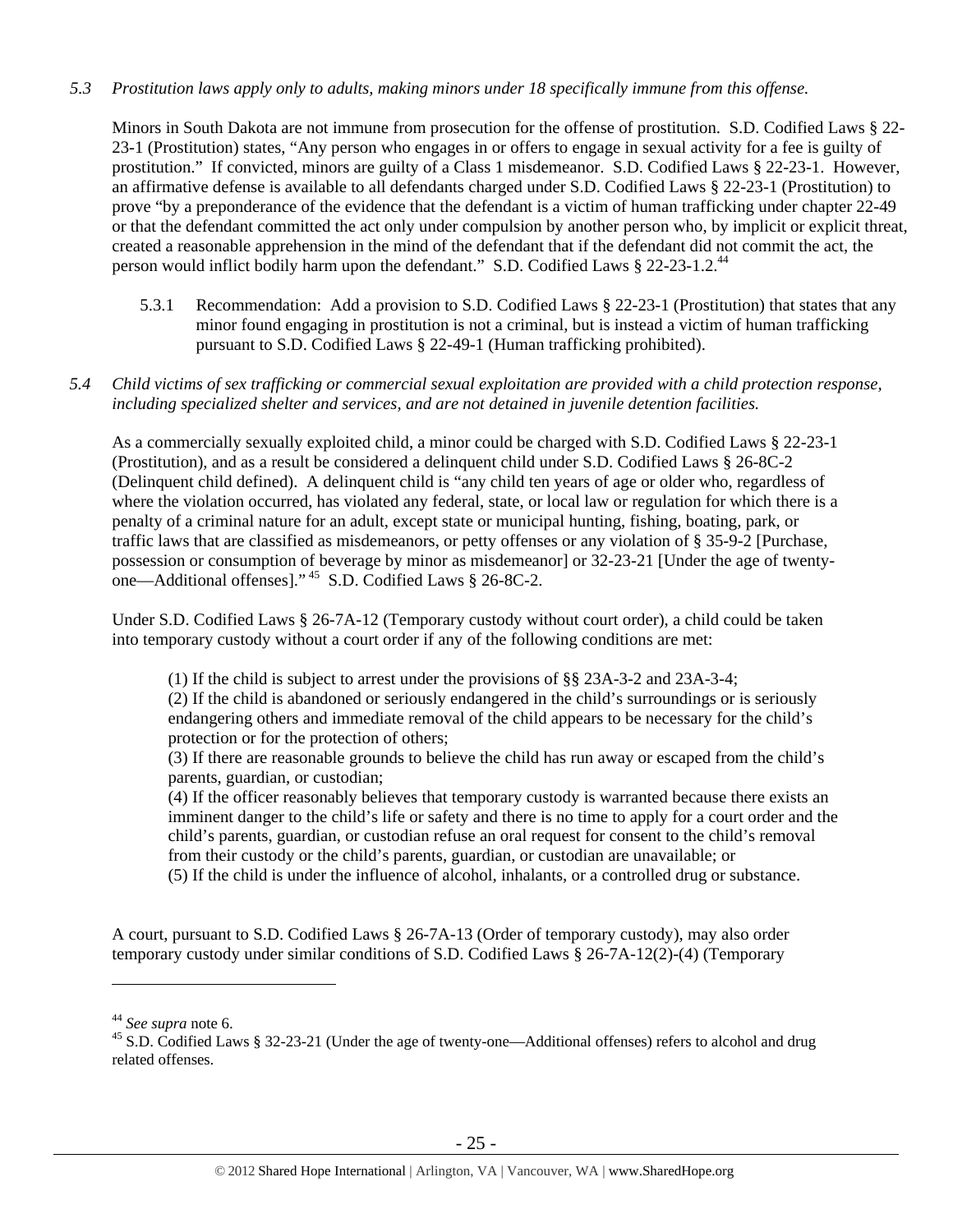custody without court order). If a child has been taken into temporary custody without a court order, the officer must notify the state's attorney as well as the intake officer, who will conduct the placement hearing immediately. S.C. Codified Laws §§ 26-7A-17, 26-7A-13.1. An intake officer also has the discretion to send a child to a juvenile diversion program instead of holding a temporary custody hearing. S.C. Codified Laws § 26-7A-10(3).

A child alleged to be delinquent who has been taken into temporary custody by a law enforcement officer is generally released to her parents, guardian, or custodian prior to the temporary custody hearing, unless such individuals cannot be located or placement would not be suitable, in which case the child is placed in a shelter. S.D. Codified Laws § 26-8C-3 (Temporary custody—Placement in detention prior to hearing). Under S.D. Codified Laws § 26-8C-3,

A child may not be placed in detention unless the intake officer finds that the parents, guardian, or custodian are not available or are not suitable to receive the child, and finds at least one of the following circumstances exists:

(1) The child is a fugitive from another jurisdiction;

(2) The child is charged with a violation of § 22-22-7, a crime of violence under subdivision 22-1-2 (9) or a serious property crime, which, if committed by an adult, would be a felony; (3) The child is already held in detention or on conditional release in connection with another

delinquency proceeding;

(4) The child has a demonstrable recent record of willful failures to appear for juvenile court proceedings;

(5) The child has a demonstrable recent record of violent conduct;

(6) The child has a demonstrable recent record of adjudications for serious property offenses;

(7) The child is under the influence of alcohol, inhalants, or a controlled drug or substance and detention is the least restrictive alternative in view of the gravity of the alleged offense and is necessary for the physical safety of the child, the public, and others; or

(8) The child has failed to comply with court services or a court ordered program.

The shelter or detention authorized shall be the least restrictive alternative available.

Allegedly delinquent children may be placed on probation. Under S.D. Codified Laws § 26-8C-4 (Placement on probation without adjudication of delinquency), "If the court is satisfied that the best interests of the public, justice and child will be served, the court may, without entering an adjudication of delinquency, with consent of the child, suspend imposition of adjudication of delinquency and place the child on probation under the terms, conditions and duration required by the court. A court may revoke the suspension at any time during the probationary period and impose an adjudication of delinquency without diminishment or credit for any of the probationary period."

Under S.D. Codified Laws § 26-8C-6 (Examination or treatment of child). "Following adjudication of a child as a delinquent child, the court may order the child to be examined or treated by a physician or a qualified mental health professional or to receive other special care and may place the child in a hospital or other suitable facility for such purposes." S.D. Codified Laws § 26-8C-7 (Dispositional decree— Alternatives—Assessment of costs) sets the dispositions alternatives available to the court. This "examination or treatment" option is also available for children adjudicated to be "a child in need of supervision." S.D. Codified Laws § 26-8B-5 (Examination or treatment of child). On the other hand, a commercially sexually exploited child could be a "child in need of supervision," which is defined in S.D. Codified Laws § 26-8B-2 (Child in need of supervision defined) as,

(1) Any child of compulsory school age who is habitually absent from school without legal excuse;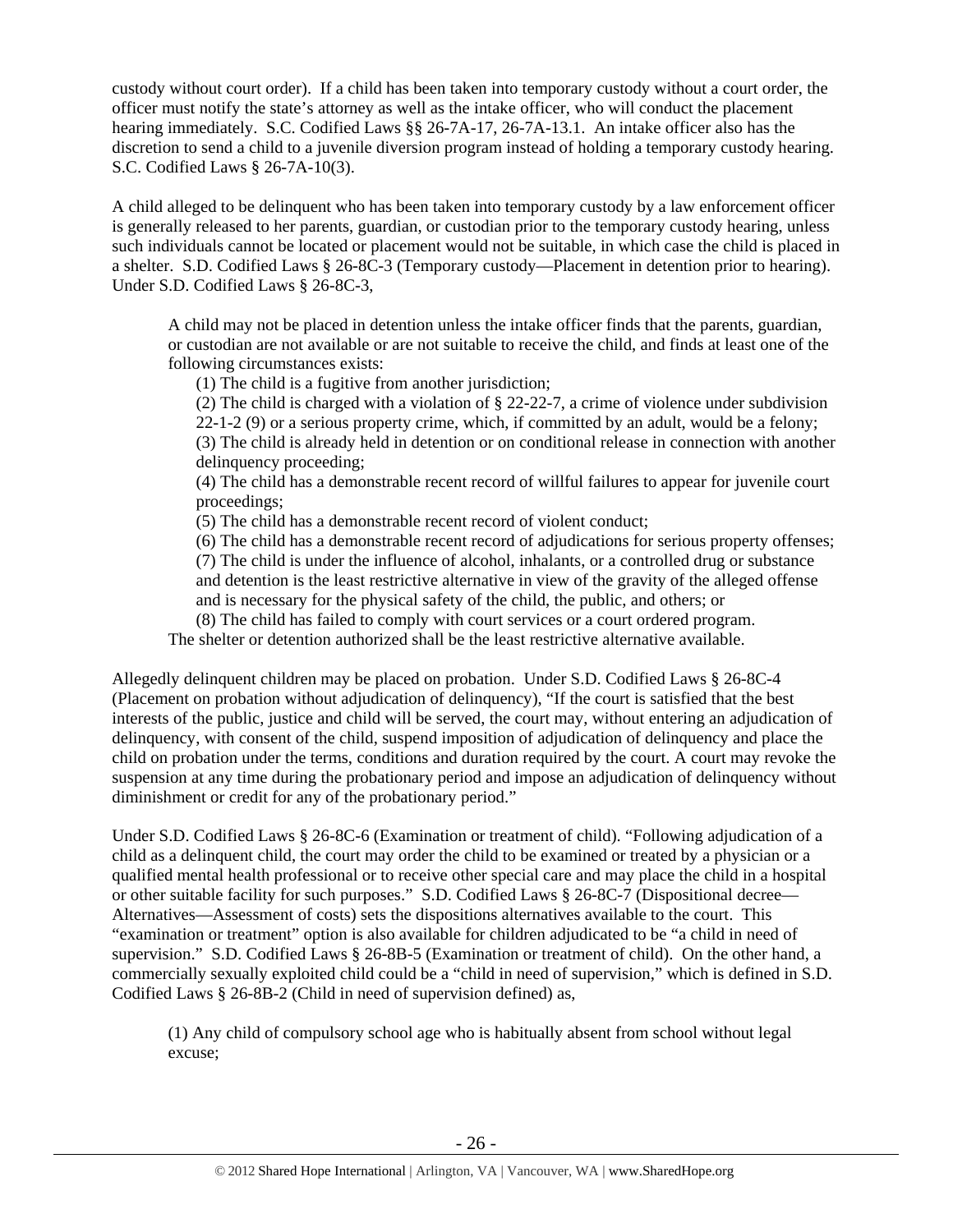(2) Any child who has run away from home or is otherwise beyond the control of the child's parent, guardian, or custodian;

(3) Any child whose behavior or condition endangers the child's own welfare or the welfare of others;

(4) Any child who has violated any federal, state, or local law or regulation for which there is not a penalty of a criminal nature for an adult, except violations of subdivision 34-46-2(2) [Unlawful actions–Tobacco], or petty offenses; or

(5) Any child who has violated § 35-9-2 [Purchase, possession or consumption of beverage by minor as misdemeanor] or 32-23-21[Under the age of twenty-one–Additional offenses].

Prior to a temporary custody hearing, a child alleged to be in need of supervision taken into temporary custody "shall be released to the child's parents, guardian, or custodian unless the parents, guardian, or custodian cannot be located or in the judgment of the intake officer are not suitable to receive the child, in which case the child shall be placed in shelter." S.D. Codified Laws § 26-8B-3. A child in need of supervision may also be held in detention not to exceed 24 hours if the parents, guardian, or custodian are unavailable or unsuitable and, pursuant to S.D. Codified Laws § 27-8B-3, one of the following conditions are satisfied:

(1) The child has failed to comply with court services or a court-ordered program;

(2) The child is being held for another jurisdiction as a parole or probation violator, as a runaway or as a person under court-ordered detention;

(3) The child has a demonstrated propensity to run away from the child's home, from courtordered placement outside of the child's home or from agencies charged with providing temporary care for the child;

(4) The child is under court-ordered home detention in this jurisdiction; or

(5) There are specific, articulated circumstances which justify the detention for the protection of the child from potentially immediate harm to the child or to others.

Pursuant to S.D. Codified Laws § 26-8B-7, "An alleged or adjudicated child in need of supervision may not be held in temporary custody for more than ninety days beginning with the date the child is first taken into custody unless at the ninetieth day the child is in the process of receiving treatment or care which has a specified duration. In that case the temporary custody may be extended to the end of the treatment or care."

Except in particular circumstances, such as when a child violates a court order or a juvenile correctional facility is deemed by multiple parties to be the least restrictive alternative available, children adjudicated as in need of supervision may not be placed in detention facilities. S.D. Codified Laws § 26-8B-6. Pursuant to S.D. Codified Laws § 26-8B-6 (Decree of disposition—Alternatives), the least restrictive means available must be chosen, and the possible placement options include probation, protective supervision, a rehabilitative supervised work program, an alternative education program, or a "foster home, group home, group care center, residential treatment center, or other community-based services."

Domestic minor sex trafficking victims who are not identified and classified as a child in need of supervision as defined in S.D. Codified Laws § 26-8B-2 or a delinquent child as defined in S.D. Codified Laws § 26-8C-2 could still be temporarily detained under S.D. Codified Laws § 26-11-1 (Conduct of proceedings—Temporary detention), which states,

If any child under the age of eighteen years is arrested, with or without a warrant, for a violation of any law or municipal ordinance for which the child is not subject to proceedings as a child in need of supervision as defined in § 26-8B-2 or a delinquent child as defined in § 26-8C-2 or for a violation of subdivision 34-46-2 (2) [Unlawful actions–Tobacco], the child shall be brought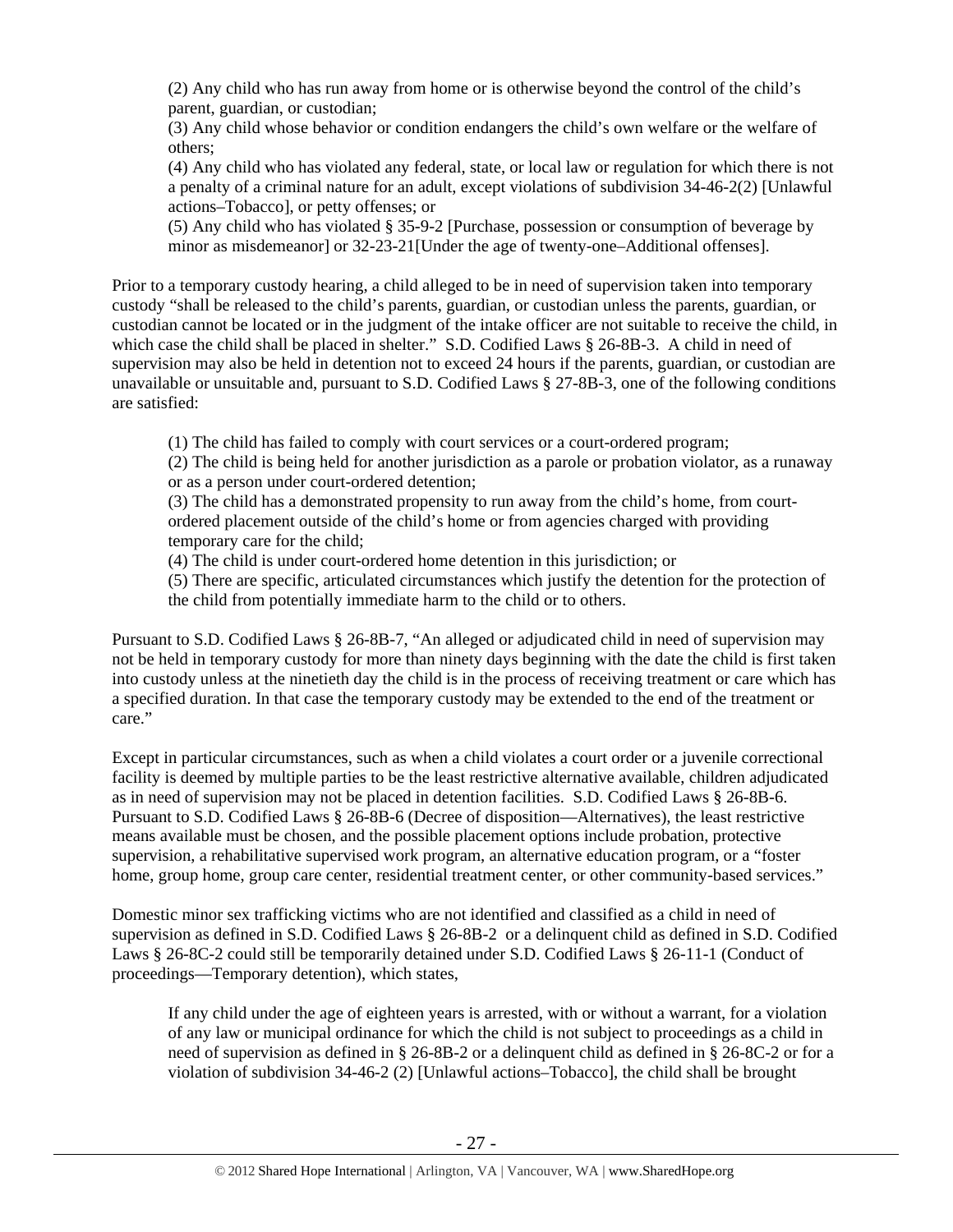before the judge of a court having jurisdiction over the offense and proceedings shall be conducted as though the child were eighteen years of age or older.

 . . . . A child under the age of eighteen years, subject to proceedings pursuant to this section and accused of a Class 1 misdemeanor, may be held in or sentenced to a detention or temporary care facility for up to thirty days if sight and sound separated from adult prisoners.

A minor victim may also be taken into custody if identified as an abused or neglected child. Pursuant to S.D. Codified Laws § 26-8A-2 (Abused or neglected child defined), an "abused or neglected child" is defined as a child who, among other things, "is subject to sexual abuse, sexual molestation, or sexual exploitation by the child's parent, guardian, custodian, or any other person responsible for the child's care." S.D. Codified Laws § 26-8A-2(8). An abused or neglected child may "be placed in the temporary care of the Department of Social Services, foster care, or a shelter as designated by the court to be the least restrictive alternative for the child," for no more than 48 hours (excluding weekends and holidays) absent the filing of a petition and a court order following a hearing. S.D. Codified Laws § 26-7A-14. However, under S.D. Codified Laws § 26-7A-16 (Temporary custody until release by order of the court), "Notwithstanding § 26-7A-14, an apparent, alleged or adjudicated abused or neglected child, child in need of supervision or delinquent child may be held in temporary custody until released by order of the court."

*5.5 Commercial sexual exploitation or sex trafficking is identified as a type of abuse and neglect within child protection statutes.*

A commercially sexually exploited child can be considered abused or neglected under S.D. Codified Laws § 26- 8A-2(8) (Abused or neglected child defined), which states a child is abused or neglected when the child "is subject to sexual abuse, sexual molestation, or sexual exploitation<sup>46</sup> by the child's parent, guardian, custodian, or any other person responsible for the child's care."

*5.6 The definition of "caregiver" (or similar term) in the child welfare statutes is broad enough to include a trafficker who has custody or control of a child in order to bring a trafficked child into the protection of child protective services.* 

South Dakota law defines "custodian" as "any foster parent, employee of a public or private residential home or facility, other person legally responsible for a child's welfare in a residential setting, or person providing inhome or out-of-home care; for purposes of this definition, out-of-home care means any day care as defined in §§ 26-6-14 [Categories of activities for which license may be issued],<sup>47</sup> 26-6-14.1 ["Family day care" defined], and 26-6-14.8 [Unregistered family day care]."<sup>48</sup> S.D. Codified Laws § 26-7A-1(11).

<sup>46</sup> S.D. Codified Laws §§ 26-7A-1 (Definitions) and 26-8A-2 do not define "sexual exploitation." However, for purposes of the criminal code, "[a] person is guilty of sexual exploitation of a minor if the person causes or knowingly permits a minor to engage in an activity or the simulation of an activity that: (1) Is harmful to minors; (2) Involves nudity; or (3) Is obscene." S.D. Codified Laws § 22-22-24.3.

<sup>&</sup>lt;sup>47</sup> S.D. Codified Laws § 26-6-14 defines a child welfare agency as including, among other things, any of the following:

<sup>(1)</sup> The providing of group care, maintenance, supervision, and protection of children on a regular full-time basis as a substitute for regular parental care, with or without compensation, in a nonfamily group setting which shall be known as an intensive residential treatment center, a residential treatment center, a group care center, or as a group home as each shall be defined by standards established pursuant to § 26-6-16;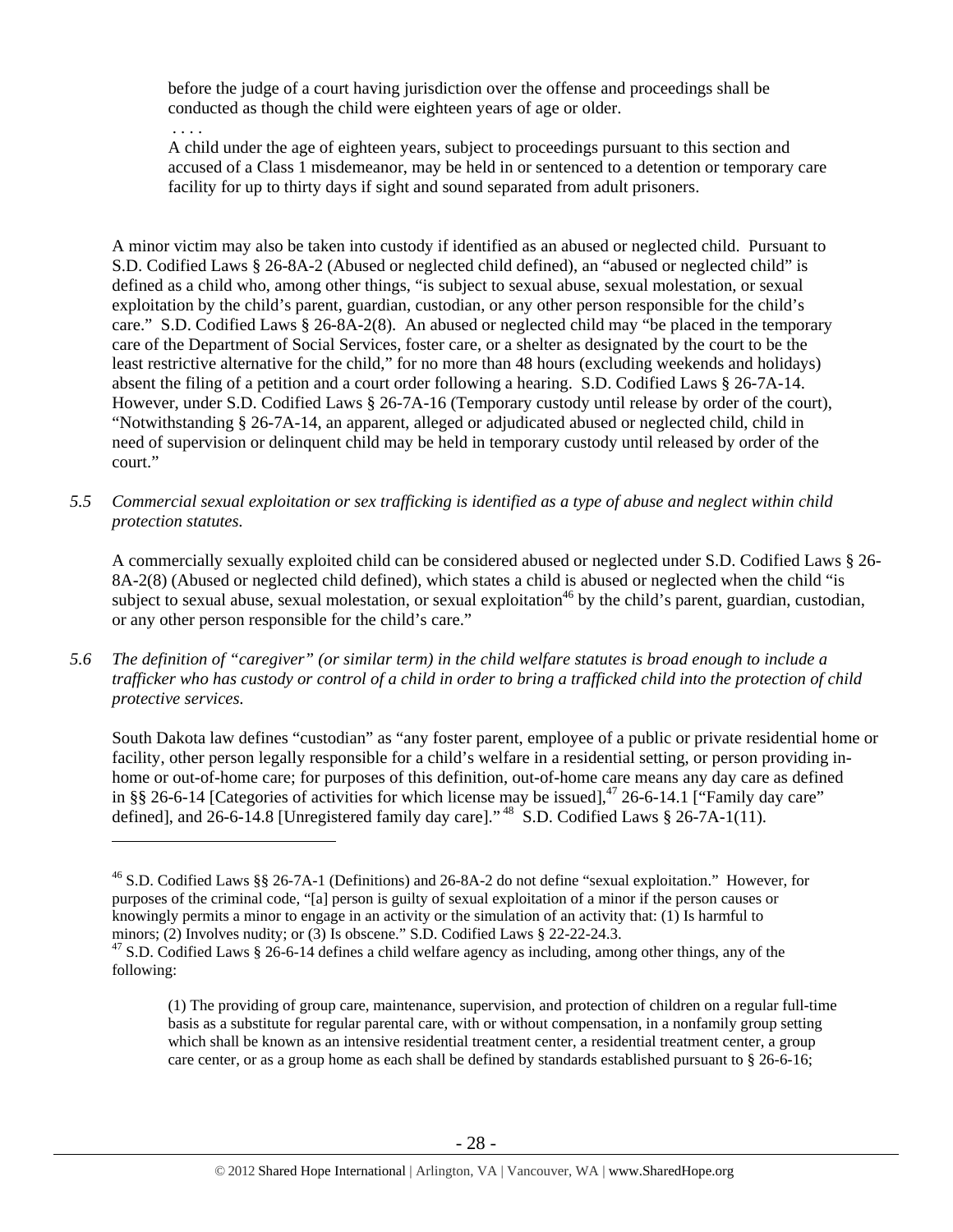- 5.6.1 Recommendation: Amend the definition of "custodian" to include a person in control and possession of a sexually exploited child to bring that child victim within the protection of Child Protective Services (CPS).
- *5.7 Crime victims' compensation is specifically available to a child victim of sex trafficking or commercial sexual exploitation of children (CSEC) without regard to ineligibility factors.*

Under the Crime Victims' Compensation Program, a "victim" is defined as including "any person who suffers personal injury<sup>49</sup> or death as a direct result of: (a) A crime, including a federal crime occurring in this State." S.D. Codified Laws § 23A-28B-1(12)(a). A "crime" includes "conduct that occurs or is attempted in this State, including that arising from domestic violence and acts of terrorism, as defined in 18 U.S.C § 2331 as of January 1, 1997, which conduct results in personal injury or death and is punishable as a felony or misdemeanor, or would be so punishable except that the person engaging in the conduct lacked the capacity to commit the crime under the laws of this State." S.D. Codified Laws § 23A-28B-1(3).

Certain circumstances may prevent a commercially sexually exploited child from receiving crime victims' compensation. Pursuant to S.D. Codified Laws § 23A-28B-25 (Circumstances not permitting compensation) an application must be filed for compensation within one year after the date of injury, and the crime that caused the injury must have been reported to law enforcement "within five days of its occurrence or, if the crime could not reasonably have been reported within such period, within five days of the date when a report could reasonably have been made." S.D. Codified Laws § 23A-28B-25(1). Victims of domestic minor sex trafficking may be slow to come forward, and thus may become ineligible for crime victims' compensation due to this requirement. However, the one year application requirement may be waived if good cause is shown. S.D. Codified Laws § 23A-28B-25(1). Although no guidelines are given for "good cause," it is possible that the department would consider a human trafficking victim to have "good cause" for delayed reporting.

Similarly, crime victims' compensation is not allowed when a claimant "[f]ails or refuses to cooperate fully with any appropriate law enforcement officer or agency or with the department in the administration of this chapter." S.D. Codified Laws § 23A-28B-25(2)(c). Domestic minor sex trafficking victims may be reluctant to cooperate and may distrust law enforcement officers who may have previously arrested them for prostitution; therefore, this cooperation requirement could disqualify these victims from receiving compensation.

Lastly, a crime victim is not eligible for compensation if she "(a) Engaged in conduct which substantially contributed to the infliction of the victim's injury or death or engaged in conduct which the victim should reasonably have foreseen could lead to the injury or death. . . . [or] (b) Committed or otherwise participated in a crime which caused or contributed to the victim's injury or death." S.D. Codified Laws § 23A-28B-25(2). Since domestic minor sex trafficking victims are often involved in prostitution, which contributed to their injury, they could become ineligible under this requirement.

<sup>(2)</sup> The providing of care, maintenance, supervision, and protection of a child, or children, as a substitute for regular parental care, without transfer of legal custody or placement for adoption, with or without

compensation, on a regular full-time basis in a family home, which shall be known as a foster home. 48 This definition applies to chapters 26-7A [Juvenile court], 26-8A [Protection of children from abuse or neglect],

<sup>26-8</sup>B [Children in need of supervision], and 26-8C [Delinquent children].

<sup>49 &</sup>quot;Personal injury" is defined in S.D. Codified Laws § 23A-28B-1(11) as "actual bodily harm or emotional distress."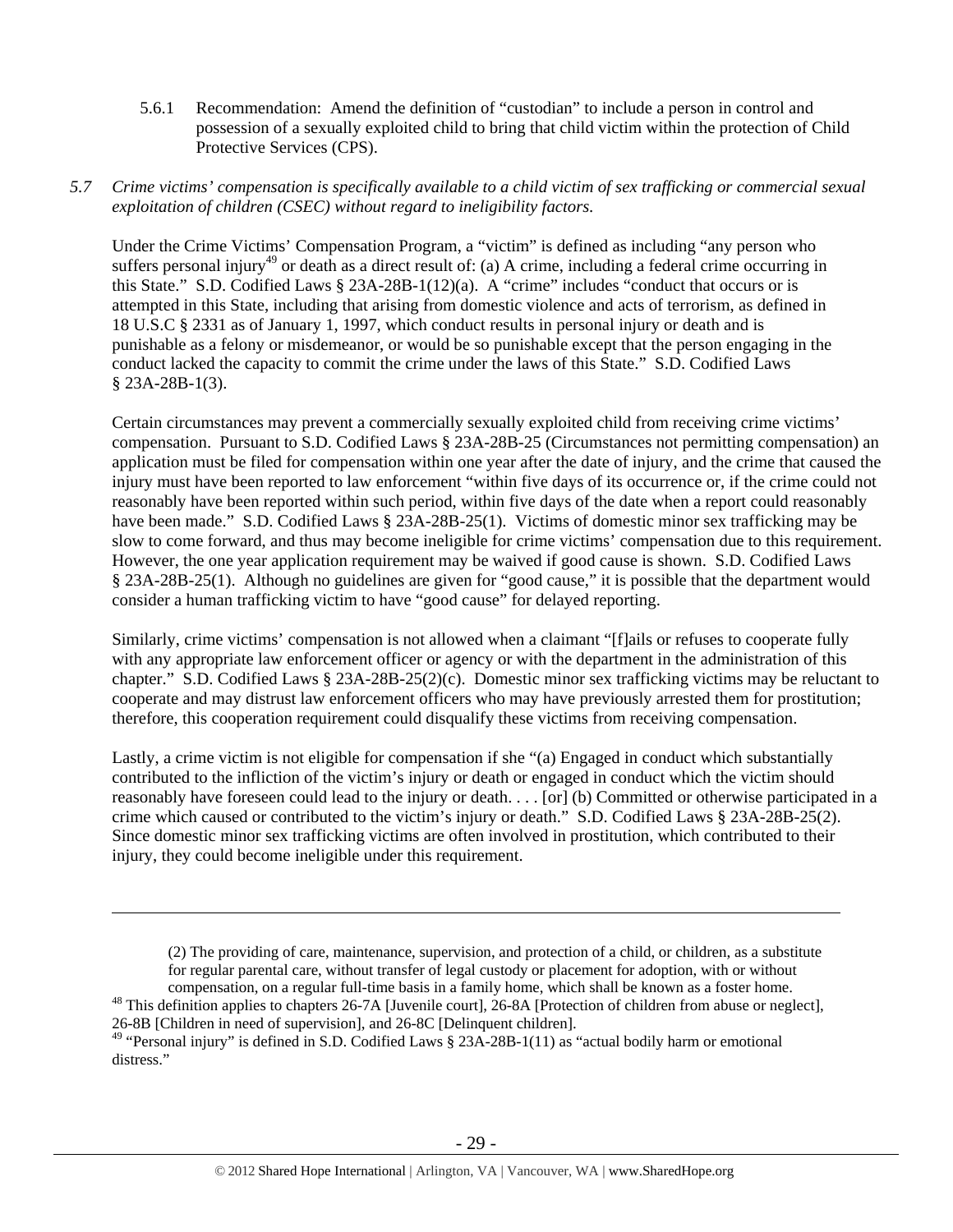5.7.1 Recommendation: Amend S.D. Codified Laws § 23A-28B-25(1) to clarify that "good cause" is shown when an individual is a victim of human trafficking as defined in S.D. Codified Laws §§ 22- 49-1 (Human trafficking prohibited). Additionally, amend S.D. Codified Laws § 23A-28B-25(2), (3) to create exceptions for victims of domestic minor sex trafficking.

## *5.8 Victim-friendly procedures and protections are provided in the trial process for minors under 18.*

There are few victim-friendly criminal justice procedures, especially ones that extend to domestic minor sex trafficking victims, and the state no longer has "rape shield" laws.<sup>50</sup> If a minor victim of rape under S.D. Codified Laws § 22-22-1, incest under S.D. Codified Laws § 22-22A-2, or sexual contact under S.D. Codified Laws § 22-22-7 makes a request to have her name and information suppressed, "the court shall order that the name of the minor and the specific details of the alleged acts be suppressed," as long as there is a "compelling interest after consideration of [certain] factors." S.D. Codified Laws § 23A-6-22.1. These provisions could leave victims of domestic minor sex trafficking in prosecutions under S.D. Codified Laws Chapter 22-49 (Human trafficking), § 22-23-2 (Promotion of prostitution), § 22-23-8 (Solicitation or procurement of prostitute for patron), § 22-24A-1 (Sale of child pornography), and § 22-24A-3 (Possession, manufacture, or distribution of child pornography) without protection of these provisions.

In addition, under S.D. Codified Laws § 23A-12-9 (Videotape of young sex crime victim's testimony at preliminary hearing or deposition), "If a defendant has been charged with a violation of subdivision 22-22-1(1), (5), or (6) [Rape] or § 22-22-7 [Sexual contact with child under sixteen], where the victim is less than sixteen years of age, the prosecuting attorney or defense attorney may apply for an order that the victim's testimony at the preliminary hearing or at a deposition, in addition to being stenographically recorded, be recorded and preserved on videotape." According to the provision, "If at the time of trial the court finds that the victim is otherwise unavailable within the meaning of § 19-16-29, or that such testimony would in the opinion of the court be substantially detrimental to the well-being of the victim, the court may admit the videotape of the victim's testimony at the preliminary hearing or deposition as former testimony under § 19-16-30." Since offenses under S.D. Codified Laws Chapter 22-49 (Human trafficking), S.D. Codified Laws § 22-23-2 (Promotion of prostitution), S.D. Codified Laws § 22-23-8 (Solicitation or procurement of prostitute for patron), S.D. Codified Laws § 22-24A-1 (Sale of child pornography), and S.D. Codified Laws § 22-24A-3 (Possession, manufacture, or distribution of child pornography) are not included within Chapter 22-22 (Sex offenses), these victims do not receive the protection of the victim-friendly criminal justice procedures outlined above.

One victim friendly criminal justice procedure available to domestic minor sex trafficking victims under the age of 12 is the ability to testify via closed circuit television. S.D. Codified Laws § 26-8A-30. S.D. Codified Laws § 26-8A-30 (Testimony of child by closed circuit television) states, "In any proceeding in which a child under the age of twelve . . . is describing any act of sexual contact or rape performed with or on the child by another, or describing any act of physical abuse or neglect of the child by another, or any act of physical abuse or neglect of another child, or any act constituting a crime of violence as defined in § 22-1-2 [Definitions] committed against the child or another child, the court or any party may move to allow that the testimony of the child be taken in a room other than the courtroom and televised at the same time to the courtroom by closed circuit television equipment."51

<sup>&</sup>lt;sup>50</sup> The state "rape shield" law under S.D. Codified Laws § 23A-22-15 (Evidence of victim's prior sexual conduct in sex offence prosecutions) was repealed by House Bill 1063. H.B. 87th Leg. Assemb., Leg. Sess. (S.D. 2012) (effective July 1, 2012).

 $<sup>51</sup>$  This section may, however, only apply to offenses under title 26.</sup>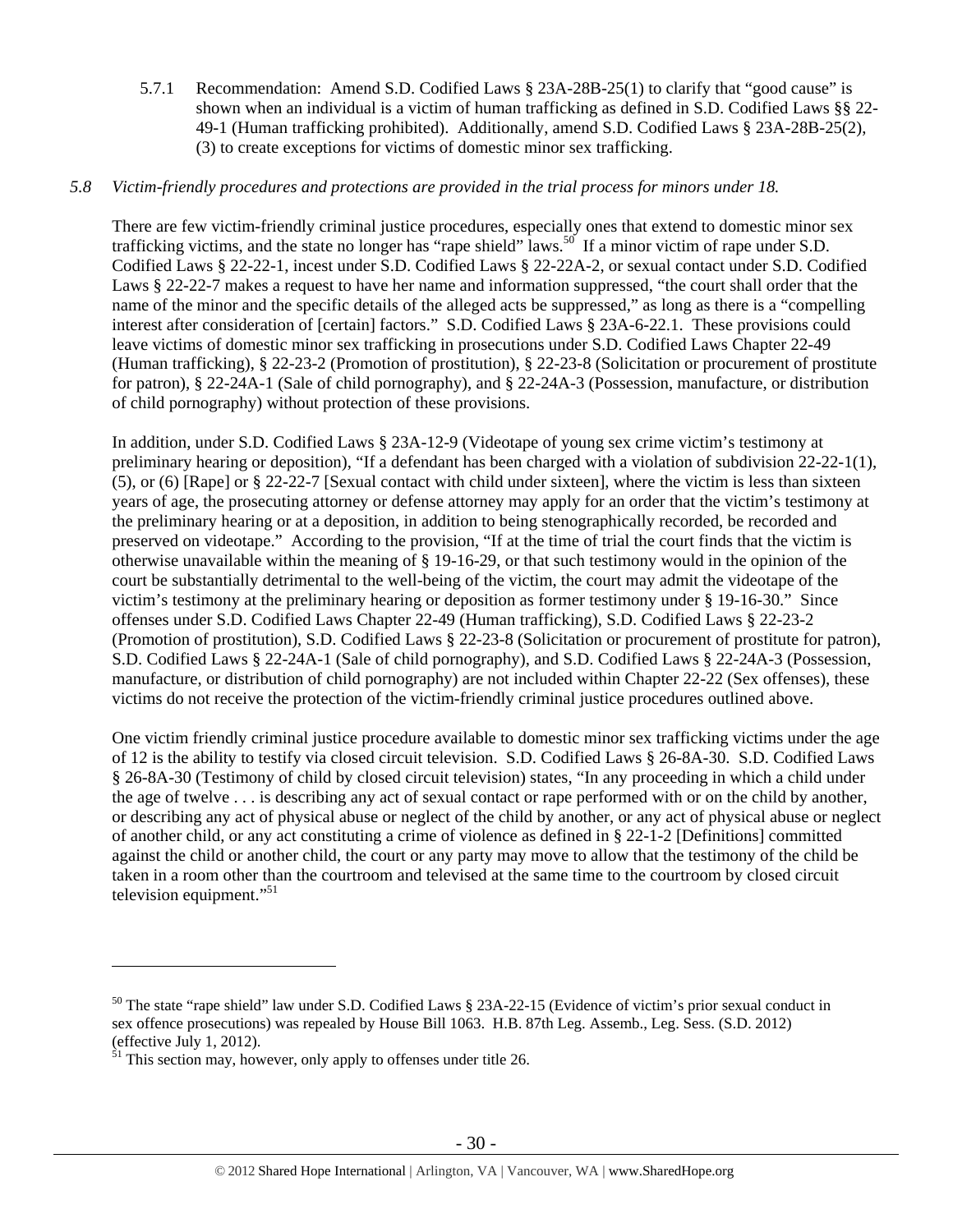A victim friendly criminal justice procedure available to all victims is the right to submit a victim impact statement prior to the defendant's sentencing pursuant to S.D. Codified Laws § 23A-27-1.1 and § 23A-271.3.<sup>52</sup> S.D. Codified Laws § 23A-27-1.1 (Victim's oral impact statement to court before sentence imposed—Response of defendant—Victim defined) provides, "Upon request to the court by a victim and before imposing sentence on a defendant, the victim, in the discretion of the court, may orally address the court concerning the emotional, physical, and monetary impact of the defendant's crime upon the victim and the victim's family, and may comment upon the sentence which may be imposed upon the defendant." Pursuant to S.D. Codified Laws § 23A-27-1.3 (Victim's written impact statement to court before sentence imposed—Response of defendant— Victim defined),<sup>53</sup> a victim may also submit a written impact statement. S.D. Codified Laws § 23A-27-1.3 similarly provides, "Upon request to the court by a victim and before imposing sentence on a defendant, a victim, in the discretion of the court, may address the court in writing concerning the emotional, physical, and monetary impact of the defendant's crime upon the victim and the victim's family, and may comment upon the sentence which may be imposed upon the defendant."

- 5.8.1 Recommendation: Enact a law that prohibits evidence of a testifying sex-trafficked minor victim's prior sexual conduct from being introduced during prosecutions of CSEC and trafficking offenses.
- 5.8.2 Amend S.D. Codified Laws § 23A-6-22.1 (Suppression of names of minor victims of certain sexual offenses) and § 23A-12-9 (Videotape of young sex crime victim's testimony at preliminary hearing or deposition) to allow protections for victims of offenses under S.D. Codified Laws Chapter 22-49 (Human trafficking) when the victim is a minor subjected to commercial sex under S.D. Codified Laws § 22-23-2 (Promotion of prostitution), § 22-23-8 (Solicitation or procurement of prostitute for patron), § 22-24A-1 (Sale of child pornography), or § 22-24A-3 (Possession, manufacture, or distribution of child pornography).
- *5.9 Expungement or sealing of juvenile delinquency records resulting from arrests or adjudications for prostitution-related offenses committed as a result of, or in the course of, the commercial sexual exploitation of a minor is available within a reasonable time after turning 18.*

General expungement statutes allow for a motion of expungement one year after the arrest of an individual, "if no accusatory instrument was filed, or at any time after an acquittal." S.D. Codified Laws § 23A-3-27. At this point, "The court may enter an order of expungement if satisfied that the ends of justice and the best interest of the public as well as the defendant or the arrested person will be served by the entry of the order." S.D. Codified Laws § 23A-3-30.

Additionally, upon a petition by a child or the child's parents or on the court's own motion, a delinquent child's records may be sealed; "However, no such petition may be filed and considered by the court until after one year from the date of the child's unconditional release from the court's jurisdiction or the discharge of the child by the department of corrections, whichever date is later." S.D. Codified Laws § 26-7A-115. Pursuant to S.D. Codified Laws § 26-7A-115, the sealing of the records may occur if, at the hearing, all the following are satisfied:

 $52$  Here and elsewhere in this report that S.D. Codified Laws § 23A-27-1.1 is quoted or cited, it has been updated to reflect the amendments added by the passage of Senate Bill 39. S.B. 39, 87th Leg. Assemb., Leg. Sess. (S.D. 2012) (signed by Governor on March 1, 2012).

 $\frac{53}{3}$  Here and elsewhere in this report that S.D. Codified Laws § 23A-27-1.3 is quoted or cited, it has been updated to reflect the amendments added by the passage of Senate Bill 39. S.B. 39, 87th Leg. Assemb., Leg. Sess. (S.D. 2012) (signed by Governor on March 1, 2012).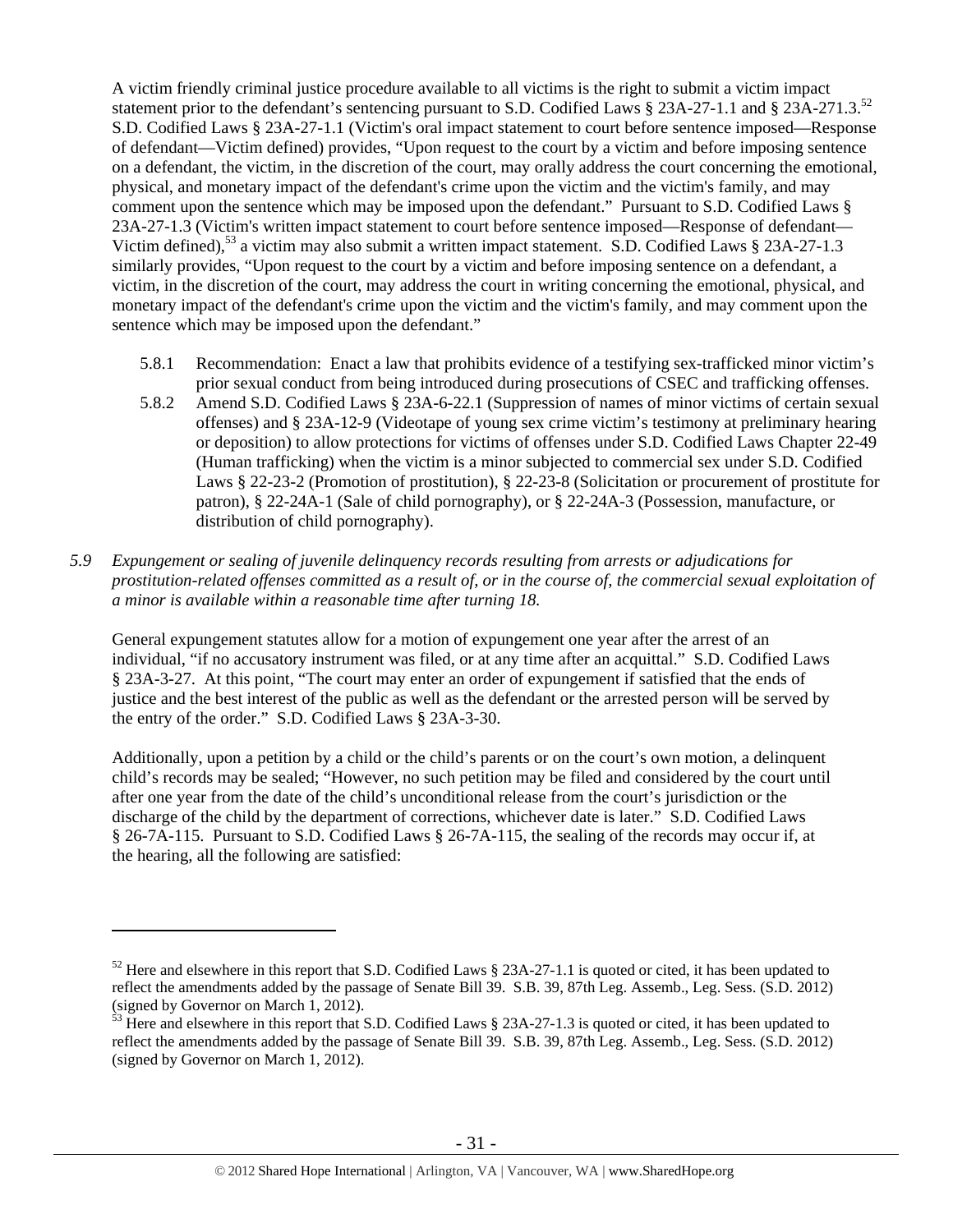(1) The delinquent child has not been adjudicated as a delinquent under this chapter or chapter 26-8C since the termination of the court's jurisdiction of the child or the discharge of the child by the department of corrections;

(2) No proceeding involving the delinquent child concerning a felony, a sexual contact offense, a misdemeanor involving moral turpitude or a petition under this chapter or chapter 26-8C is pending or is being instituted against the child; and

(3) The rehabilitation of the delinquent child has been attained to the satisfaction of the court.

After the records are sealed, a court may still permit inspection upon a petition by the minor, state attorney, or court services officers for use in Chapter 26-7A (Juvenile Court) or 26-8C (Delinquent Children). S.D. Codified Laws § 26-7A-116.

*5.10 Victim restitution and civil remedies for victims of domestic minor sex trafficking or commercial sexual exploitation of children (CSEC) are authorized by law.* 

A domestic minor sex trafficking victim may be able to receive restitution at the discretion of the court. S.D. Codified Laws § 23A-28-3 (Restitution plan—Present inability to pay—Absence of pecuniary damages— Condition of parole) provides "If the sentencing court orders the defendant to the county jail, suspended imposition of sentence, suspended sentence, or probation, the court may require as a condition that the defendant . . . promptly prepare a plan of restitution, including the name and address of each victim, a specific amount of restitution to each victim, and a schedule of restitution payments." For the purposes of restitution to crime victims, "victim" is defined as including "any person . . . who has suffered pecuniary damages<sup>54</sup> as a result of the defendant's criminal activities . . . ." S.D. Codified Laws § 23A-28-2(5). "Criminal activities" is defined as "any crime [excluding petty offenses] for which there is a plea of guilty or verdict of guilty upon which a judgment of conviction may be rendered and any other crime committed after June 30, 1979, which is admitted by the defendant, whether or not prosecuted." S.D. Codified Laws § 23A-28-2(2). Moreover, South Dakota's state policy is that "restitution shall be made by each violator of the criminal laws to the victims of the violator's criminal activities to the extent that the violator is reasonably able to do so." S.D. Codified Laws § 23A-28-1.

Some specific allotments of restitution are provided for minor victims of certain sex offenses, not including offenses under S.D. Codified Laws Chapter 22-49) (Human trafficking) or S.D. Codified Laws § 22-23-2 (Promotion of prostitution). Under S.D. Codified Laws § 23A-28-12 (Medical, psychological or psychiatric treatment of minor victim), "Anyone convicted under § 26-10-1 [Abuse of or cruelty to minor as felony], 22-22- 7 [Sexual contact with child under sixteen] . . . or subdivision 22-22-1(1) or (5) [Rape], shall be required as part of the sentence imposed by the court to pay all or part of the cost of any necessary medical, psychological, or psychiatric treatment, or foster care of the minor resulting from the act or acts for which the defendant is convicted."

Additionally, certain victims of commercial sexual exploitation may be eligible for civil remedies. Under S.D. Codified Laws § 22-24A-7 (Civil liability for sexual offense), "Any person, except a minor, who knowingly participates in any conduct proscribed by §§ 22-19A-1 [Stalking], 22-24A-1 to 22-24A-20 [Sale of child pornography; solicitation of a minor; possession, manufacture, and distribution of child pornography], inclusive,  $22-24B-1$  ["Sex crime" defined]<sup>55</sup> . . . is liable for civil damages."

<sup>54</sup> *See supra* note 40. 55 *See supra* note 22.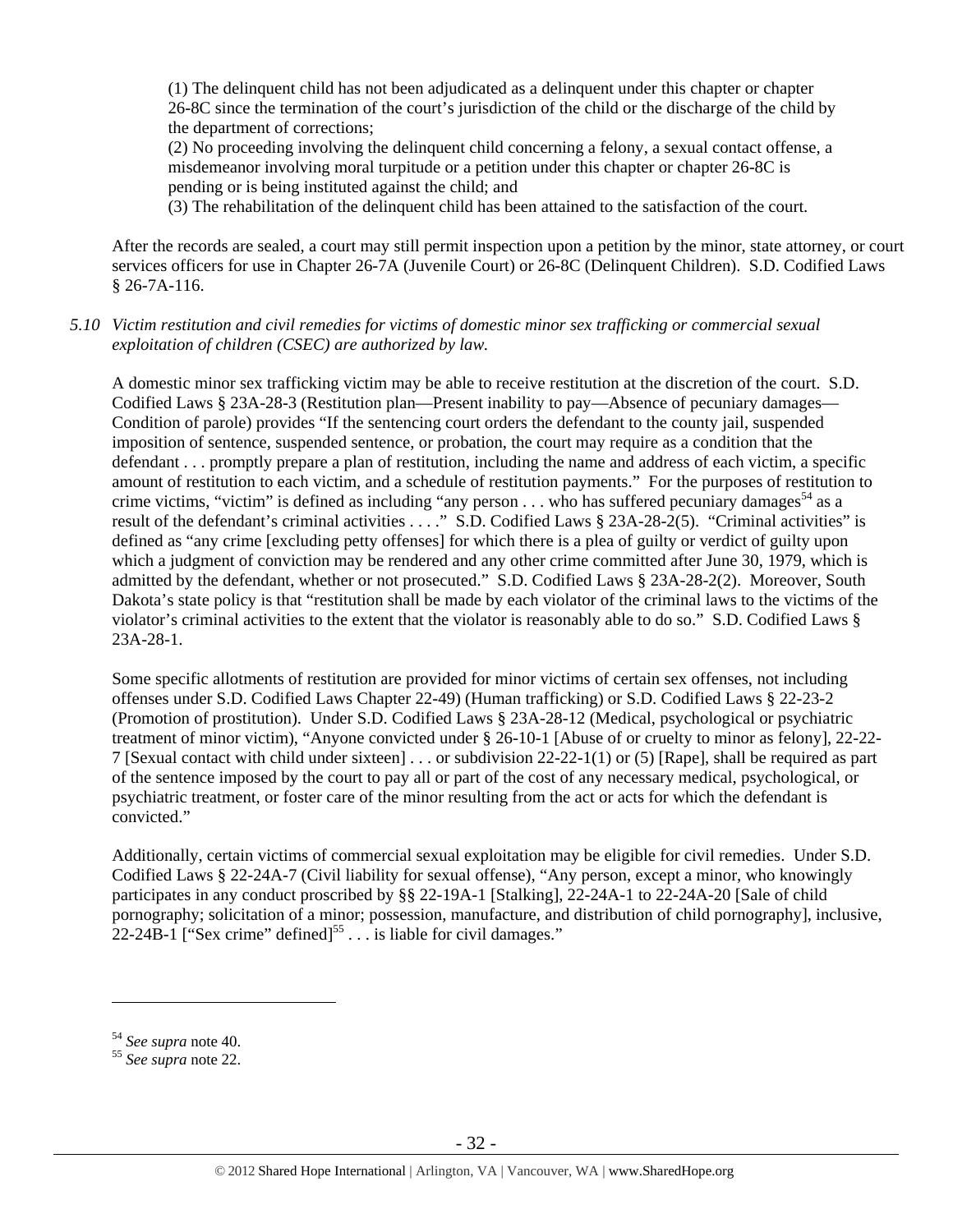When entitled to civil damages, the following types of damages may be recovered under S.D. Codified Laws § 22-24A-10 (Civil liability for sexual offenses—Types of damages recoverable):

(1) Economic damages, including the cost of treatment and rehabilitation, medical expenses, loss of economic or educational potential, loss of productivity, absenteeism, support expenses, accidents or injury, and any other pecuniary loss proximately caused by the proscribed conduct; (2) Noneconomic damages, including physical and emotional pain, suffering, physical impairment, emotional distress, mental anguish, disfigurement, loss of enjoyment, loss of companionship, services, and consortium, and other nonpecuniary losses proximately caused by the proscribed conduct; (3) Exemplary damages;

- (4) Attorneys' fees; and
- (5) Disbursements.
- 5.10.1 Recommendation: Amend S.D. Codified Laws § 22-24B-1 ("Sex crime" defined) to include S.D. Codified Laws §§ 22-49-1, 22-49-2, 22-49-3 (Human trafficking) when the victim is a minor under the age of 18 used in a commercial sex act.
- 5.10.2 Recommendation: Amend the restitution law, S.D. Codified Laws § 23A-28-3, to make restitution orders mandatory for human trafficking victims and to include non-pecuniary damages.
- *5.11 Statutes of limitations for civil and criminal actions for child sex trafficking or commercial sexual exploitation of children (CSEC) offenses are eliminated or lengthened sufficiently to allow prosecutors and victims a realistic opportunity to pursue criminal action and legal remedies.*

S.D. Codified Laws § 22-24A-13 (Civil liability for sexual offense—Statute of limitations) states, "Any action for damages under §§ 22-19A-1 [Stalking], 22-24A-1 to 22-24A-20, inclusive [Sale of child pornography; possession, manufacture, or distribution of child pornography; solicitation of minor], 22-24B-1 ["Sex crime" defined],<sup>56</sup> 23A-27-14.1 [Teacher certification], and 43-43B-1 to 43-43B-3 [Computer programs], inclusive, shall be commenced within six years of the time the plaintiff knew, or had reason to know, of any injury caused by violations of [these offenses]." When the plaintiff is a minor, the statute of limitations is tolled until the minor reaches 18. S.D. Codified Laws § 22-24A-13.

For most criminal actions, including CSEC and domestic minor sex trafficking violations, S.D. Codified Laws § 23A-42-2 specifies that there is a seven year statute of limitations. However, under S.D. Codified Laws § 22-22-1 (Rape),<sup>57</sup> the statute of limitations is eliminated for any charge "brought pursuant to subdivisions (1) or (2) of this section," which state, " $(1)$ ... the victim is less than thirteen years of age; or  $(2)$  Through the use of force, coercion, or threats of immediate and great bodily harm against the victim or other persons within the victim's presence, accompanied by apparent power of execution." Otherwise, "(3) [i]f the victim is incapable, because of physical or mental incapacity, of giving consent to such act; or (4) [i]f the victim is incapable of giving consent because of any intoxicating, narcotic, or anesthetic agent or hypnosis; or (5) [i]f the victim is thirteen years of age, but less than sixteen years of age, and the perpetrator is at least three years older than the victim," then "a charge brought pursuant to this section may be commenced at any time prior to the time the victim becomes of age twenty-five or within seven years of the commission of the crime, whichever is longer." S.D. Codified Laws §§ 22-22-1(3), (4), (5).

<sup>&</sup>lt;sup>56</sup> See supra note 22.<br><sup>57</sup> Here and elsewhere in this report that S.D. Codified Laws § 22-22-1 is quoted or cited, it has been updated to reflect the amendments added by passage of Senate Bill 68. S.B. 68, 87th Leg. Assemb., Leg. Sess. (S.D. 2012) (signed by Governor on March 2, 2012).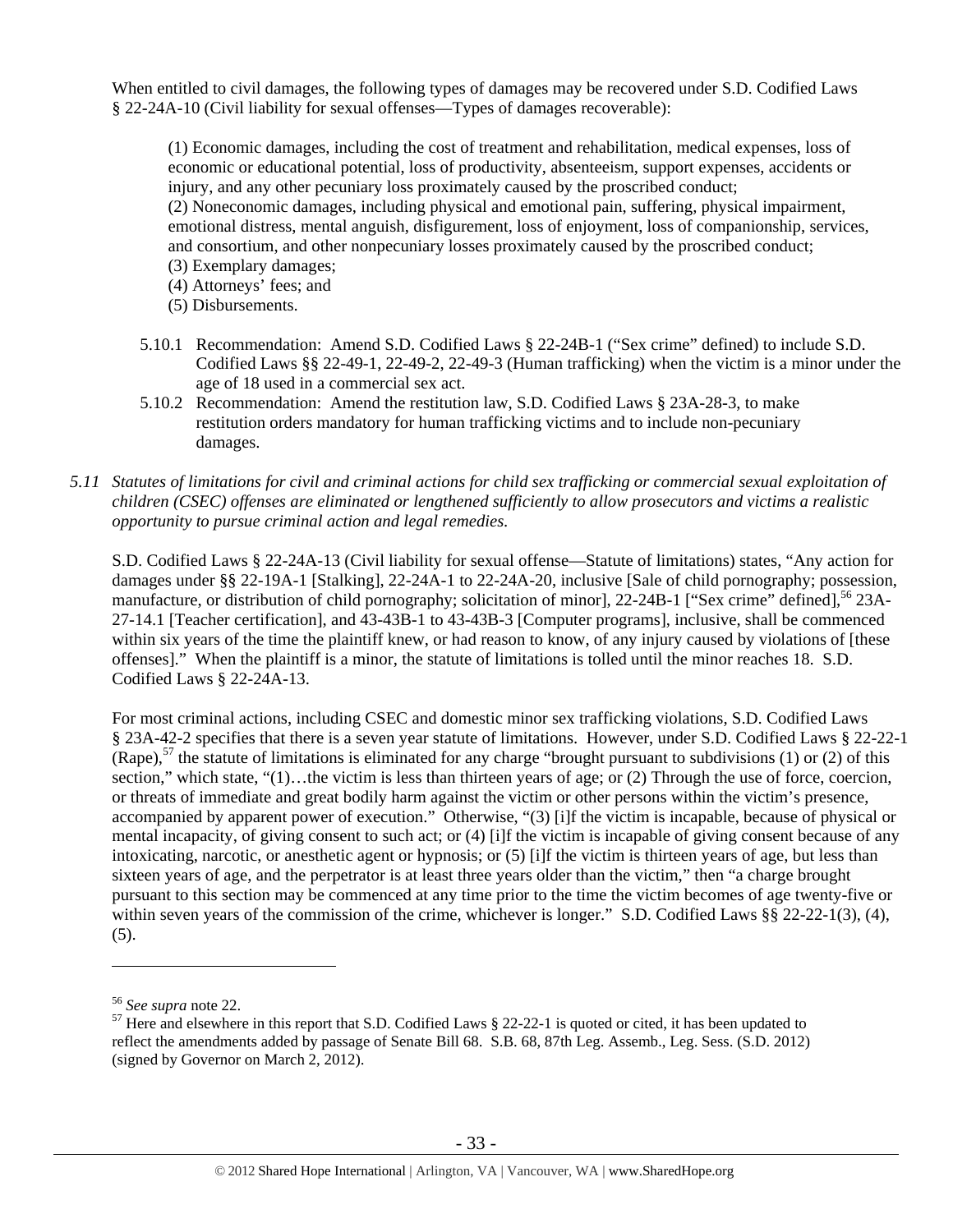# $\copyright$  2012 Shared Hope International | Arlington, VA | Vancouver, WA | www.SharedHope.org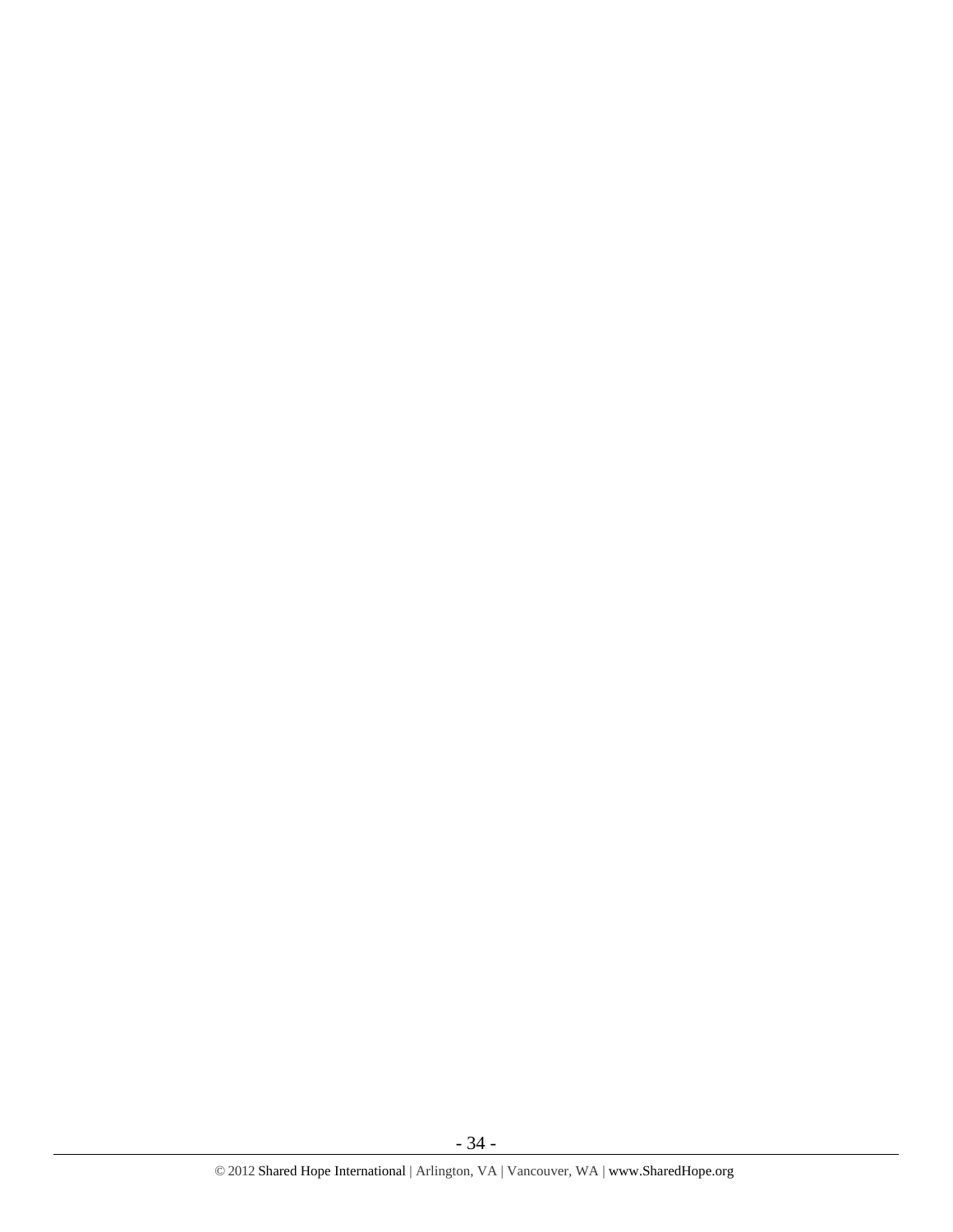#### **FRAMEWORK ISSUE 6: CRIMINAL JUSTICE TOOLS FOR INVESTIGATION AND PROSECUTIONS**

# *Legal Components:*

- *6.1 Training on human trafficking and domestic minor sex trafficking for law enforcement is statutorily mandated.*
- *6.2 Single party consent to audiotaping is permitted in law enforcement investigations.*
- *6.3 Wiretapping is an available tool to investigate domestic minor sex trafficking.*
- *6.4 Using a law enforcement decoy posing as a minor to investigate buying or selling of commercial sex acts is not a defense to soliciting, purchasing, or selling sex with a minor.*
- *6.5 Using the Internet to investigate buyers and traffickers is a permissible investigative technique.*
- *6.6 Law enforcement and child welfare agencies are mandated to promptly report missing and recovered children. \_\_\_\_\_\_\_\_\_\_\_\_\_\_\_\_\_\_\_\_\_\_\_\_\_\_\_\_\_\_\_\_\_\_\_\_\_\_\_\_\_\_\_\_\_\_\_\_\_\_\_\_\_\_\_\_\_\_\_\_\_\_\_\_\_\_\_\_\_\_\_\_\_\_\_\_\_\_\_\_\_\_\_\_\_\_\_\_\_\_\_\_\_\_*

# *Legal Analysis:*

*6.1 Training on human trafficking and domestic minor sex trafficking for law enforcement is required.*

South Dakota does not mandate training on domestic minor sex trafficking for law enforcement officers. However, South Dakota does have precedent for enacting statutes related to certain types of law enforcement training, such as S.D. Codified Laws § 23-3-39.4 (Domestic abuse training for law enforcement officers required). S.D. Codified Laws § 23-3-42.1 (Domestic abuse training requirements) requires officers to receive training for certification on the following issues: "(1) Enforcement of criminal laws in domestic abuse situations; (2) Availability of community resources; and (3) Protection of the victim."

- 6.1.1 Recommendation: Enact laws requiring officers to receive training on domestic minor sex trafficking that parallel the training they must receive on domestic abuse issues under S.D. Codified Laws § 23-3-39.4 (Domestic abuse training for law enforcement officers required), § 23-3-39.5 (Initial training to include domestic abuse training), and § 23-3-42.1 (Domestic abuse training requirements).
- *6.2 Single party consent to audiotaping is permitted in law enforcement investigations.*

South Dakota allows single party consent to audiotaping. Pursuant to S.D. Codified Laws § 23A-35A-20(1) (Unlawful interception—telephone or telegraph—consent), a Class 5 felony exists if an individual who is "[n]ot a sender or receiver of a telephone or telegraph communication, intentionally and by means of an eavesdropping device overhears or records a telephone or telegraph communication, or aids, authorizes, employs, procures, or permits another to so do, without the consent of either a sender or receiver thereof." S.D. Codified Laws § 23A-35A-20(1). Therefore, since only one party must consent, single party consent to audio recording is allowed.

*6.3 Wiretapping is an available tool to investigate domestic minor sex trafficking.* 

The newly passed trafficking law is not included in the list of offenses for which wiretapping is authorized. Pursuant to S.D. Codified Laws § 23A-35A-2 (Where interception of communications may be ordered), "Orders authorizing or approving the interception of wire or oral communications may be granted, subject to the provisions of this chapter when the interception may provide or has provided evidence of the commission of, or of any conspiracy to commit, the following offenses as otherwise defined by the laws of this state: murder; kidnapping; gambling; robbery; bribery; theft; unlawful use of a computer; unauthorized manufacturing, distribution or counterfeiting of controlled substances or marijuana; and, rape."

6.3.1 Recommendation: Amend S.D. Codified Laws § 23A-35A-2 (Where interception of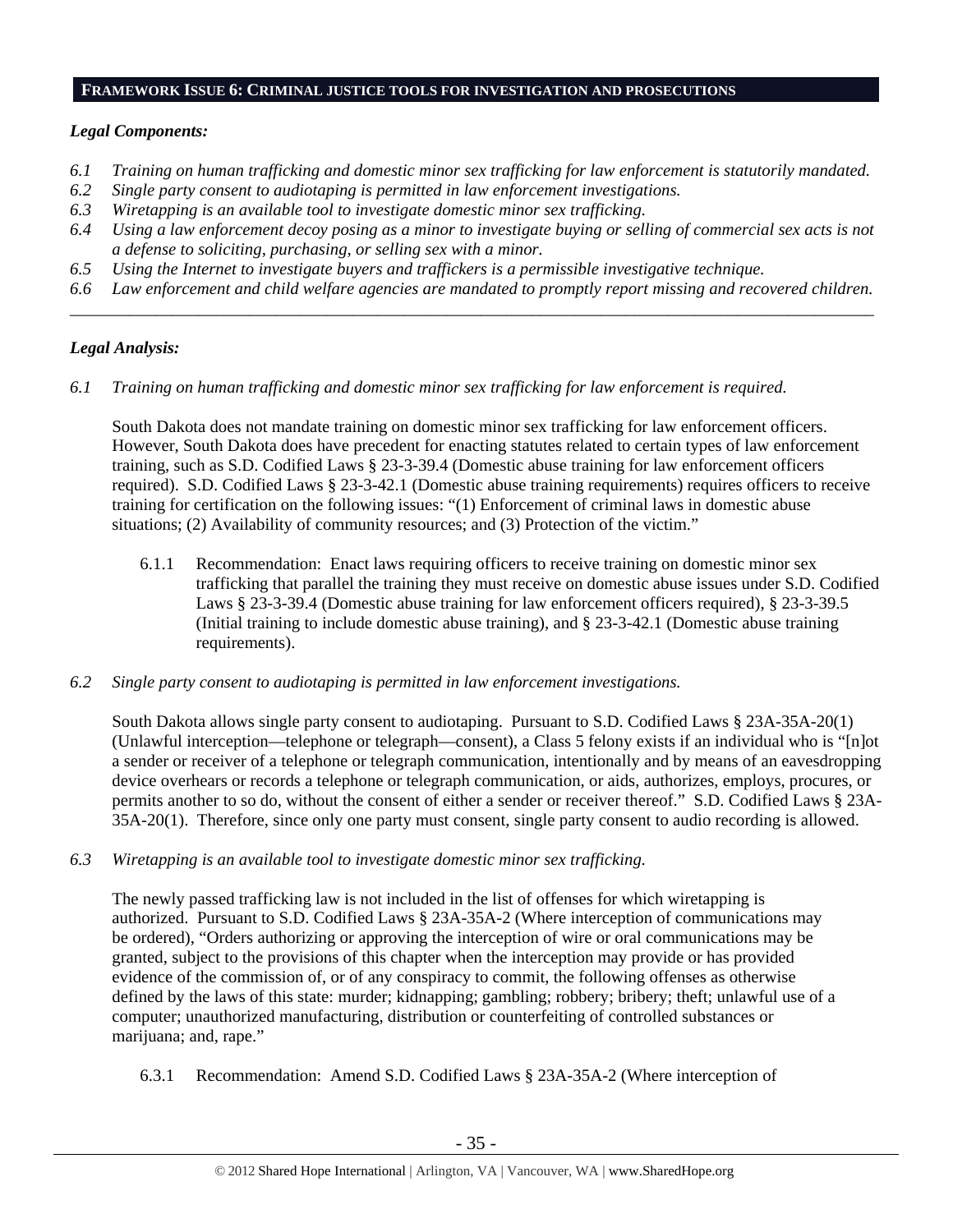communication may be ordered) to include offenses under S.D. Codified Laws Chapter 22-49 (Human trafficking), § 22-23-2(2) (Promotion of prostitution), § 22-24A-3 (Possession, manufacture, or distribution of child pornography), § 22-23-8 (Solicitation or procurement of prostitute for patron) when a minor is involved, and § 22-23-9 (Hiring another to engage in sexual activity) when a minor is involved.

*6.4 Use of a decoy by law enforcement in the investigation of prostitution or sex trafficking is no defense to the purchase of sex with a minor.* 

Law enforcement may investigate domestic minor sex trafficking under S.D. Codified Laws § 22-24A-5 (Solicitation of minor), which makes it a crime for an individual to "[s]olicit[] a minor, or someone the person reasonably believes is a minor, to engage in a prohibited sexual act. S.D. Codified Laws § 22- 24A-5(1). S.D. Consolidated Laws § 22-24A-4 defines "minor" as someone 15 or younger and "solicit" as "to seduce, lure, entice or persuade, or attempt to seduce, lure, entice or persuade a specific person by telephone, in person, by letter, by using a computer or any other electronic means." S.D. Codified Laws § 22-24A-5 (Solicitation of a minor) further states, "The fact that an undercover operative or law enforcement officer was involved in the detection and investigation of an offense under this section does not constitute a defense to a prosecution under this section."

- 6.4.1 Recommendation: Amend S.D. Codified Laws §§ 22-49-1, 22-49-2, 22-49-3 to include a provision permitting the use of a law enforcement decoy in investigating human trafficking for exploitation of minors through prostitution.
- *6.5 Use of the Internet to investigate buyers and traffickers is a permissible investigative technique.*

S.D. Codified Laws § 22-24A-5(2) (Solicitation of minor) is specific to the use of the computer and makes it a crime when a person "[k]nowingly compiles or transmits by means of a computer; or prints, publishes or reproduces by other computerized means; or buys, sells, receives, exchanges or disseminates, any notice, statement or advertisement of any minor's [under 16] name, telephone number, place of residence, physical characteristics or other descriptive or identifying information for the purpose of soliciting a minor or someone the person reasonably believes is a minor to engage in a prohibited sexual act." The statute specifically states that "[t]he fact that an undercover operative or law enforcement officer was involved in the detection and investigation of an offense under this section does not constitute a defense to a prosecution under this section." S.D. Codified Laws § 22-24A-5. Because of the inclusion of this provision, an undercover officer can use the Internet under this section to investigate and prosecute cases of buyers and traffickers.

*6.6 Reporting of missing children and rescued domestic minor sex trafficking victims is mandated.* 

 $\overline{a}$ 

If a missing child report is made to law enforcement,<sup>58</sup> then "the law enforcement agency shall gather readily available information about the missing child and integrate such information into the national crime information center computer within twelve hours following the making of the report. The law enforcement agency shall make reasonable efforts to acquire additional information about the missing

<sup>&</sup>lt;sup>58</sup> Two new sections are added to Chapter 22-11 by the passage of Senate Bill 43. S.B. 43, 87th Leg. Assemb., Leg. Sess. (S.D. 2012) (signed by the Governor on March 19, 2012). The first section makes it a Class 1 misdemeanor if any parent, legal guardian, or caretaker, of a minor under the age of 13, fails to report the minor as missing within 48 hours. The second section makes it a Class 5 felony if any parent, legal guardian, or caretaker, of a minor under the age of 18, fails to report the death of the minor within 6 hours of learning of the death.